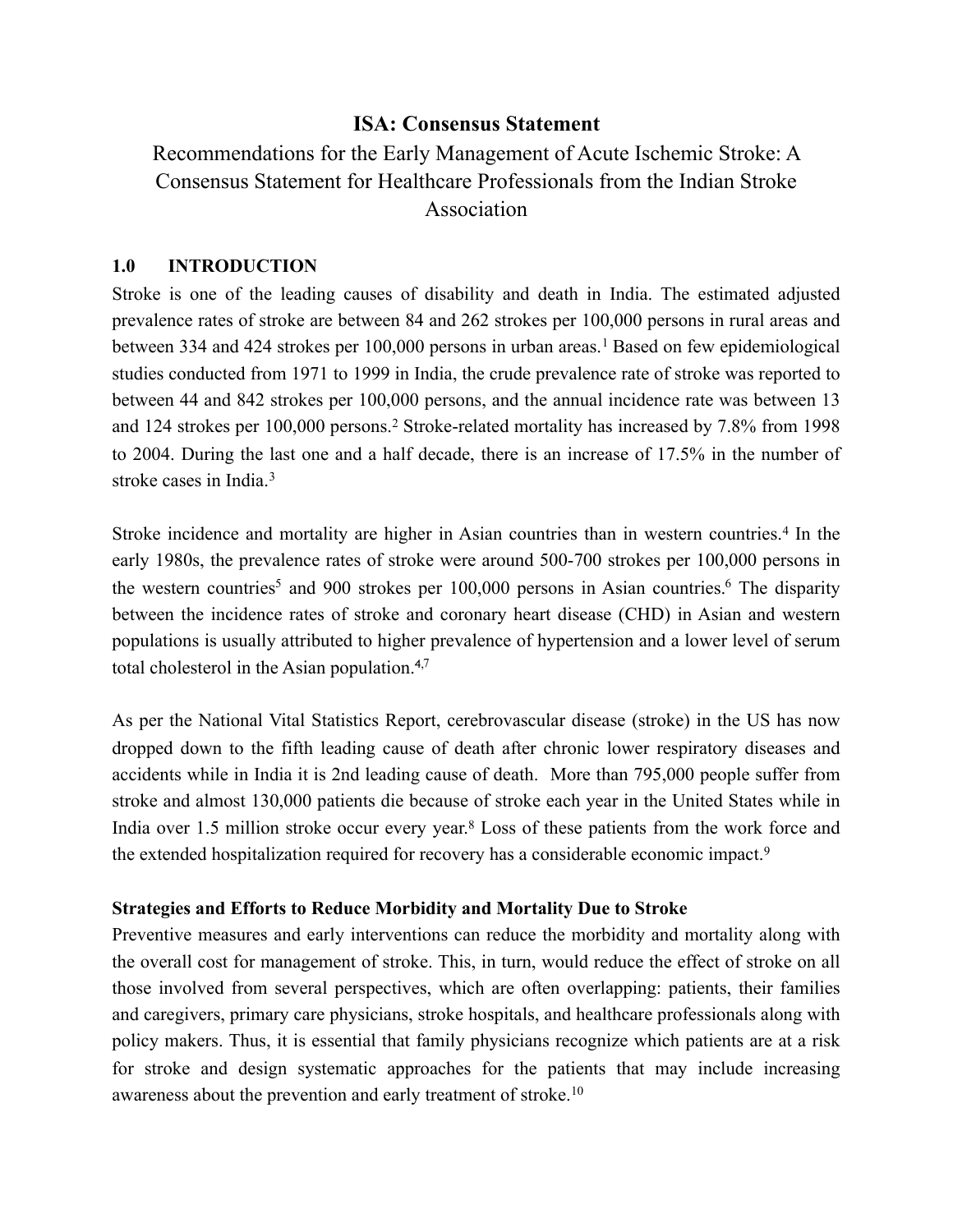The approach for early management of adults with acute ischemic stroke can be based on the stroke chain of survival (Table 1) that describes the approach in a stepwise strategy and specifies actions to be followed by patients and family members with recommended actions by out-ofhospital healthcare responders, emergency department (ED) personnel, and in-hospital specialty services.<sup>[11](#page-31-10)</sup>

# <span id="page-1-0"></span>**2.0 OBJECTIVES AND SCOPE**

The objective of this consensus document is to provide and delineate a focused update on current recommendations for acute stroke management in India. These recommendations are based on theupdated guidelines<sup>[12](#page-32-0),[13](#page-32-1),14</sup> for stroke management and care worldwide.

<span id="page-1-3"></span><span id="page-1-2"></span><span id="page-1-1"></span>This document includes recommended practices for management of adult patients (over 18 years) with acute stroke (acute phase) from onset to chronic care and focuses on patients with a new clinical event (first stroke or recurrent stroke), and for secondary prevention of stroke.

Primary prevention of stroke and rehabilitation and management of subarachnoid hemorrhage are not within the scope of these guidelines. This consensus document stands as a revision and an update to the Indian Guidelines for Stroke Management 2011.15 The intended audience includes all health professionals or healthcare planners involved in the management of patients with acute stroke. The applicability can also be extended to prospective family members, caregivers, and general population interested in being aware of stroke and its management.

# **3.0 RATIONALE OF THE UPDATE**

Recently, substantial new, high-quality evidence on clinical efficacy of multiple treatment modalities (especially endovascular treatments) for acute ischemic stroke has emerged in various clinical studies, systematic reviews, and meta-analyses. The recommendations for the current update take cognizance of this are based on various international guidelines including but not limited to the 201312 American Heart Association/American Stroke Association (AHA/ASA) guidelines, 2015 AHA/ASA focused update of the 2013 guidelines,<sup>13</sup> Royal College of Physicians guidelines for stroke, $14$  and other relevant published data. These recommendations serve to update the existing recommendations of stroke management described in the Indian Guidelinefor Stroke Management, 2011.<sup>[15](#page-32-3)</sup> To minimize redundancy, the reader is referred to these publications where appropriate.

#### <span id="page-1-4"></span>**4.0 METHODOLOGY**

Systematic literature reviews, clinical and epidemiology study publications, and clinical and public health guidelines were used to summarize the existing evidence and indicate gaps in the current knowledge and, when appropriate, formulate the recommendations.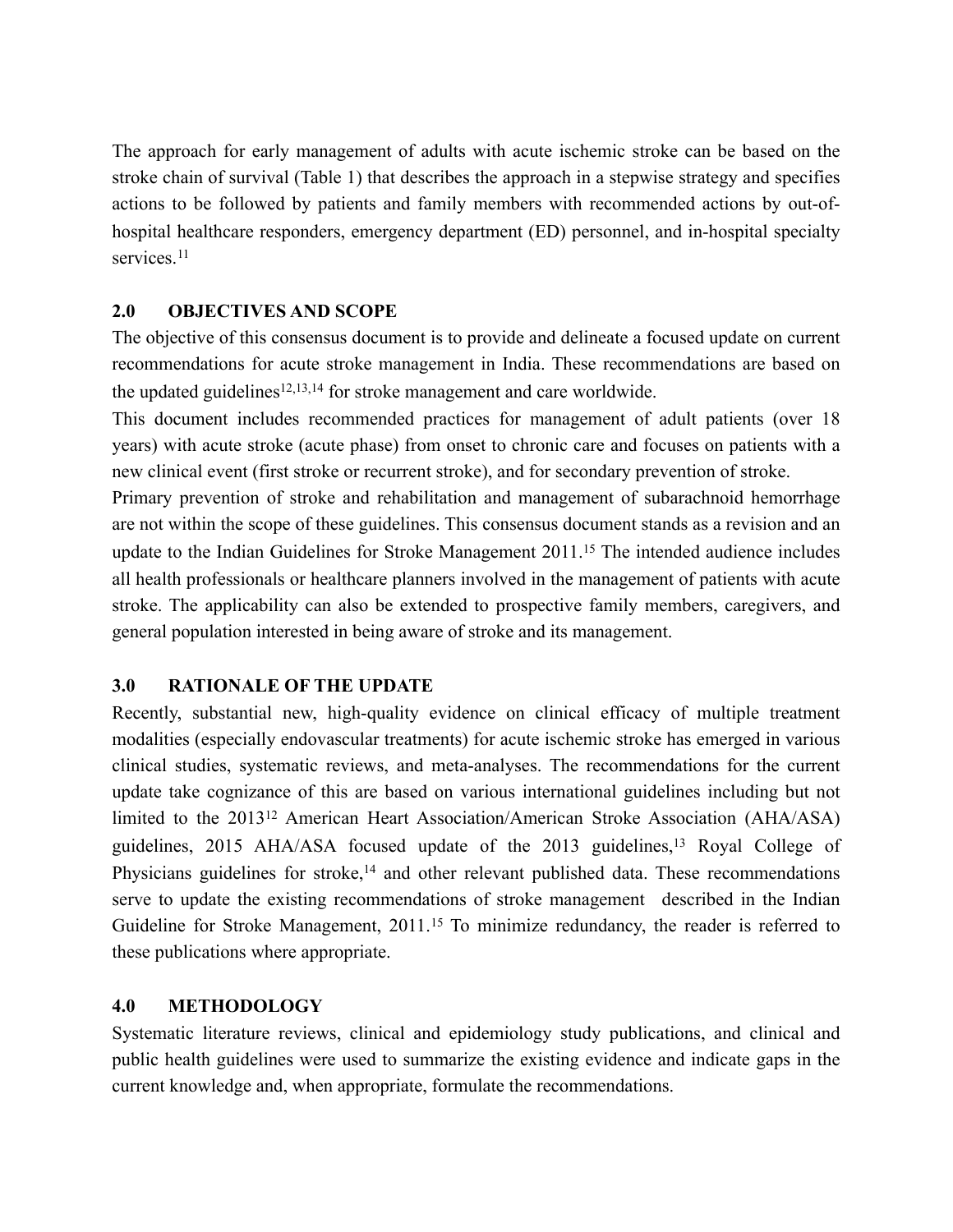# **5.0 STROKE DEFINITIONS**

Based on the recently updated definition, stroke is characterized as a neurological deficit attributed to an acute focal injury of the central nervous system (CNS) by a vascular cause, including cerebral infarction, intracerebral hemorrhage (ICH), and subarachnoid hemorrhage (Table 2)[.16](#page-32-4)

<span id="page-2-0"></span>The arbitrary nature of the 24-hour time limit and lack of specific pathophysiologic meaning prompted reduction to the 1-hour time limit and later on led to a tissue-based definition driven by advances in neuroimaging. As per the AHA-endorsed revised definition, transient ischemic attack (TIA) is defined as "a transient episode of neurologic dysfunction caused by focal cerebral, spinal cord, or retinal ischemia, without acute infarction."[17,](#page-32-5)[18](#page-32-6)

<span id="page-2-3"></span><span id="page-2-2"></span><span id="page-2-1"></span>Ischemicstroke (caused by focal cerebral, spinal, or retinal infarction) accounts for 87%<sup>[19](#page-32-7)</sup> of all stroke cases, which is comparable to the Indian burden reported recently. Of the all stroke cases for which computed tomography (CT) imaging was performed, 80.2% of stroke cases in Mumbai<sup>20</sup>and 83.6% of stroke cases in Trivandru[m](#page-32-9)<sup>21</sup> were ischemic. Around 70% of stroke cases in India were reported to be ischemic.[22](#page-33-0)

<span id="page-2-6"></span><span id="page-2-5"></span><span id="page-2-4"></span>The symptoms of a stroke caused by an embolism usually appear suddenly and are most intense right after the embolic episode while with thrombosis, symptoms (Table 3)may appear more slowly.However this distinction of the 2 mechanisms but may not always be seen. The types and degrees of disability post stroke depend upon the affected or damaged location in the brain. In general cardioembolic strokes tend to be larger and associated with greater degrees of disability.

# **6.0 ORGANIZATION OF HEALTHCARE SERVICES FOR STROKE Organized Stroke Care**

A stroke unit needs to be a dedicated, geographically clearly defined area or ward in a hospital, where stroke patients are admitted and cared for by a multiprofessional team (medical, nursing, and therapy staff having specialist knowledge, training, and skills in stroke care with welldefined individual tasks, regular interaction with other disciplines, and stroke leadership). The aim of a stroke unit is to provide 24X7 stroke management services.15

<span id="page-2-7"></span>Stroke units may also include intensive monitoring capabilities and at least basic brain imaging services, including carotid artery imaging to permit close supervision for neurological worsening or other complications. Evidence suggests that stroke unit care significantly reduces mortality anddisability after stroke compared with conventional care provided in a general ward.<sup>[23](#page-33-1)</sup> Several non-randomized studies have revealed significantly improved outcomes when patients were admitted directly to a stroke unit rather than assessed at a non-stroke unit centre and transferred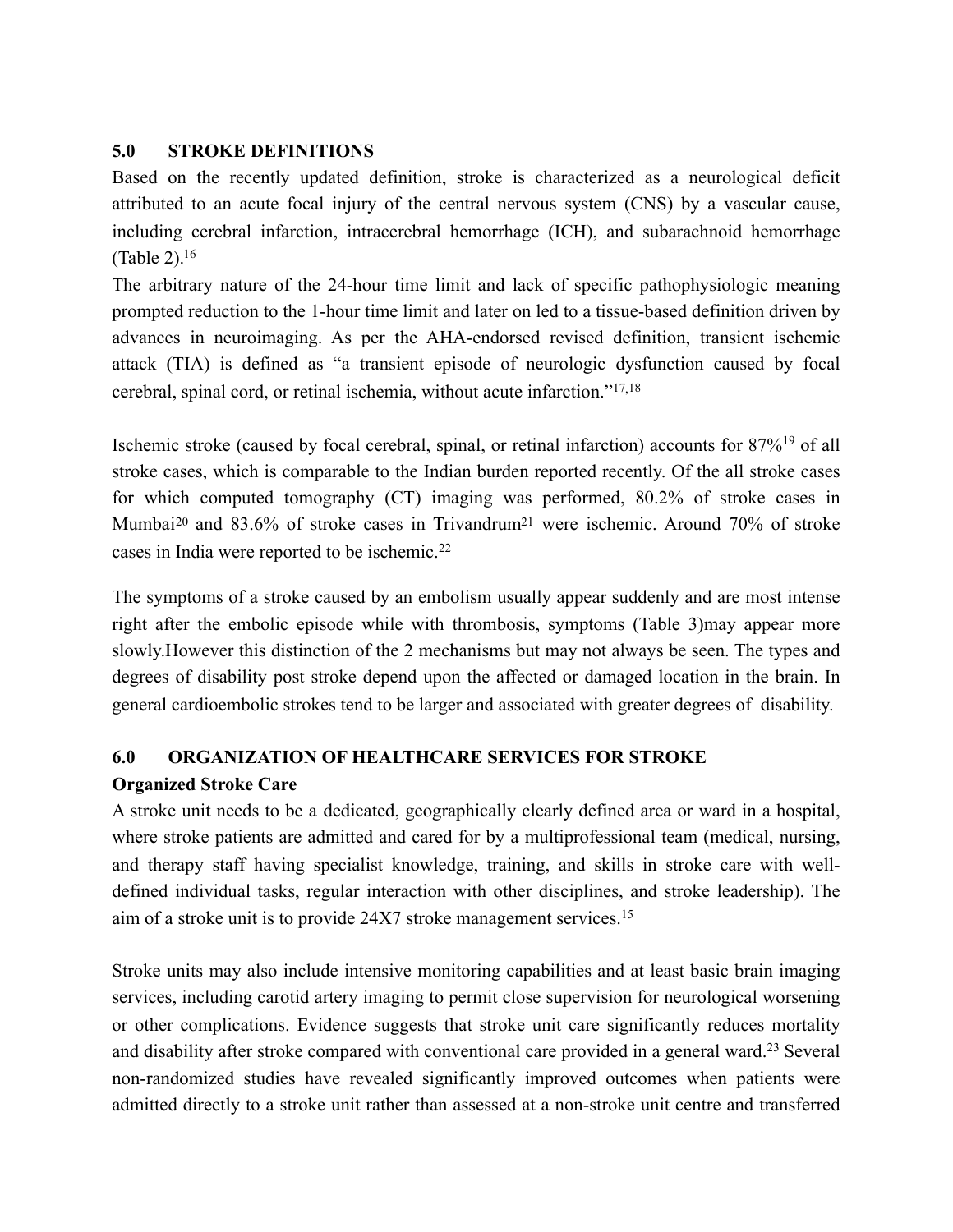<span id="page-3-1"></span><span id="page-3-0"></span>subsequently.<sup>23,[24](#page-33-2)</sup> In addition, functional outcome at three months was found to be better in patients who arrived at the stroke unit within 3 hours of symptom onset.[25](#page-33-3)

A systematic review revealed that compared with patients admitted to a general medical ward, those admitted to a stroke unit had a 19% reduction in death, 20% reduction in death or institutionalization, and 21% reduction in institutionalization. There was a 13% reduction in death or dependency and a 12-day reduction in the length of hospital stay in patients admitted to stroke units.<sup>[26](#page-33-4)</sup>

<span id="page-3-3"></span><span id="page-3-2"></span>Facilities offering stroke care services can be broadly classified into primary stroke center and comprehensivestroke center. Criteria<sup>[27](#page-33-5)</sup> established for these centers differentiating them from a basic hospital service are described in Table 4. Acute stroke-ready hospitals (ASRHs) are also capable to efficiently and effectively evaluate, diagnose, and treat stroke patients in an emergency department (ED) but do not have a fully organized inpatient system of stroke care.

#### **Ambulance services**

<span id="page-3-5"></span><span id="page-3-4"></span>Availability of ambulance services is limited in most of the developing countries, especially in rural areas[.](#page-33-6)<sup>[28](#page-33-6)</sup> Dedicated ambulance service is one of the promising methods to help expedite presentationto stroke care service.<sup>[29](#page-33-7)</sup> Ambulance services with pre-notification systems, training of paramedics, and triaging of patients to the most appropriate ED for stroke assessment and management improve the quality of overall management of stroke patients.

<span id="page-3-6"></span>The Government of Odisha has initiated free of cost comprehensive pre-hospital emergency medical service, including a fleet of ambulances to cover the entire state of Odisha in a phased manner, that can be availed by dialing the toll-free number  $108<sup>30</sup>$  $108<sup>30</sup>$  $108<sup>30</sup>$  Similar services are available in some states across the country, e.g., Punjab.

# **Door-to-needle time (Door-to-groin puncture time)**

Definitive management with thrombolysis is the only effective treatment for eligible acute ischemic stroke patients coming within 4.5 hours of symptoms onset with improved functional outcomes at 3 and 6 months.16

<span id="page-3-7"></span>For every 15-minute reduction of the door-to-needle time (arrival to emergency room to thrombolysis), there is a 5% lower odds of in-hospital mortality. In patients with a door-to-needle time of ≤60 minutes, the unadjusted mortality rate was 8.6% versus 10.4% in patients with a door-to-needle time of  $>60$  minutes (P<0.0001).<sup>[31](#page-33-9)</sup>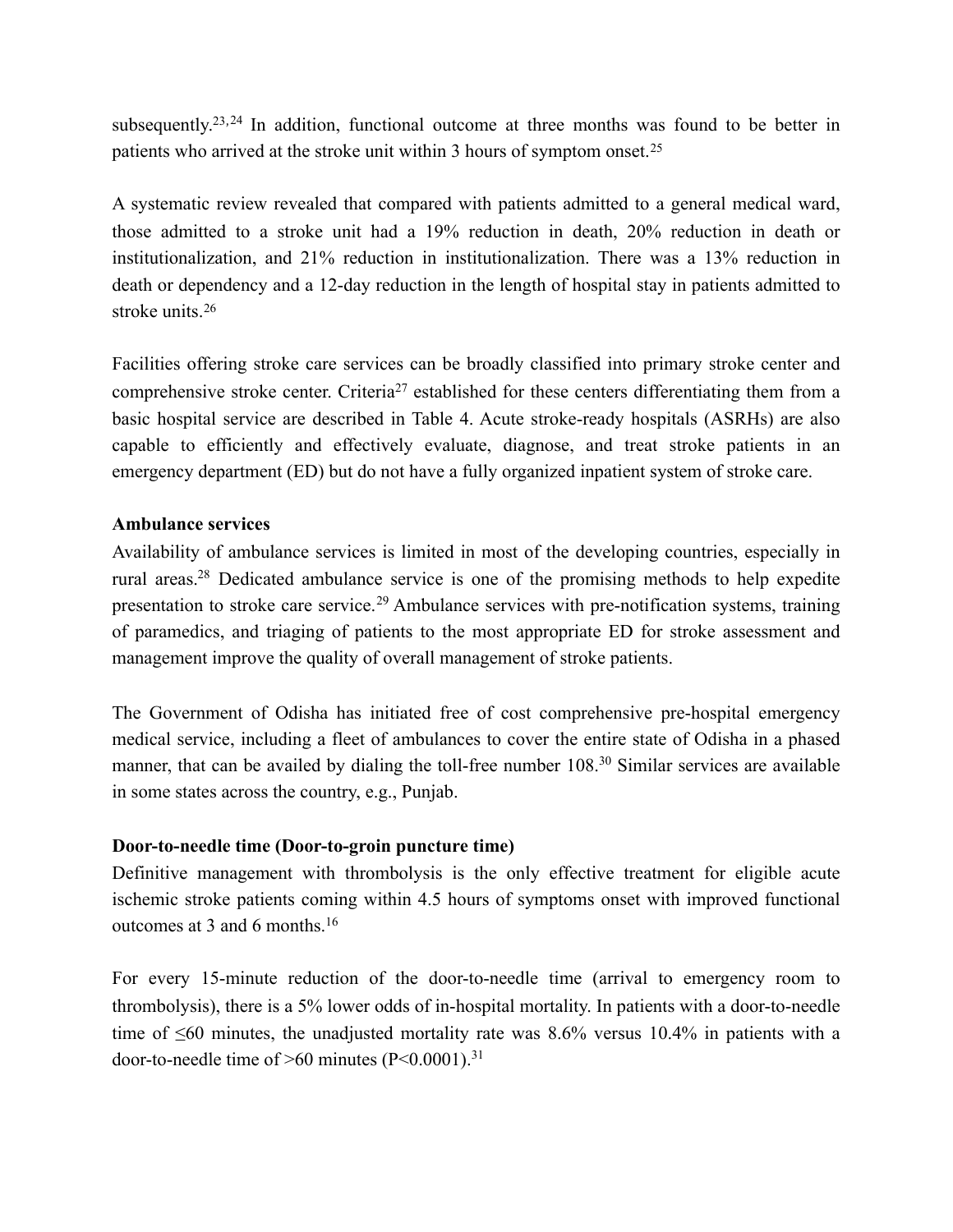<span id="page-4-0"></span>Many Indian hospitals lack the necessary infrastructure and organization required to triage and treat stroke patients quickly and efficiently. The existing treatment gaps in stroke care include a dismal rate (0.5%) of thrombolysis for stroke, and non-availability of 24X7 stroke physicians, stroke interventionalists, stroke area maps, stroke care pathways, stroke units, stroke teams, sufficient community awareness programs, and efficient public emergency ambulance systems, whichare all responsible factors for the delay in the door-to-needle time.<sup>32</sup> Lack of resources, ignorance,and overpopulation make it even more challenging.<sup>[33](#page-33-11)</sup> Substantial proportion of patients (51%) contact their local or community doctor first rather than going directly to the ED. Contact with local doctor was found to be associated with significant delay[.34](#page-33-12)[,35](#page-34-0), [36](#page-34-1)[,37](#page-34-2)[,38](#page-34-3)[,39](#page-34-4)[,40](#page-34-5)[,41](#page-34-6)[,42](#page-34-7)

<span id="page-4-12"></span><span id="page-4-11"></span><span id="page-4-10"></span><span id="page-4-9"></span><span id="page-4-8"></span><span id="page-4-7"></span><span id="page-4-6"></span><span id="page-4-5"></span><span id="page-4-4"></span><span id="page-4-3"></span><span id="page-4-2"></span><span id="page-4-1"></span>The recommendations regarding the ideal time for each step have been presented in Table 5.16 Recent guidelines for comprehensive stroke centers have proposed a target door-to-groin puncture time of  $\leq 1$  hour for intra-arterial therapy (IAT)<sup>[43](#page-34-8)</sup>; however, even at stroke centers that are highly experienced with IAT, the 2-hour goal is achieved in only approximately half of the patients[.](#page-34-9)<sup>44</sup> It is a time-critical intervention and can benefit from a systemically implemented protocol-driven approach split into key intervals such as the ED to CT time, CT to intervention laboratory time, and laboratory to puncture time, and puncture to recanalization time. While the methodology can be different in different places based on the available resources, its key elements include clear definition of roles and parallel processing of tasks along with constant monitoring and process improvements for consistent performance.<sup>[45,](#page-34-10)[46](#page-34-11)</sup>

<span id="page-4-14"></span><span id="page-4-13"></span>Centres in the west have developed standardized processes for acute stroke management based on reliable, rapid team notification. It includes rapid evaluation and treatment of patients with acute stroke that has led to steep decline in door-to-treatment times and substantial increase in the number of patients ( at least 3 times more) treated with tPA. Single-call notification of the acute stroke team can be carried out to improve this process. These systems may reduce the oncall neurologist response time by 90 percent, and also drastically reduce the door-to-CT completion time[.47](#page-35-0)

<span id="page-4-16"></span><span id="page-4-15"></span>Hospitals treating strokes should have "code strokes," which can rapidly notify and mobilize the stroke team and effectively reduce the times to treatments (door-to-needle or door-to-puncture times).[48](#page-35-1)

#### **Telestroke**

Telestroke is an integrated audio and visual remote assessment that can provide acute stroke expertise to hospitals without full-time neurological service. Teleradiology is an important aspect of telestroke wherein radiographic images from one location can be transmitted to another for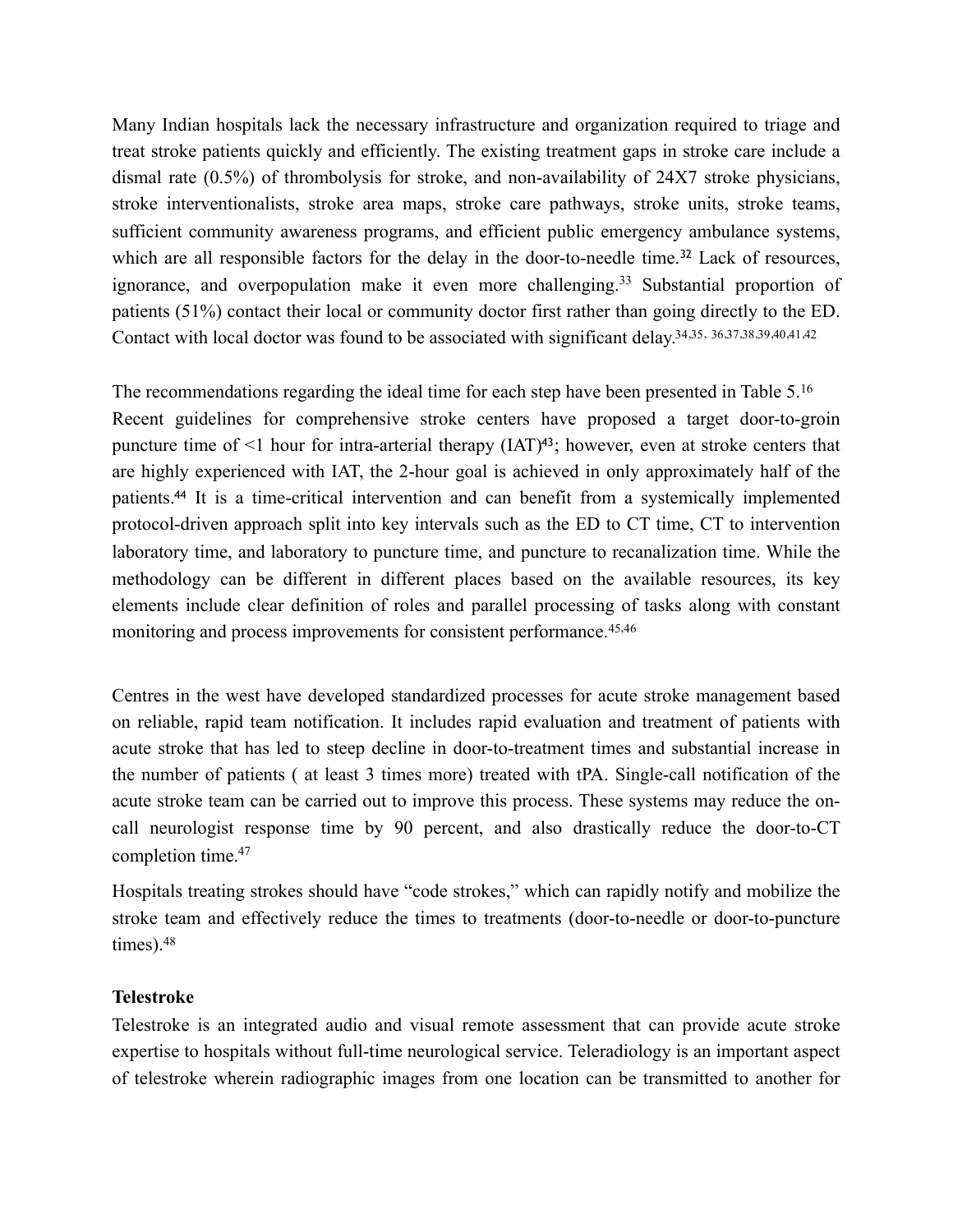diagnostic and consultative purposes. Both government and private sectors should come together to develop stroke systems of care in India (for both urban and rural sectors).

<span id="page-5-0"></span>The telemedicine network implemented by the Indian Space Research Organization in 2001 presently extends to around 100 hospitals all over the country and is currently used in India for diagnosing stroke patients, subtyping stroke as ischemic or hemorrhagic, and treating accordingly. However, a dedicated telestroke system for providing acute stroke care is needed. Simpler alternatives like smartphones, online data transfer, and new mobile applications, like WhatsApp,can be used in the current scenario.<sup>[49](#page-35-2)</sup> By using a low-cost smart phone technology and WhatsApp, the state of Himachal Pradesh has successfully implemented telestroke services in the entire state with 12 district hospitals and 4 neurologists. These services have successfully established acute stroke care pathways and thrombolysed patients with acute ischemic stroke at the district level with trained emergency doctors, free of cost to the patients.32

#### **Challenges in India**

Stroke unit implementation is a big challenge in India. A major hurdle in stroke care provision is the lack of service integration between the authorities, healthcare professionals, and stakeholders involved in the process. Inadequate number of skilled and trained staff is one of the main challenges. There is an urgent need to provide supplementary trainings to healthcare professionals, including nursing staff, as well as training of family members and support workers. Furthermore, the required constant medical supervision for early detection of post stroke complications demands involvement of a relatively larger group of trained healthcare personnel. Dedicated stroke units need monitoring equipments, medications, and adequate bedding and seating arrangements. Lack of awareness and proper infrastructure, limited access to tertiary stroke care, scarce use of tissue plasminogen activator, and poor affordability continues to contribute to inadequate management of stroke.

Several nontraditional risk factors including water-pipe (hookah) use, desi ghee (saturated fatty acids), chewable tobacco, and infectious causes of stroke, including infections causing vasculitis, have been understudied in India. Russell viper snakebite has been reported as a cause of stroke and the squatting position during use of toilets has been proposed as an etiology of stroke.<sup>22</sup>

#### **Recommendations**

- 1. Written emergency protocols for stroke management should be available at all stroke centers.
- 2. Evolving triage rules, systems and processes, and training new and existing emergency personnel are recommended.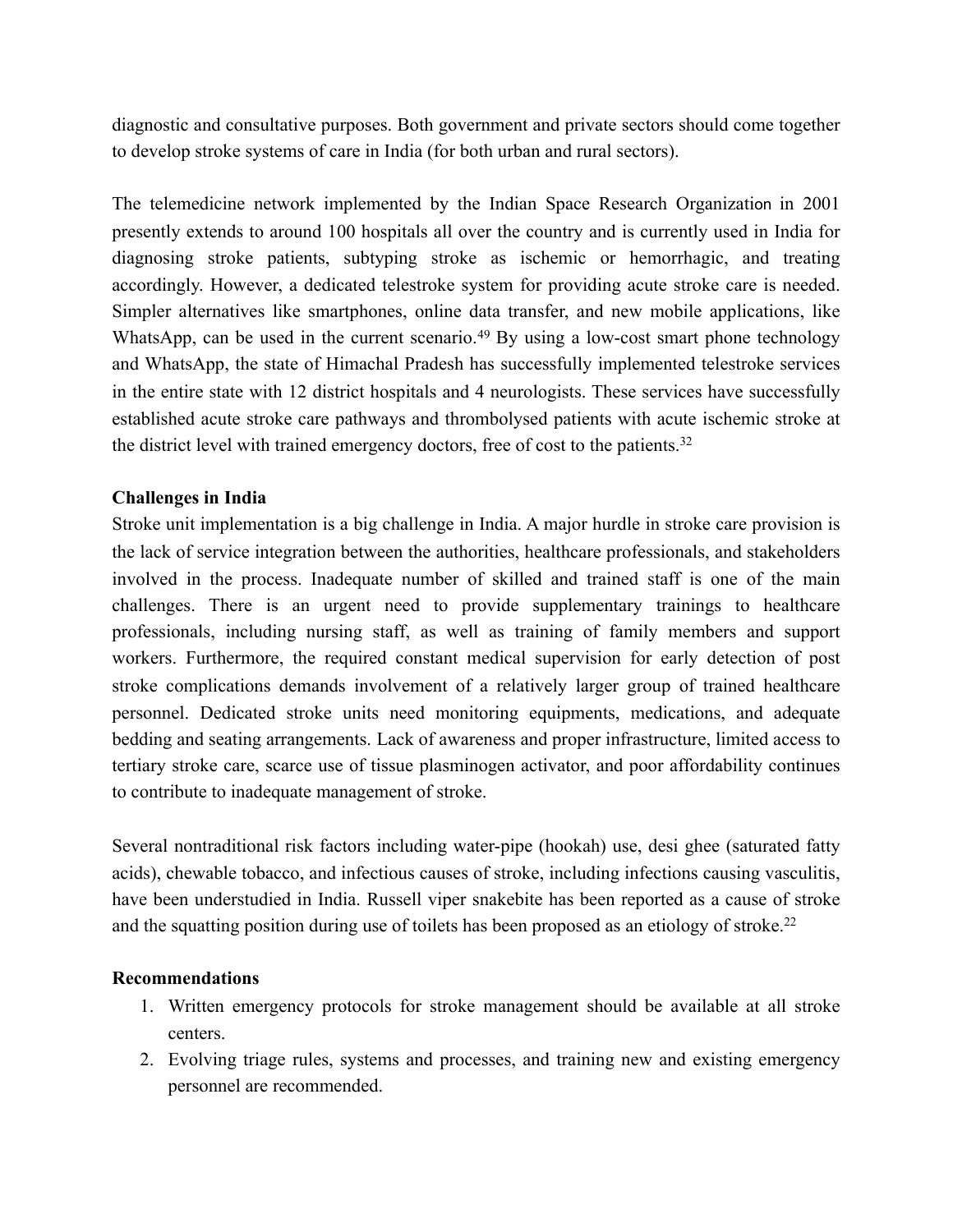- 3. A plan for transport (dedicated ambulance service), prenotification, and triage of patients from peripheral medical centers to stroke care centers should be identified.
- 4. Telestroke and teleradiology systems should be available for sites without in-house imaging interpretation expertise to allow rapid diagnosis and reduce the time for definitive management.
- 5. Implementation of telestroke consultation along with stroke education and training for healthcare providers can be useful in developing skilled professionals at stroke centers.
- 6. Stroke care centers should be capable of performing a cranial CT scan or magnetic resonance imaging (MRI) scan within 30 minutes of patient presenting at the center. The center should have a capability of performing at least a non-contrast CT scan 24X7.
- 7. Door-to-needle time should be reduced to <1 hour as per global recommendations.
- <span id="page-6-0"></span>8. Stroke care quality measures of the stroke centers should be monitored and analyzed for continuous improvement.

# **7.0 EMERGENCY EVALUATION AND DIAGNOSIS OF ACUTE PHASE**

Early intervention including strategies for the rapid identification, accurate triage, and expedient transportation of stroke patients to appropriate facilities are vital in the acute phase of stroke.[50](#page-35-3) Currently, India lacks an organized emergency medical service (EMS) that can provide a fast and responsive service in urban and rural areas. A coordinated participation of EMS with public and private hospitals and increased levels of stroke awareness among the masses will help optimize stroke management in India. In addition, it is insufficient to strengthen only the stroke infrastructure if patients cannot be transported within the treatment window.<sup>51</sup>

# <span id="page-6-1"></span>**Pre-hospital Evaluation and Triaging**

<span id="page-6-3"></span><span id="page-6-2"></span>There is a need to roll out a mass stroke awareness program to help identify symptoms of stroke. The facial drooping, arm weakness, speech difficulties, and onset time (FAST) test can help detect and enhance responsiveness to stroke patient needs, thereby reducing the door-to-needle time[.](#page-35-6)<sup>[52](#page-35-5)</sup> Data indicate that public knowledge of stroke warning signs is often inadequate.<sup>53</sup> Stroke campaigns and awareness programs relevant to local requirements should be developed.

<span id="page-6-4"></span>The Cincinnati Pre-hospital Stroke Scale is a simplification of the 15-item National Institutes of Health Stroke Scale (NIHSS) and evaluates the presence or absence of facial palsy, asymmetric arm weakness, and speech abnormalities in potential stroke patients.[54](#page-35-7)

<span id="page-6-5"></span>The Los Angeles Pre hospital Stroke Screen (LAPSS) is a longer instrument consisting of 4 history items, blood glucose measurement, and 3 examination items designed to detect unilateral motor weakness (facial droop, hand grip, and arm strength).<sup>[55](#page-35-8)</sup> Based on the results of a few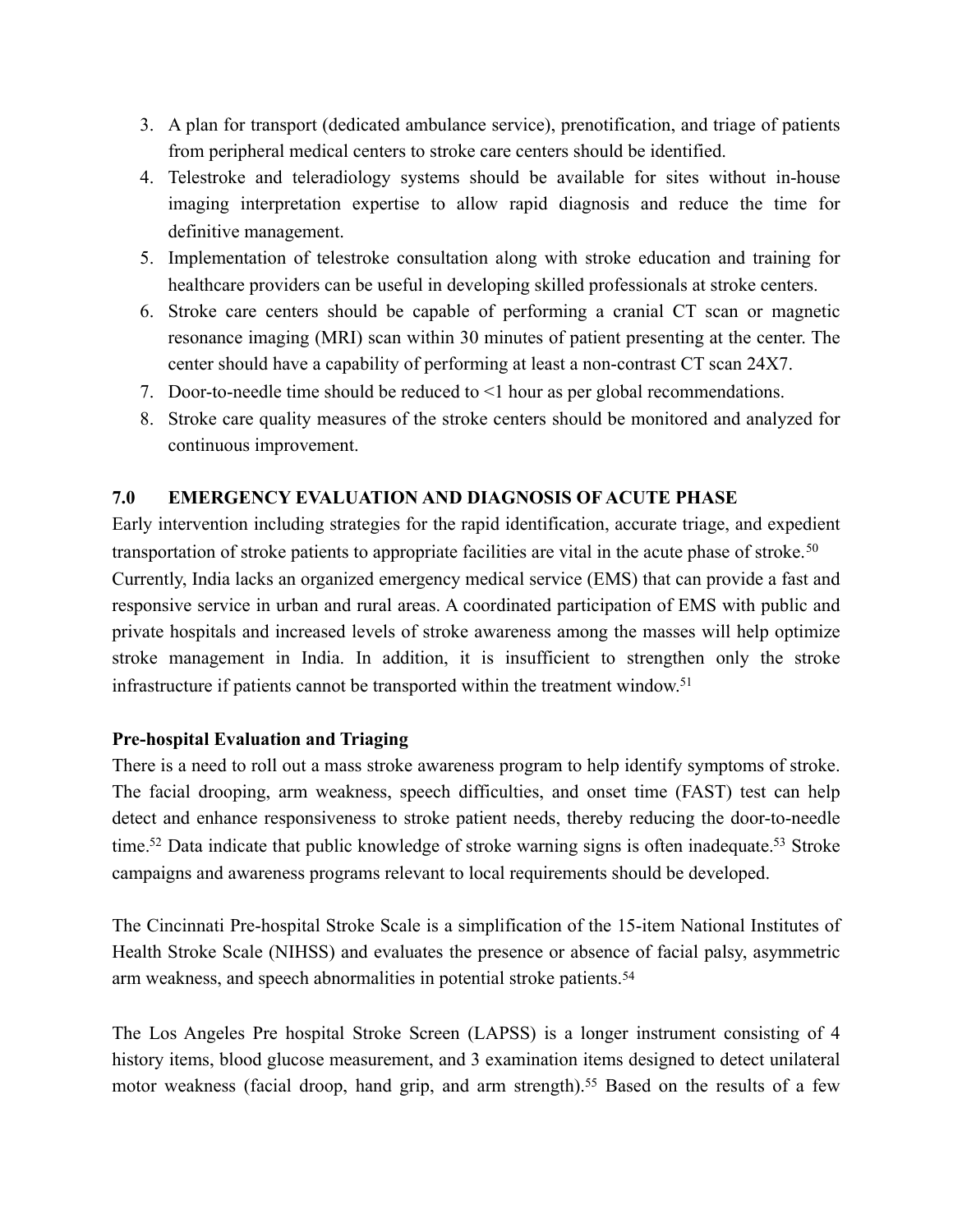<span id="page-7-0"></span>studies, LAPSS demonstrated identification of acute cerebral ischemia and ICH with a high degree of sensitivity or specificity.54,[56](#page-35-9)

<span id="page-7-1"></span>The Recognition of Stroke in the Emergency Room (ROSIER) tool incorporates all FAST items and additionally examines visual field deficit, leg weakness, loss of consciousness or syncope, and seizure activity. A ROSIER score, the total of all 7 items, of  $\geq 1$  suggests a stroke or TIA, whereas a ROSIER score of  $\leq 0$  indicates no stroke[.](#page-35-10)<sup>[57](#page-35-10)</sup> The criteria for these scales have been mentioned in Table 6. It may be considered as one of the appropriate scales used by Indian physicians with a sensitivity of 80%–89% and a specificity of 79%–83%[.58](#page-35-11)[,59](#page-36-0)

<span id="page-7-3"></span><span id="page-7-2"></span>A revised version of the FAST incorporating seizure assessment may enhance prehospital stroke recognition and decision making, thus improving patient outcomes.<sup>56</sup> Nor et al. showed that initial assessment for stroke screening conducted by a paramedic or a physician using FAST is irrelevant.[60](#page-36-1)

<span id="page-7-5"></span><span id="page-7-4"></span>Triaging of stroke patients at the ED is essential to allocate adequate resources to rapidly treat stroke patients. The American College of Emergency Physicians recommends a 5-level triaging systemlike the emergency severity index (ESI) for a busy  $ED<sup>61</sup>$  $ED<sup>61</sup>$  $ED<sup>61</sup>$  Stroke patients would ideally come under level 2 in the ESI, indicating a high risk patient who needs immediate attention.

<span id="page-7-6"></span>EMS personnel can correctly identify 80% of all strokes if the observer/caller/patient's bystander mentions specific words such as stroke, facial droop, weakness/fall, or communication problem.[62](#page-36-3)

The ED patients with a suspected acute stroke should be triaged with the same priority as patients with acute myocardial infarction or serious trauma, regardless of the severity of neurological deficits. The EMS personnel must perform immediate stabilization of the airways, breathing, and circulation (ABC). The recommendations regarding pre-hospital evaluation and management are presented in the Table 7.<sup>16</sup>16

# **Patient History and Underlying Cause**

<span id="page-7-7"></span>Patient history should be comprehensive and should be taken within 5 minutes. The time of symptom onset is the most important historical information along with the last seen normal time. For patients with "wake-up" strokes, the time of onset is defined as when the patient was last awake and symptom-free or known to be "normal." The family members and/or other witnesses can be of great help and should be asked the information about the onset time and historical issues of the event.12, [63](#page-36-4)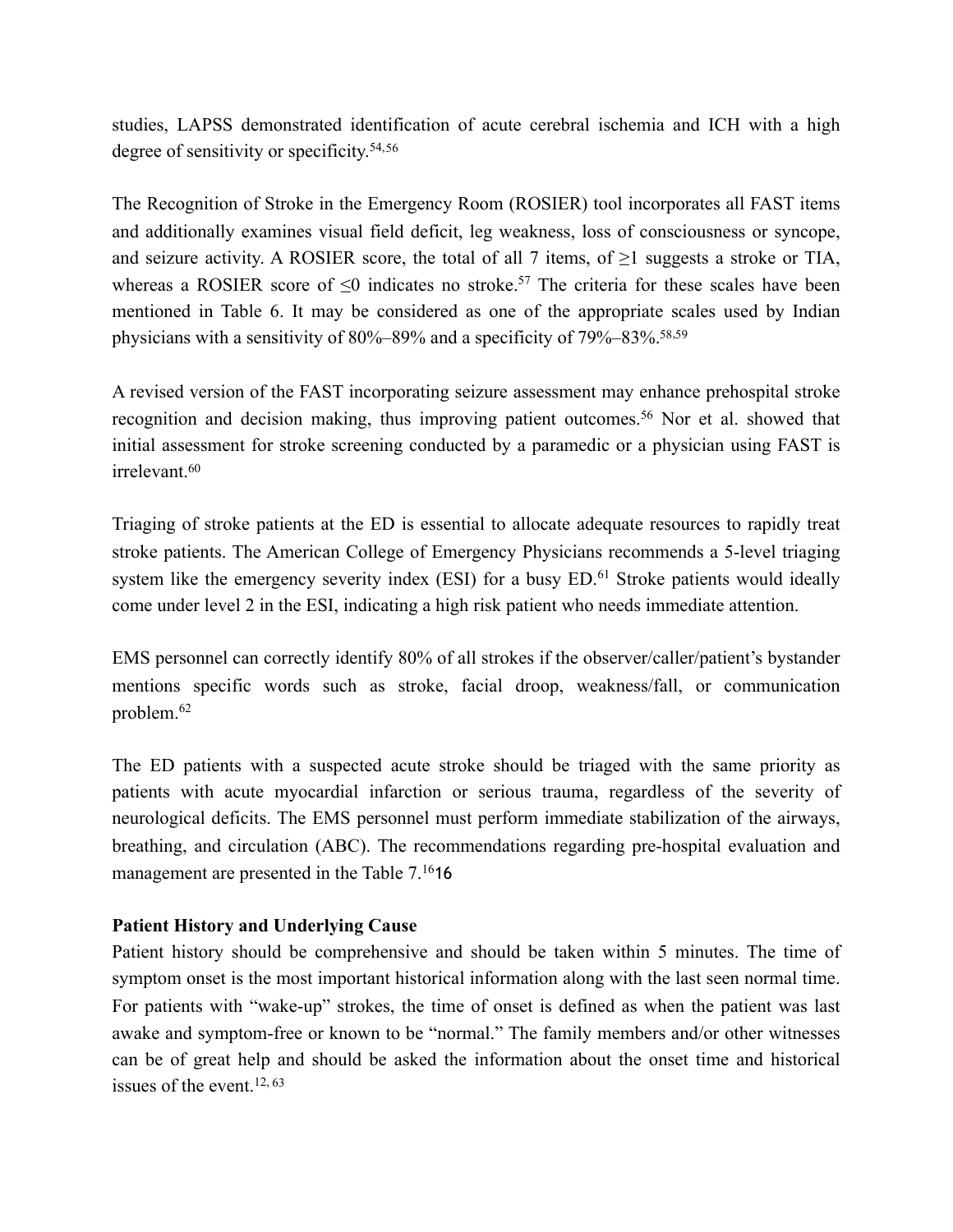The overall aim of collecting patient history is not only to identify a possible stroke but also to exclude stroke mimics (conditions with stroke-like symptoms, e.g., primary tumor of brain, metastatic neoplasm of brain, meningoencephalitis, thyrotoxicosis, hypoglycemia [Table 8]), and identify the need for immediate interventions and determine potential causes of stroke for secondary prevention measures.<sup>12</sup>

#### **Physical Examination**

A thorough general physical examination needs to be performed to identify other potential causes of patients' symptoms and an ischemic stroke, coexisting comorbidities, or issues that may affect the management of an ischemic stroke.12 Physical examination should have special attention to the symptoms mentioned in Table 9.62

#### **Diagnostic Tests**

Various investigations as mentioned in Table 10 should be performed to exclude important alternative diagnoses (especially ICH), assess for serious comorbid diseases, aid in treatment selection, and search for acute medical or neurological complications of stroke.<sup>12</sup>

<span id="page-8-0"></span>Laboratory tests to be considered in all patients include measurement of blood glucose, electrolytes with renal function studies, complete blood count with platelet count, cardiac markers, prothrombin time (PT), international normalized ratio (INR), and activated partial thromboplastin time (aPTT). Blood glucose and INR can be measured with point-of-care machines for expedited results. Hypoglycemia may cause focal signs and symptoms that mimic stroke, and hyperglycemia is associated with unfavorable outcomes. Determination of the platelet count and, in patients taking warfarin or with liver dysfunction, the PT/INR is important.<sup>[64](#page-36-5)</sup> Cardiac markers are frequently elevated in acute ischemic stroke, with elevations occurring in 5% to 34% of patients: these elevations have prognostic significance. Elevation of cardiac troponin T is associated with increased stroke severity and mortality risk and worse clinical outcomes.[65,](#page-36-6)[66,](#page-36-7)[67,](#page-36-8)[68](#page-36-9)

<span id="page-8-4"></span><span id="page-8-3"></span><span id="page-8-2"></span><span id="page-8-1"></span>There must be no delay in fibrinolytic treatment while awaiting the results of diagnostic tests unless a bleeding abnormality or thrombocytopenia is suspected or the patient is on warfarin and heparin or the use of an anticoagulant is uncertain.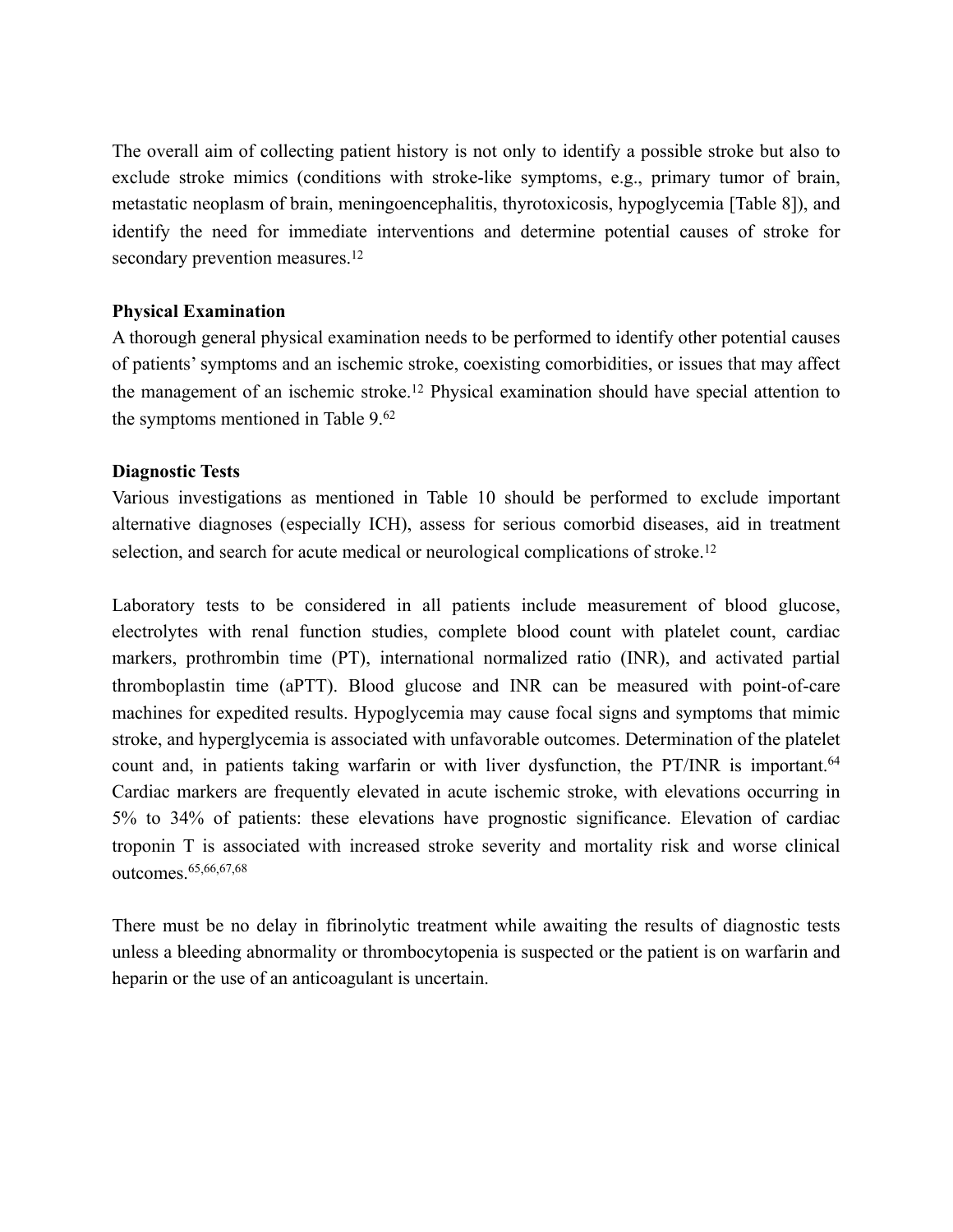#### **Neurological Stroke Scales**

Performing standardized neurological examination ensures that the major components of a neurological assessment are evaluated in a timely and uniform fashion. Use of a standardized assessment and stroke scale helps to quantify the degree of neurological deficits, facilitate communication, identify the probable location of vessel occlusion, provide early prognosis, help select patients for various interventions, and identify the potential for developing complications. 12

<span id="page-9-1"></span><span id="page-9-0"></span>The NIHSS and the Canadian Neurological Scale are among the most reliable stroke severity assessment scales. The NIHSS was first developed as a part of National Institute of Neurological Disorder and Stroke (NINDS) study and is one the most commonly used stroke severity tool in clinicaltrials.<sup>[69](#page-36-10)</sup> It can be performed rapidly and may be administered by a broad spectrum of healthcareproviders.<sup>[70](#page-36-11)</sup> The NIHSS has been detailed in Table 6. The CNS includes the following components: comprehension, consciousness level, speech, and motor function (face, arm, and  $leg)$ .<sup>[71](#page-36-12)</sup>

# <span id="page-9-2"></span>**Neuroimaging**

An important step in the evaluation of patients with symptoms of acute stroke is to differentiate between hemorrhagic and ischemic stroke.

<span id="page-9-4"></span><span id="page-9-3"></span>Non-contrast head computed tomography (NCHCT) has been widely accepted as the standard method for detecting acute ICH. It needs to be performed and interpreted within 30 minutes of arrival to the ED. Early ischemic changes in NCHCT include loss of gray-white distinction, indistinct insular cortex and obscured basal ganglia, and hyper-attenuated clot in the proximal vessels. NCHCT allows rapid diagnosis and correlation with presenting symptoms, if obvious signs are present.<sup> $72,73$  $72,73$  $72,73$ </sup> However, acute ischemic changes are often subtle and carry variability with intra-observers and inter-observers. The Alberta Stroke Program Early CT Score (ASPECTS), a 10-point scoring system based on imaging features, offers grading of the extent of ischemic changeson NCHCT.<sup>[74](#page-37-2)</sup> Studies have shown that baseline ASPECTS correlates inversely with severity as assessed by the NIHSS within the first 3 hours of middle cerebral artery (MCA) stroke onset. An ASPECTS score of <7 has been shown to predict poor functional outcome (78%) sensitivity and 96% specificity) and symptomatic hemorrhage (90% sensitivity and 62% specificity).<sup>[75](#page-37-3)</sup>

<span id="page-9-6"></span><span id="page-9-5"></span>Standard MRI sequences (T1-weighted, T2-weighted, fluid-attenuated inversion recovery) are relatively insensitive to the changes of acute ischemia. Diffusion-weighted imaging (DWI) is approximately 4 to 5 times more sensitive in detecting acute stroke than NCHCT. Of note,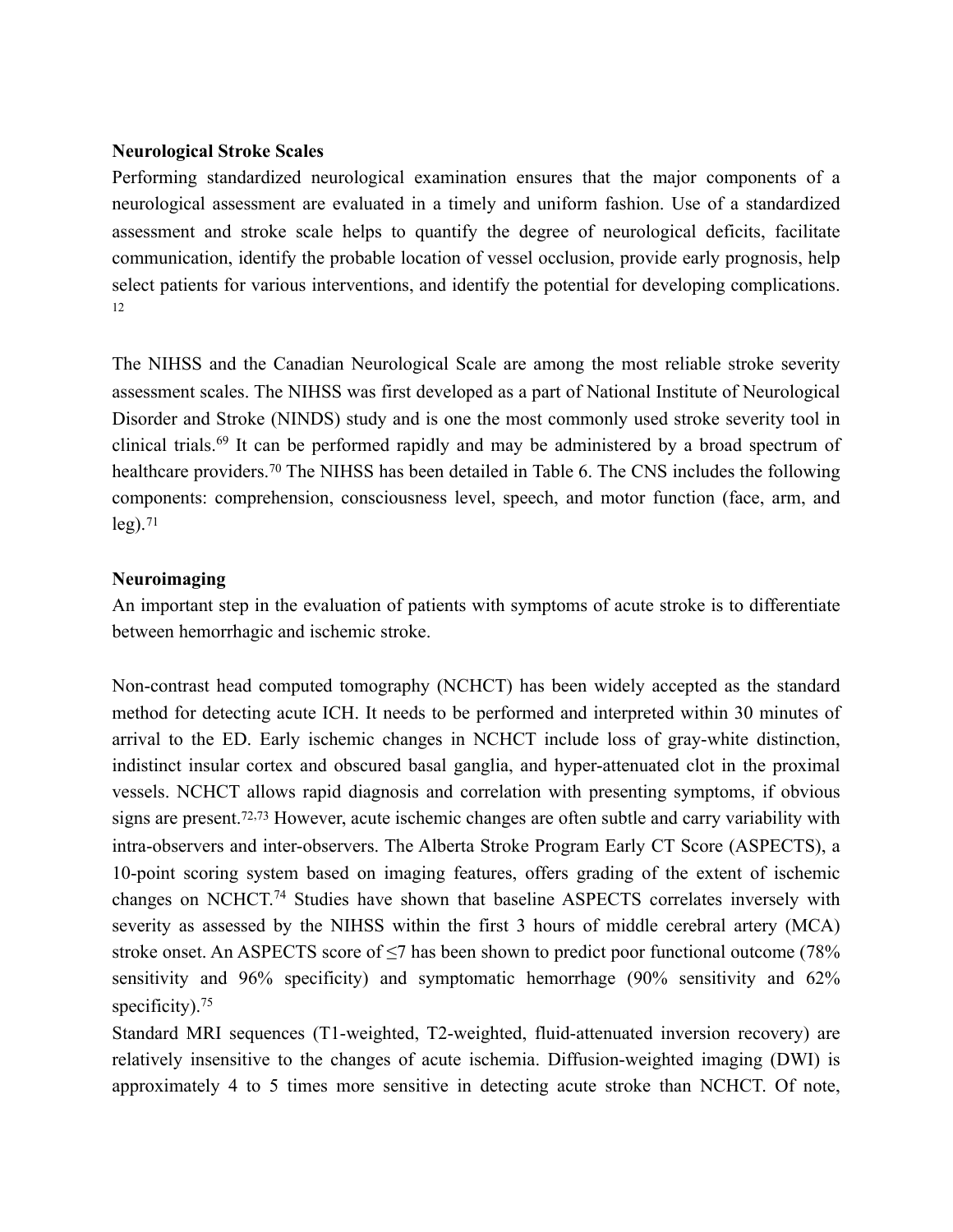restricted diffusion is not exclusively observed in acute ischemic stroke but can also be seen in some nonischemic entities. Occasionally, clinical differentiation of seizures from acute stroke may be difficult. Discerning DWI lesions confined to a major vascular territory, a distinctive feature of acute stroke lesions, may also be helpful.<sup>71,72</sup>

Other useful imaging techniques are intracranial vascular imaging (including CT angiography, MR angiography, Doppler ultrasound, and conventional angiography) and extracranial vascular imaging (including carotid Doppler ultrasound, CT angiography, MR angiography, and conventional angiography), and perfusion CT and MRI techniques.

<span id="page-10-0"></span>Table  $11^{76}$  $11^{76}$  mentions about the advantages and disadvantages of various imaging techniques.

The potential to detect ischemia and salvageable tissue is almost equal in both CT and MRI. The major drawback of CT is the high radiation dose while in MRI it is the more complicated and time-consuming aspect of the examination. Hence, as per the general practical recommendation, acute stroke patients should be evaluated by native CT followed by CT angiography, with MRI reserved for more chronic cases of brain ischemia or control examinations in stroke patients. However, when state-of-the-art CT and high-quality MR scanners are used, both techniques are practically equivalent in the hands of experienced personnel, and local clinical configurations mayoften dictate which technique should be used.<sup>[77](#page-37-5)</sup> CT angiography is commonly used in India while there are few studies advocating the use of MR perfusion.

#### <span id="page-10-1"></span>**Complications of Late Diagnosis and Treatment**

<span id="page-10-2"></span>In an acute ischemic stroke, vast numbers of neurons, synapses, and nerve fibers are irretrievably lost every moment when untreated. Quantitative estimates of the pace of neural circuitry loss in human ischemic stroke emphasize the time urgency of acute stroke care. A typical patient with untreated stroke looses 1.9 million neurons each minute. Compared with the normal rate of neuron loss in brain aging, the ischemic brain ages at the rate of 3.6 years each hour without definitive treatment[.](#page-37-6)<sup>[78](#page-37-6)</sup> For every 15-minute reduction of the door-to-needle time (arrival to emergency room to thrombolysis), there is a 5% lower odds of in-hospital mortality.<sup>31</sup> Each 15minute decrease in treatment delay can provide an average equivalent of 1 month of additional disability-free life[.79](#page-37-7)

<span id="page-10-4"></span><span id="page-10-3"></span>Of the five stent retriever studies, two studies specified a 6-hour window after stroke onset while the third study specified 6 hours to start treatment.13 Time-dependent data available from the Multicenter Randomized Clinical Trial of Endovascular Treatment for Acute Ischemic Stroke (MR CLEAN) study demonstrated no benefit of treatment beginning after 6 hours.  $80$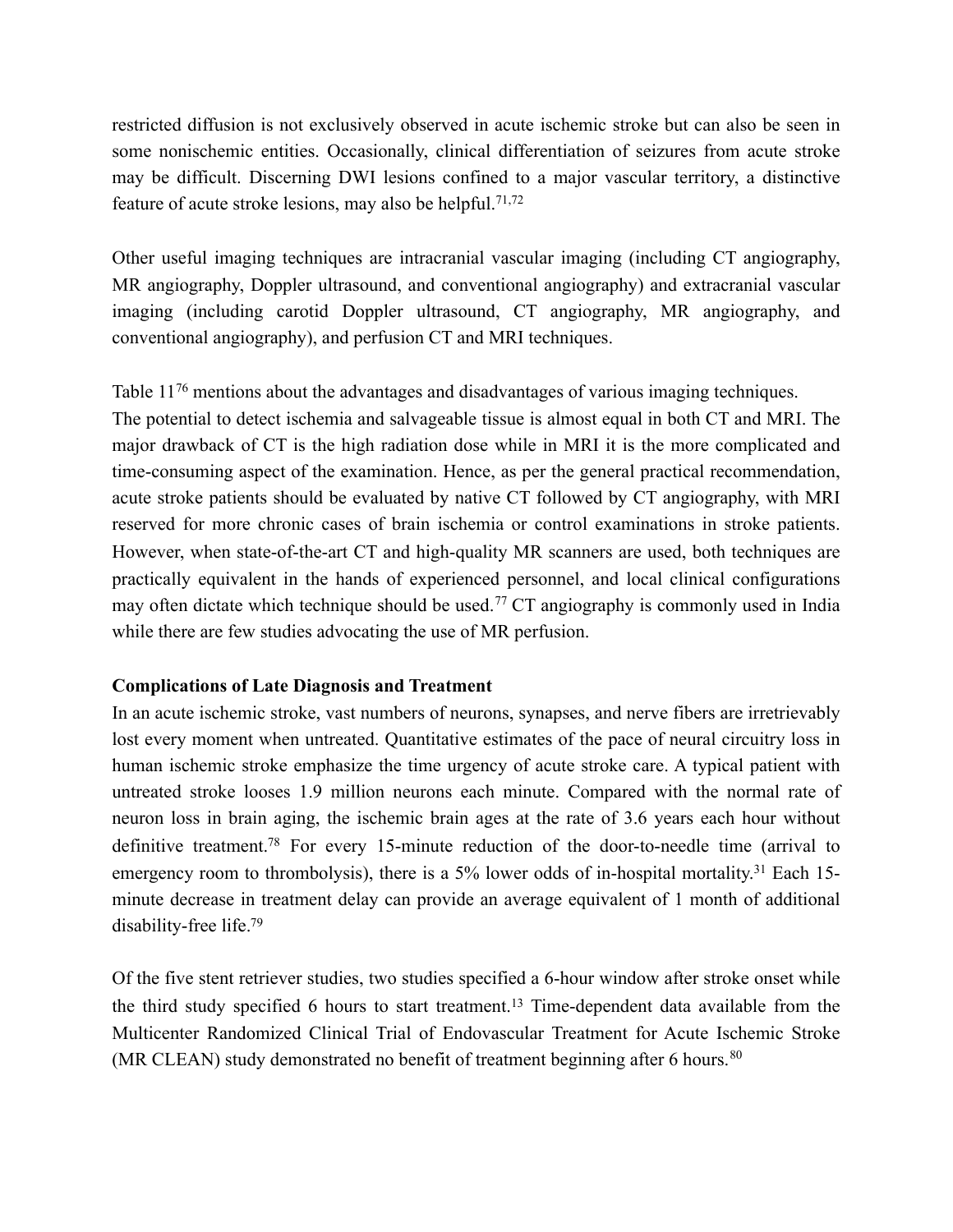<span id="page-11-0"></span>Time-to-reperfusion including onset-to-reperfusion time and puncture-to-reperfusion time in patients with poor collaterals proved to be an important limiting factor for favorable outcome in a time-dependent fashion.<sup>[81](#page-37-9)</sup> For every hour of reperfusion delay, the initially large benefit of IAT decreases and the absolute risk difference for a good outcome is reduced by 6% per hour of delay.79

# **Recommendations**

- The EMS personnel should screen the patient using a validated tool such as FAST to identify stroke or TIA.
- Prehospital care providers should use pre-hospital stroke assessment tools such as the LAPSS or Cincinnati Pre-hospital Stroke Scale.
- Initial management of stroke in the field should be performed as per Table 1.
- The use of stroke rating scale, preferably the NIHSS, is recommended.
- There must be no delay in fibrinolytic treatment while awaiting the results of diagnostic tests, such as the prothrombin time (PT), activated partial thromboplastin time (aPTT), or platelet count, unless a bleeding abnormality or thrombocytopenia is suspected or the patient is on warfarin and heparin or the use of anticoagulant is uncertain. The INR can be rapidly assessed using a point-of-care machine
- Brain imaging should be performed immediately for patients with suspected stroke. A non-contrast CT scan is recommended as the initial imaging should be sufficient in most cases. In centers with multislice CT scanners, CT angiography along with a CT scan should be performed.
- Emergency brain imaging is recommended before initiation of any specific therapy
- Noninvasive imaging of the cervical vessels should be performed routinely as part of the evaluation of patients with suspected TIAs.

# **8.0 ACUTE TRANSIENT EVENT (TRANSIENT ISCHEMIC ATTACK, TIA) MANAGEMENT**

<span id="page-11-7"></span><span id="page-11-6"></span><span id="page-11-5"></span><span id="page-11-4"></span><span id="page-11-3"></span><span id="page-11-2"></span><span id="page-11-1"></span>This section covers the management of a TIA (defined in Section 5) from the onset of first symptoms suggesting a possible occurrence of acute cerebrovascular event. In people who have a history of TIA, the incidence of subsequent stroke is as high as 11% over the next 7 days and 24-29%over the following 5 years.  $82$  Several studies have demonstrated the relation between TIA and an elevated long-term stroke risk. 83[,](#page-38-1)84 The short term risk of stroke has also been demonstrated to be particularly high[,](#page-38-2)exceeding  $10\%$  in span of 90 days.  $85,86$  $85,86$  One quarter to one half of the recurrent strokes occurring within 3 months after the first episode, have been reported to occur within the first 2 days.  $87, 88$  $87, 88$  $87, 88$  The age, blood pressure, clinical features, duration of TIA,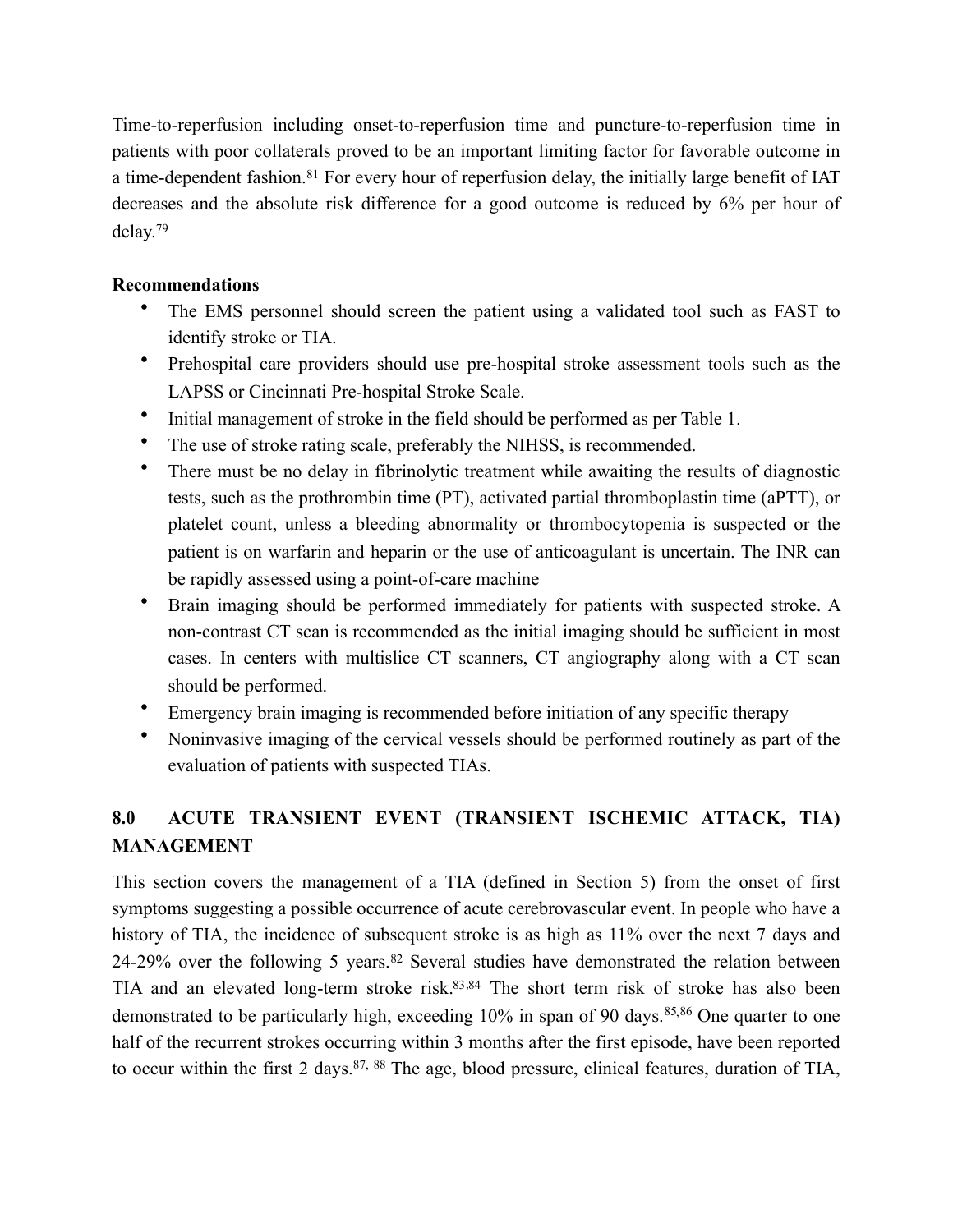and pr[e](#page-38-6)sence of diabetes (ABCD<sup>2</sup>) scale<sup>[89](#page-38-6)</sup> based on clinical data available before neuroimaging can be used to estimate the risk of stroke after TIA.

# **Recommendations**

- <span id="page-12-0"></span>Patients with a suspected TIA, should be assessed as soon as possible for their risk of subsequent stroke by using a validated scoring system such as ABCD2 (Table 12).This score can be assessed even by a nurse or a primary physician.
- Patients with suspected TIA who are at a high risk of stroke (eg an ABCD2 score of 4 or above) should receive:
	- $\geq$  aspirin or clopidogrel (each as a 300 mg loading dose and 75 mg) thereafter) and a statin immediately
	- $\triangleright$  Admission to a hospital for observation and investigations
	- $\triangleright$  Specialist assessment and investigation (Carotid doppler, Echocardiography) within 24 hours of onset of symptoms
	- $\triangleright$  Adequate measures for secondary prevention introduced as soon as a specific risk factor is identified.
- Patients with crescendo TIA (two or more TIAs in a week), atrial fibrillation or those on anticoagulants should be treated as being at high risk of stroke even though they may have an ABCD2 score of 3 or below.
- Patients with suspected TIA who are at low risk of stroke (eg an ABCD2 score of 3 or below) should receive:
	- $\geq$  aspirin or clopidogrel (each as a 300 mg loading dose and 75 mg) thereafter) and a statin, eg. simvastatin / Atorvastatin / Rosuvastatin 40 mg started immediately
	- $\geq$  specialist assessment and investigations as soon as possible, but definitely within 1 week of onset of symptoms
	- $\triangleright$  measures for secondary prevention introduced as soon as the diagnosis is confirmed, including discussion of the individual risk factors.
- In patients who have a suspected TIA who need brain imaging (that is, those in whom vascular territory or pathology is uncertain) should undergo diffusion-weighted MRI or CT scan.

# **9.0 GENERAL MANAGEMENT AND SUPPORTIVE CARE**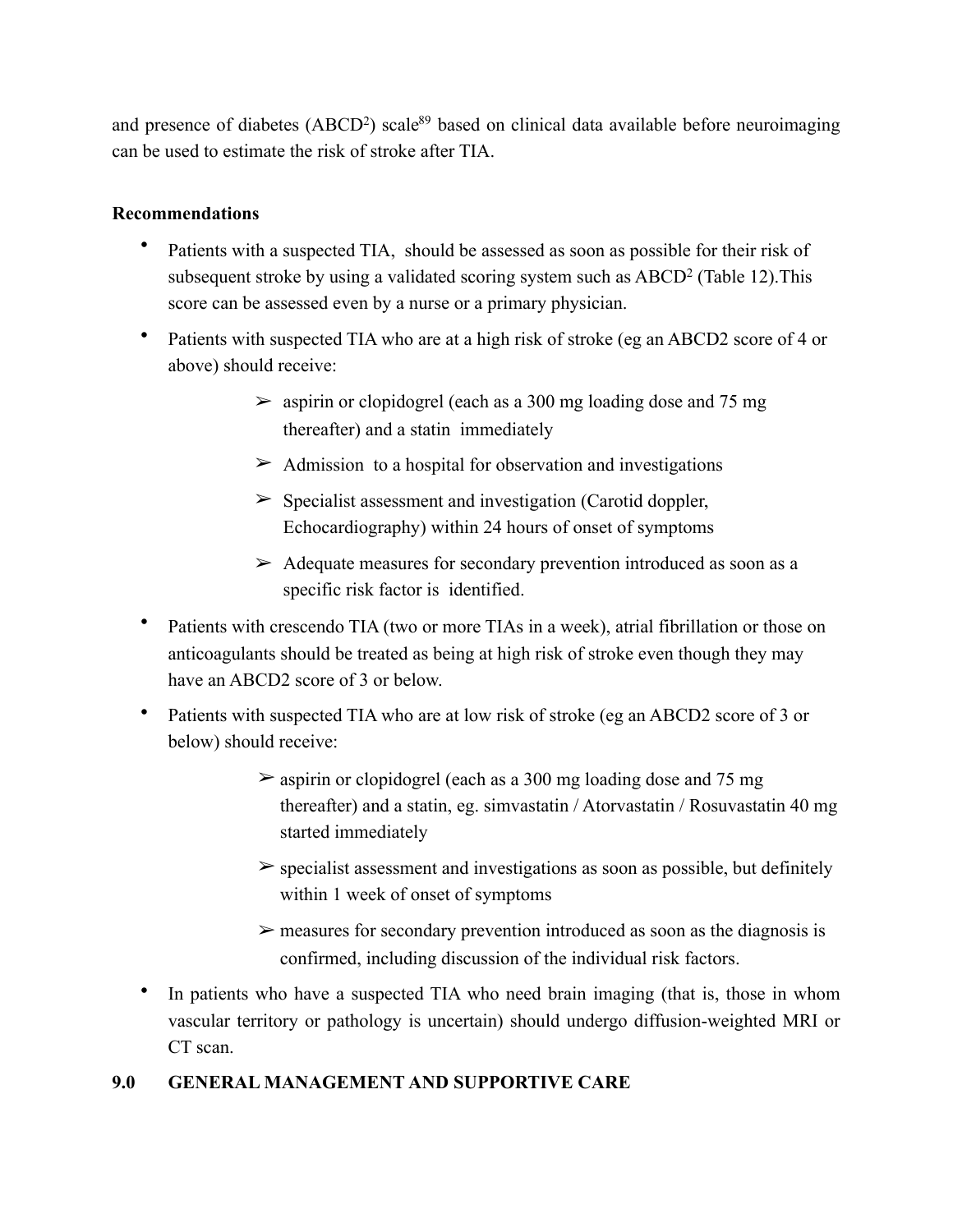#### **Oxygenation**

Maintaining adequate tissue oxygen saturation of >94% is important during periods of acute cerebral ischemia to prevent hypoxia and potential worsening of the neurologic injury. Supplemental oxygen should be administered if there is evidence of hypoxia. Hyperbaric oxygen therapy (HBOT) may be used to treat patients with ischemic neurological symptoms secondary to air embolism or decompression sickness. However, a few randomized control trials have shown either beneficial results or no improvement in the outcomes; the possibility of clinical benefit needs to explored further before recommending HBOT as a practice.<sup>[90,](#page-38-7)[91,](#page-38-8) [92](#page-38-9)</sup>

#### <span id="page-13-2"></span><span id="page-13-1"></span><span id="page-13-0"></span>**Antihypertensives**

<span id="page-13-3"></span>In patients with acute stroke, blood pressure may be elevated for the first 24–48 hours. Antihypertensive agents should be withheld unless the diastolic blood pressure is above 120 mmHg or the systolic blood pressure is above 220 mmHg. When antihypertensives are indicated, lowering of blood pressure should be done cautiously (Table 13) to minimize the risk of relative hypotension. Parenteral agents, such as labetalol, or an intravenous (IV) infusion of nicardipine or labetalol may be necessary for adequate blood pressure control among patients who are candidates for treatment with thrombolytic agents[.](#page-38-10)<sup>[93](#page-38-10)</sup> Careful management of blood pressure is critical before, during, and 24 hours after alteplase administration. Thrombolytic therapy should not be given to patients who have a systolic blood pressure above 185 mmHg or a diastolic blood pressure above 110 mmHg despite repeated attempts to lower blood pressure to the desired level. $12$ 

<span id="page-13-4"></span>Enhanced Control of Hypertension and Thrombolysis Stroke Study (ENCHANTED) compared low dose versus normal dose of r-tPA and intensive blood pressure reduction versus standard reductionin thrombolysed patients.<sup>[94](#page-39-0)</sup> The BP lowering arm of ENCHANTED is ongoing and it might answer this question of optimal Blood pressure for Acute stroke patients.

#### **Insulin**

<span id="page-13-5"></span>Hypoglycemia can cause focal neurologic signs that mimic stroke and can itself lead to brain injury.Moreover, hyperglycemia is associated with poor outcomes.<sup>[95](#page-39-1)</sup> Therefore, prompt measurement and normalization of serum glucose concentration is important. Subcutaneous insulin can be administered to keep glucose levels lower than 180 mg/dL.<sup>96</sup>

# <span id="page-13-6"></span>**Antipyretics**

Increased body temperature in patients with acute ischemic stroke has been associated with poor neurologic outcome, possibly due to increased metabolic demands, enhanced neurotransmitter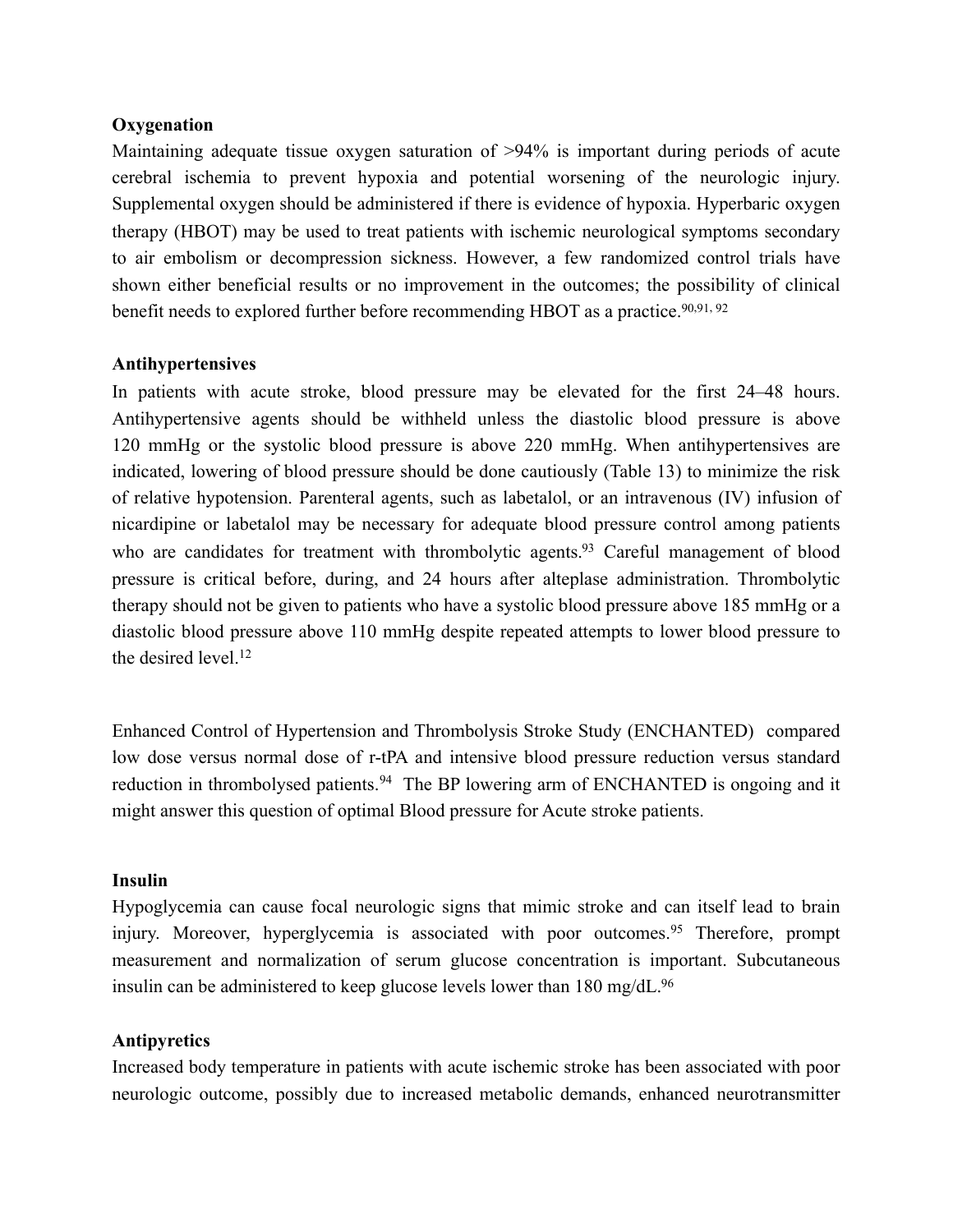release, and increased free radical production. Maintaining normothermia improves the prognosis of patients. This was proved in two meta-analyses showing that significantly higher morbidity and mortality rates are associated with high body temperature after stroke in hyperthermic patients compared with normothermic patients. $\frac{97,98}{ }$  $\frac{97,98}{ }$  $\frac{97,98}{ }$  $\frac{97,98}{ }$  $\frac{97,98}{ }$ 

<span id="page-14-1"></span><span id="page-14-0"></span>Source of infection should be identified in all febrile patients or those at risk for infection. Pneumonia, urinary tract infections, and secondary sepsis are common causes of mortality after stroke during hospitalization. An indwelling bladder catheter should be avoided.

# **Cardiac monitoring**

<span id="page-14-3"></span><span id="page-14-2"></span>Cardiac monitoring should begin in the prehospital setting and continue throughout the initial assessment and management of the acute phase. Continuous cardiac monitoring is indicated for at least the first 24 hours after stroke.<sup>[99,](#page-39-5)[100](#page-39-6)</sup>

# **Prevention of venous thrombosis**

<span id="page-14-4"></span>Patients with acute ischemic stroke in advanced age, immobility, severe paralysis, and atrial fibrillation have an increased risk of deep vein thrombosis(DVT). Pulmonary embolism accounts for a significantly higher in-hospital mortality rate  $(31.5\%)^{101}$  $(31.5\%)^{101}$  $(31.5\%)^{101}$ . Anticoagulants should be given to prevent deep vein thrombosis and pulmonary embolism. Low molecular weight heparin / unfractionated heparin can be used for prevention of DVT.

# **Nasogastric feeding**

All patients irrespective of the stroke severity should be assessed optimally for ability to swallow before they are allowed to eat or drink. A validated swallow screen tool should be applied for assessment. An abnormal gag reflex, impaired voluntary cough, dysphonia, and cranial nerve palsies are important pointer for the risk. If necessary, a nasogastric tube can be inserted to provide feedings and to expedite administration of medications.

# **Recommendations**

- Supplemental oxygen should be administered to maintain oxygen saturation >94%.
- Patients who have elevated blood pressure and are otherwise eligible for treatment with IV rtPA should have their blood pressure carefully lowered so that their systolic blood pressure is <185 mmHg and their diastolic blood pressure is <110 mmHg before fibrinolytic therapy is initiated.
- Blood pressure should be maintained below 180/105 mmHg for at least the first 24 hours after IV rtPA treatment.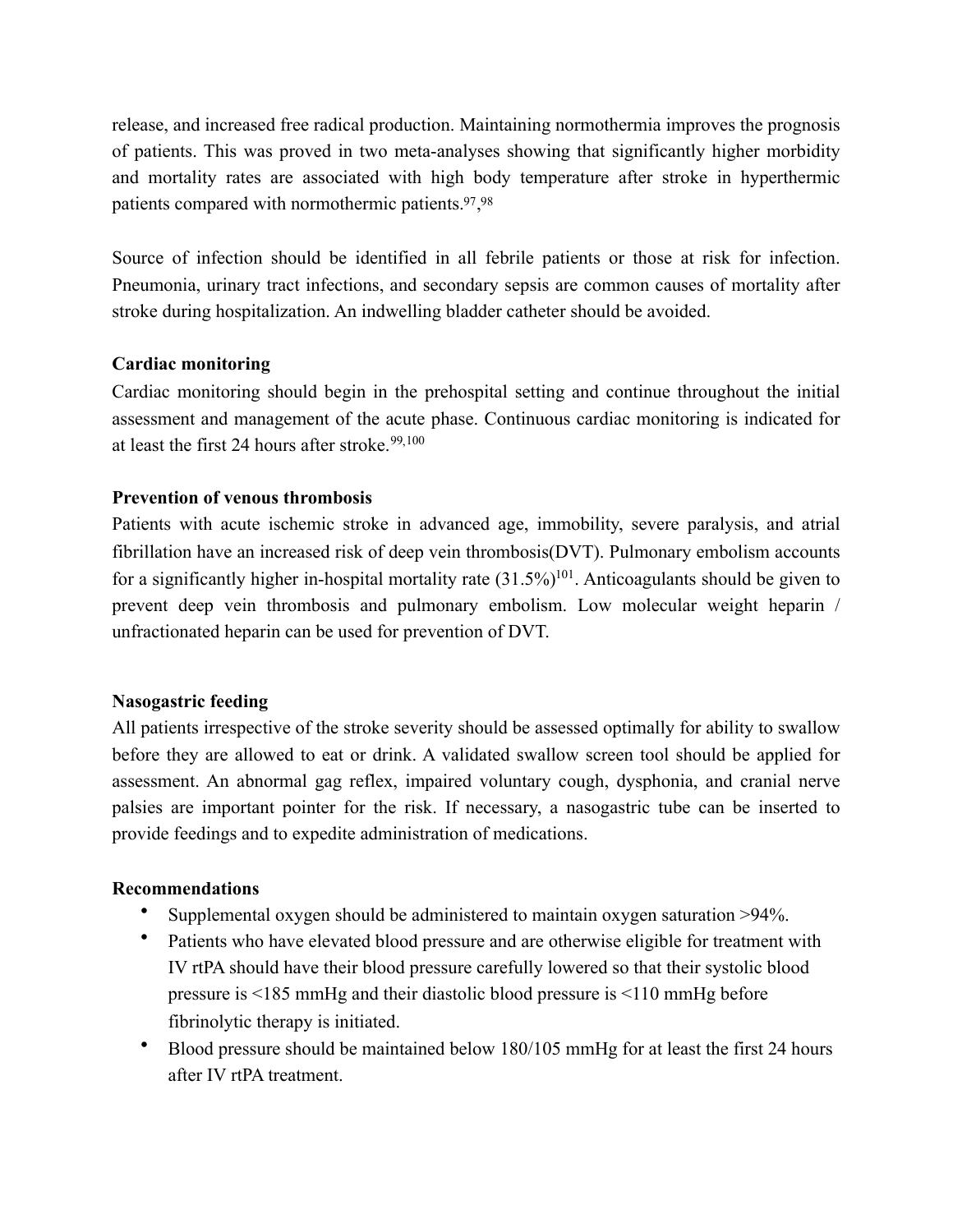- Sources of hyperthermia (temperature >38°C) should be identified and treated, and antipyretic medications should be administered to lower temperature in hyperthermic patients with stroke.
- Hypoglycemia (blood glucose <60 mg/dL) should be treated in patients with acute ischemic stroke.
- Subcutaneous insulin should be administered to hyperglycemic patients.
- Cardiac monitoring is recommended to screen for atrial fibrillation and other potentially serious cardiac arrhythmias that would necessitate emergency cardiac interventions. Cardiac monitoring should be performed for at least the first 24 hours.
- DVT prophylaxis should be initiated in the early phase except in patients who are thrombolysed in which case it should be started 24 hours after IV tPA administration

#### **10.0 DEFINITIVE TREATMENT**

#### **10.1 Intravenous thrombolysis**

#### **Recombinant Tissue-Type Plasminogen Activator**

<span id="page-15-3"></span><span id="page-15-2"></span><span id="page-15-1"></span><span id="page-15-0"></span>Intravenous recombinant tissue-type plasminogen activator remains the only approved treatment worldwide for patients within the first 4.5 hours of the onset of acute stroke. Recombinant t-PA was first approved in 1996 based on the results of a 2-part National Institute of Neurological Disorder and Stroke (NINDS) rtPA Study for use within the first 3 hours after the onset of stroke. 68 Four subsequent trials, the European Cooperative Acute Stroke Study (ECASS I and ECASS  $II$ <sup>102[,](#page-39-8)103</sup>and the Alteplase Thrombolysis for Acute Noninterventional Therapy in Ischemic Stroke (ATLANTIS A and B) $104, 105$  $104, 105$  $104, 105$  showed results similar to the NINDS study. In a pooled individual patient level analysis of these four trials, a benefit of therapy in the 3- to 4.5-hour window was observed. The results of ECASS III trials showed improved outcomes for carefully selected patients treated 3 to 4.5 hours after a stroke. The Third International Stroke Trial (IST-3) demonstrated some benefit of IV rtPA administered within 6 hours of symptom onset. A metaanalysis of 12 IV rtPA trials with 7012 enrolled patients confirmed the benefits of IV rtPA administered within 6 hours from symptom onset (odds ratio [OR], 1.17; 95% confidence interval [CI], 1.06–1.29; P=0.001) compared with placebo, and reinforced the importance of timely treatment by showing highest benefit in patients treated within 3 hours from symptom onset (OR, 1.53; 95% CI, 1.26-1.86; P<0.0001).<sup>106</sup>

<span id="page-15-4"></span>Treatment with IV rtPA initiated within 1.5 hours of symptom onset was associated with an OR of 2.81 (95% CI, 1.75–4.50) for favorable outcome at 3 months compared with placebo. The OR for good outcome at 3 months for treatment with IV rtPA initiated within 1.5 to 3 hours was 1.55 (95% CI, 1.12–2.15) compared with 1.40 (95% CI, 1.05–1.85) within 3 to 4.5 hours and 1.15 (95% CI, 0.90–1.47) within 4.5 to 6 hours. The clinical trial evidence indicates the fundamental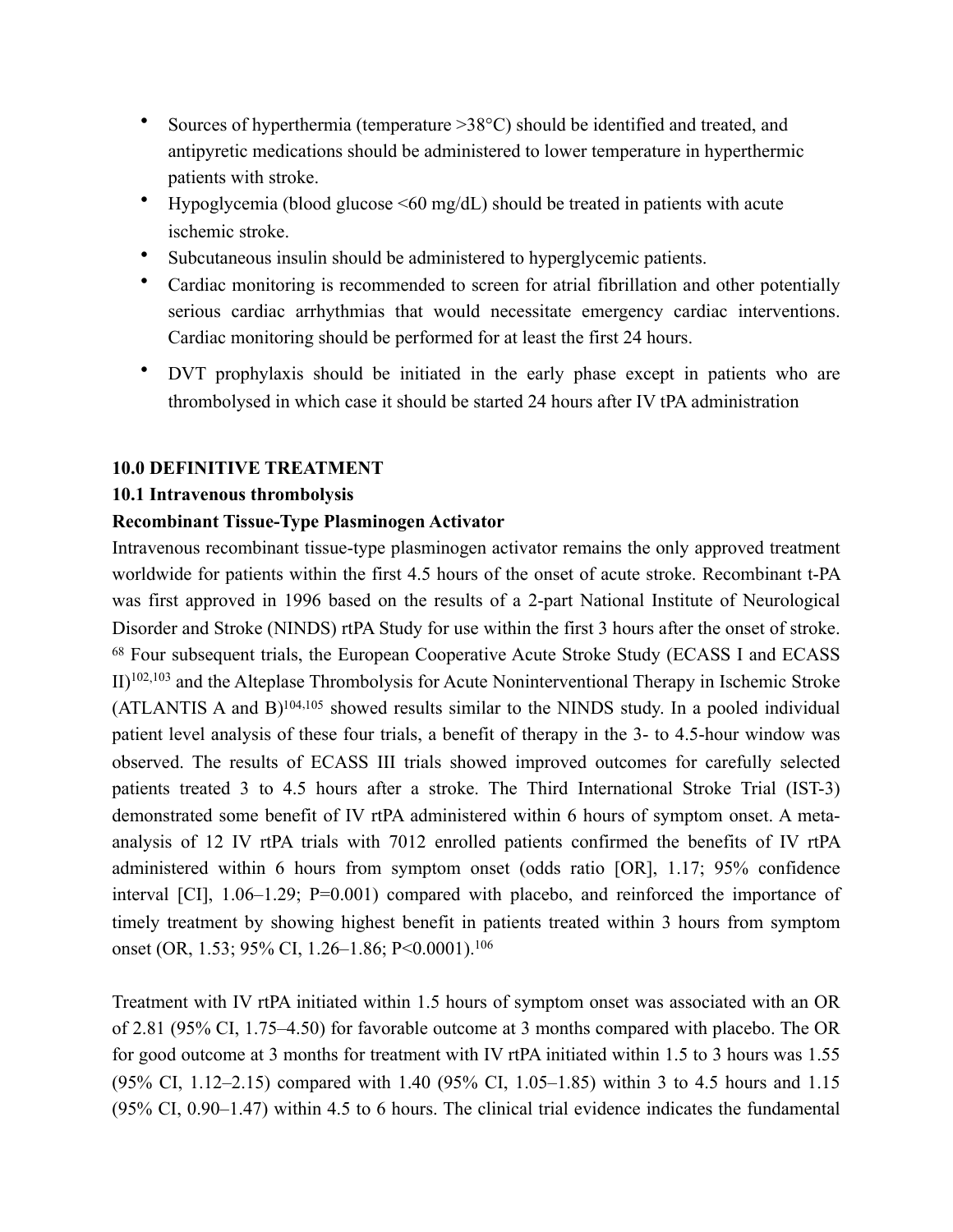<span id="page-16-0"></span>importance of minimizing the total ischemic time and restoring blood flow to threatened but not yet infarcted tissue as soon as feasible. Table 13 summarizes the findings of major clinical trials for IV rtPA[.107](#page-40-3)

### **Eligibility criteria for IV-rtPA therapy**

<span id="page-16-1"></span>Over the past few decades, an plethora of clinical data has proven the safety and efficacy of IV tPA in eligible patients. The eligibility criteria have evolved over time based on expert opinion and recent clinical trial data. Initiating early treatment is an important factor in successful thrombolytic therapy, followed by selection of appropriate candidates for thrombolysis. Intracranial hemorrhage is an absolute contraindication for reperfusion therapies. Evidence from clinical studies supports the timely use of imaging to exclude hemorrhage in stroke patients beforeinitiating IV thrombolytic therapy.<sup>[108](#page-40-4)</sup> The ECASS I predicted an increased risk of brain hemorrhage and poor clinical outcomes in patients with early signs or infarction in more than one-thirds of the MCA territory and undergoing IV thrombolysis within 6 hours of stroke onset. <sup>101</sup> Ischemia involving more than one-thirds of the MCA territory on images obtained within the 0- to 6-hour window constitutes a relative contraindication to IV thrombolysis.

All three randomized stroke trials [NINDS, Echoplanar imaging thrombolytic evaluation trial (EPITHET), and Third International Stroke Trial (IST-3)] that included patients ≥80 years of age provided evidence of the benefits of alteplase for older patients with acute ischemic strokes. Evidence from these clinical trials suggested that there should be no upper limit of the NIHSS score for patients otherwise eligible for alteplase presenting to medical attention within 3 hours of onset of symptoms. The ECASS III trial included thrombolytic therapy in the extended window period from 3 to 4.5 hours with the addition 4 exclusion criteria: age >80 years, NIHSS score >25, history of diabetes and prior stroke, and taking oral anticoagulants. Prevalance of symptomatic intracranial hemorhage (sICH) is variable (0%-36%) and is higher in patients taking anticoagulants even with subtherapeutic INR at the time of thrombolysis[.](#page-40-5)<sup>[109](#page-40-5)</sup> Table 14 summarizes the standard inclusion exclusion criteria for selection of patients for IV rtPA. Currently the exclusions have further evolved and some from the original NINDS trial have been removed.

#### **Recommendations13**

- <span id="page-16-2"></span>• Intravenous alteplase should not be administered to patients whose CT reveals any type of acute intracranial hemorrhage.
- IV alteplase (0.9 mg/kg; maximum dose 90 mg) is recommended for selected patients who may be treated within 3 hours of onset of ischemic stroke.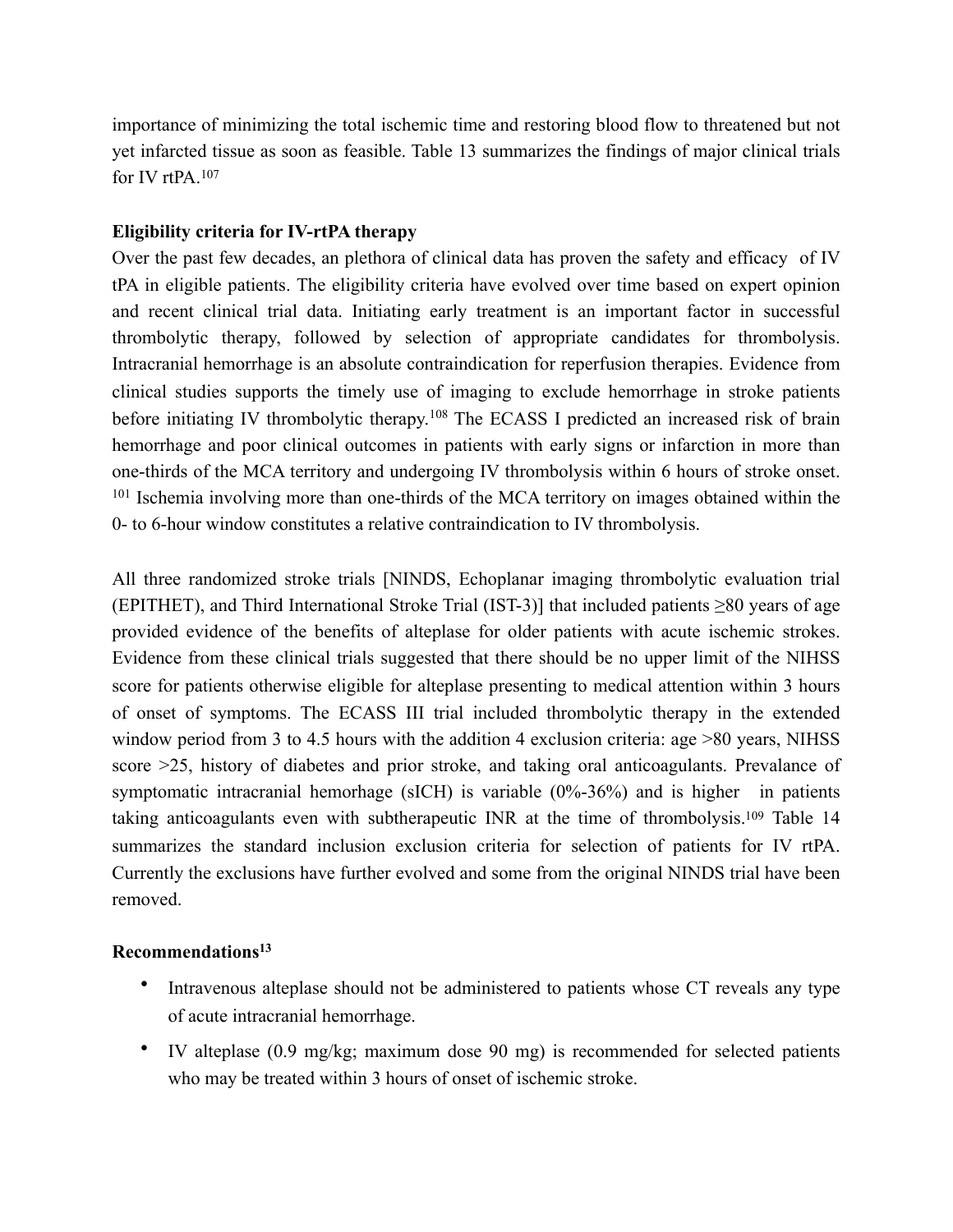- IV alteplase is recommended for administration to patients in the time period of 3 to 4.5 hours after stroke onset taking into consideration additional exclusion criteria: age  $>80$ years, NIHSS score >25, history of diabetes and prior stroke, and those taking oral anticoagulants.
- For patients with severe stroke and those with mild but disabling stroke symptoms, IV alteplase is indicated within 3 hours of symptom onset of ischemic stroke.
- In patients eligible for IV alteplase, benefit of therapy is time dependent, and treatment should be initiated soonest. The door-to-needle time should be <60 minutes from hospital arrival (emergency room).
- IV alteplase may be used in patients who have a history of warfarin use and an INR of  $\leq$ 1.7 but not in those with an INR of  $\geq$ 1.7
- In patients who have received a dose of LMWH within the previous 24 hours, IV alteplase is not recommended.
- The use of IV alteplase in patients taking direct thrombin inhibitors and direct factor Xa inhibitors has not been firmly established and relevant laboratory investigation must be consulted to determine the residual anticoagulant effect.
- <span id="page-17-1"></span><span id="page-17-0"></span>• IV rtPA may be considered reasonable in some cases if patients have a normal thrombin time (TT), activated partial thromboplastin time (aPTT), and prothrombin time (PT), but this should be a subject of future research. $110$

# **Tenecteplase**

<span id="page-17-6"></span><span id="page-17-5"></span><span id="page-17-4"></span><span id="page-17-3"></span><span id="page-17-2"></span>Tenecteplase is a modified tissue plasminogen activator that is more fibrin-specific, more resistant to plasminogen activator inhibitor and has a half life longer than alteplase.<sup>[111](#page-40-7)</sup> However potential advantage of delayed clearance or prolonged half life in acute ischemic stroke is yet to be determined. Molecules with longer half-life may augment the ICH risk in the setting of ischemic stroke; though this remains to be proven clinically.<sup>[112](#page-40-8)</sup> Three phase II trials have evaluated the efficacy and safety of tenecteplase in doses of 0.1, 0.25 and 0.4 mg/kg against alteplase in acute ischemic stroke.<sup>113[,](#page-41-1)114,115</sup> A meta-analysis of these trials (n=291) showed no significant difference between any dose of tenecteplase and alteplase for either efficacy or safety endpoints.<sup>[116](#page-41-2)</sup> Most studies had early neurological improvement (at  $24$  hrs) and penumbra salvaged based on the CT perfusion as the primary end point. Phase III clinical trials (TASTE [ACTRN12613000243718] and ATTEST-2 [NCT02814409]) are ongoing and will provide more conclusive evidence on its efficacy and safety in large numbers of AIS patients. The Study of Tenecteplase Versus Alteplase for Thrombolysis (Clot Dissolving) in Acute Ischemic Stroke "NOR-TEST" has recently been completed and the results presented*.\** 1107 ischemic stroke patients were randomly assigned to tenecteplase, **0.4 mg/kg bolus**, or alteplase, 0.9 mg/kg infusion within 4.5 hours of symptom onset. The drugs were comparable on outcomes using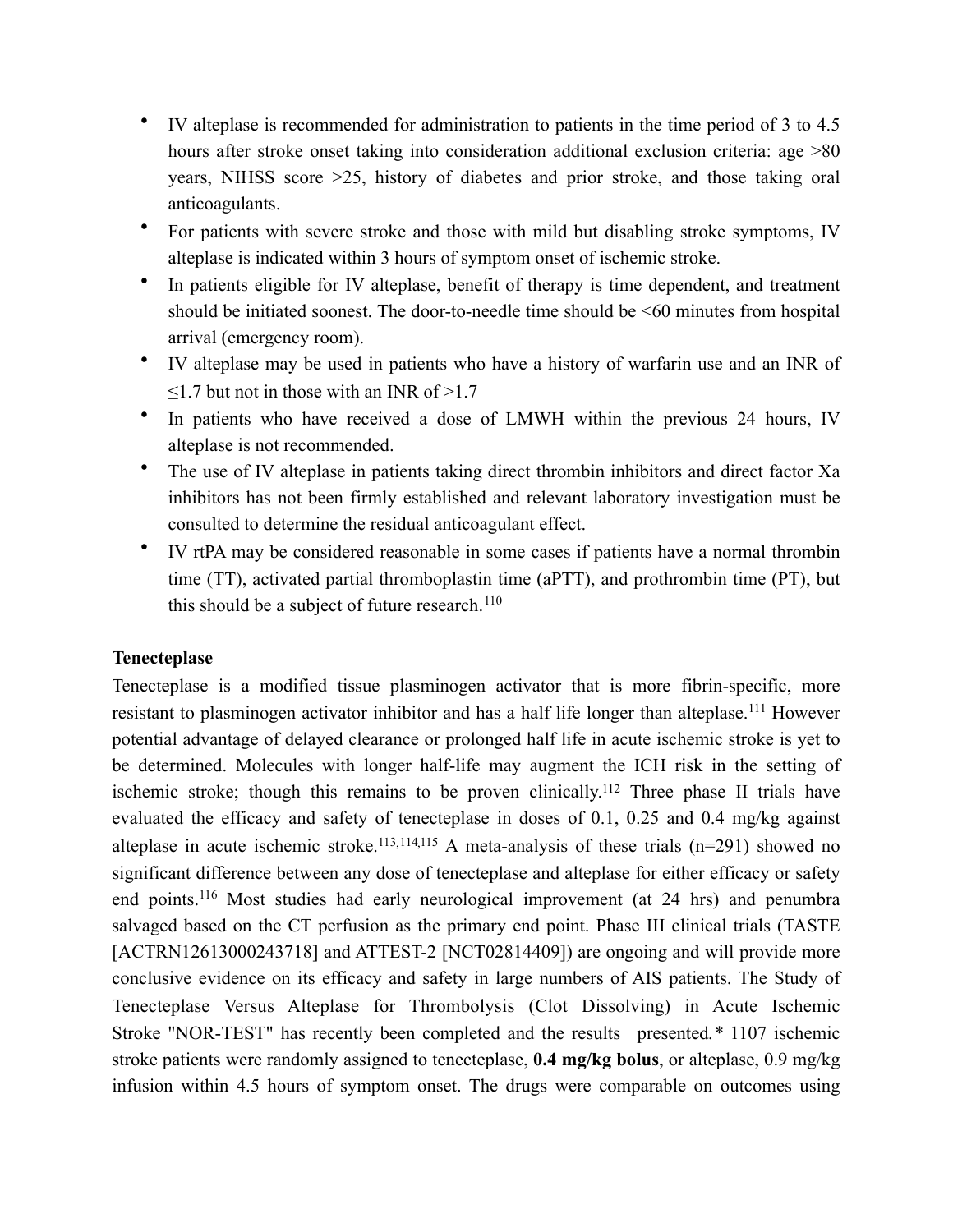modified Rankin score 0-1 sugesting no major difference between two drugs. The rates of intracerebral hemorrhage were similar in two groups. Formal publication is awaited to assess the results in detail.

<span id="page-18-2"></span><span id="page-18-1"></span><span id="page-18-0"></span> Biosimilar Tenecteplase has been evaluated in Indian patients for the treatment of acute ischemic stroke at doses of 0.1 and 0.2 mg/kg in an open-label, single-arm, non-randomized studies.  $117,118$  $117,118$  The clot lysis activity of the biosimilar tenecteplase was 72%-78% in standardized clotlysis assays as against  $97\% - 100\%$  for the innovator tenecteplase.<sup>[119](#page-41-5)</sup> The drug although has been recently approved in India, at a dose of 0.2 mg/kg within 3 hours of stroke onset, the efficacy of this dose has not been completely established. Other thrombolytic agents (e.g. streptokinase, reteplase, desmoteplase) are not currently approved for use in AIS.

#### **10.2 Endovascular Revascularization (Guidelines being published separately)**

<span id="page-18-4"></span><span id="page-18-3"></span>Early reperfusion is crucial for the good outcome of reperfusion therapy. The recanalization efficacy of IV rtPA is not as high as that of endovascular treatment especially when there is occlusion of larger intracranial arteries such as the internal carotid artery (ICA) or proximal MCA[.](#page-41-6)<sup>[120](#page-41-6)</sup> A recanalization rate of  $6\%$  and  $30\%$  was observed with IV rtPA in the terminal ICA andM1, respectively.<sup>[121](#page-41-7)</sup> In addition, a large proportion of patients still present  $> 4.5$  hours after the onset of stroke symptoms and are compelled to be excluded from rtPA therapy. These limitations of rtPA therapy have prompted widespread use of endovascular therapy to treat patients having contraindications for rtPA therapy to improve recanalization rates. Especially in the Indian context, endovascular therapy is one of the viable options because of poor availability of resources and delayed presentation (outside door-to-needle window period).<sup>[122](#page-41-8)</sup>

<span id="page-18-6"></span><span id="page-18-5"></span>Endovascular revascularization includes intra-arterial fibrinolysis, mechanical clot retrieval with the Mechanical Embolus Removal in Cerebral Ischemia (MERCI) Retrieval System (Concentric Medical, Inc, Mountain View, CA, USA), mechanical clot aspiration with the Penumbra System (Penumbra, Inc, Alameda, CA, USA), and acute angioplasty and stenting. Different intra-arterial agents have been used for thrombolytic treatment of acute ischemic stroke. These include tissue plasminogen activator (tPA), urokinase (UK), and prourokinase (pro-UK). Mechanical thrombectomy devices are divided into two major groups based on their mechanism of action: those that use an approach distal (retrievers) or proximal to thrombi (aspiration devices). The MERCI was the first stroke mechanical thrombectomy device approved by the FDA in 2004. The aspiration devices include the Penumbra System (Penumbra Inc.), the QuickCat (DSM Inc., PA, USA),and PRONTO (Vascular Solutions Inc., MN, USA) extraction devices.<sup>[123](#page-41-9)</sup> A summary of trials involving endovascular therapies is available in Table 15.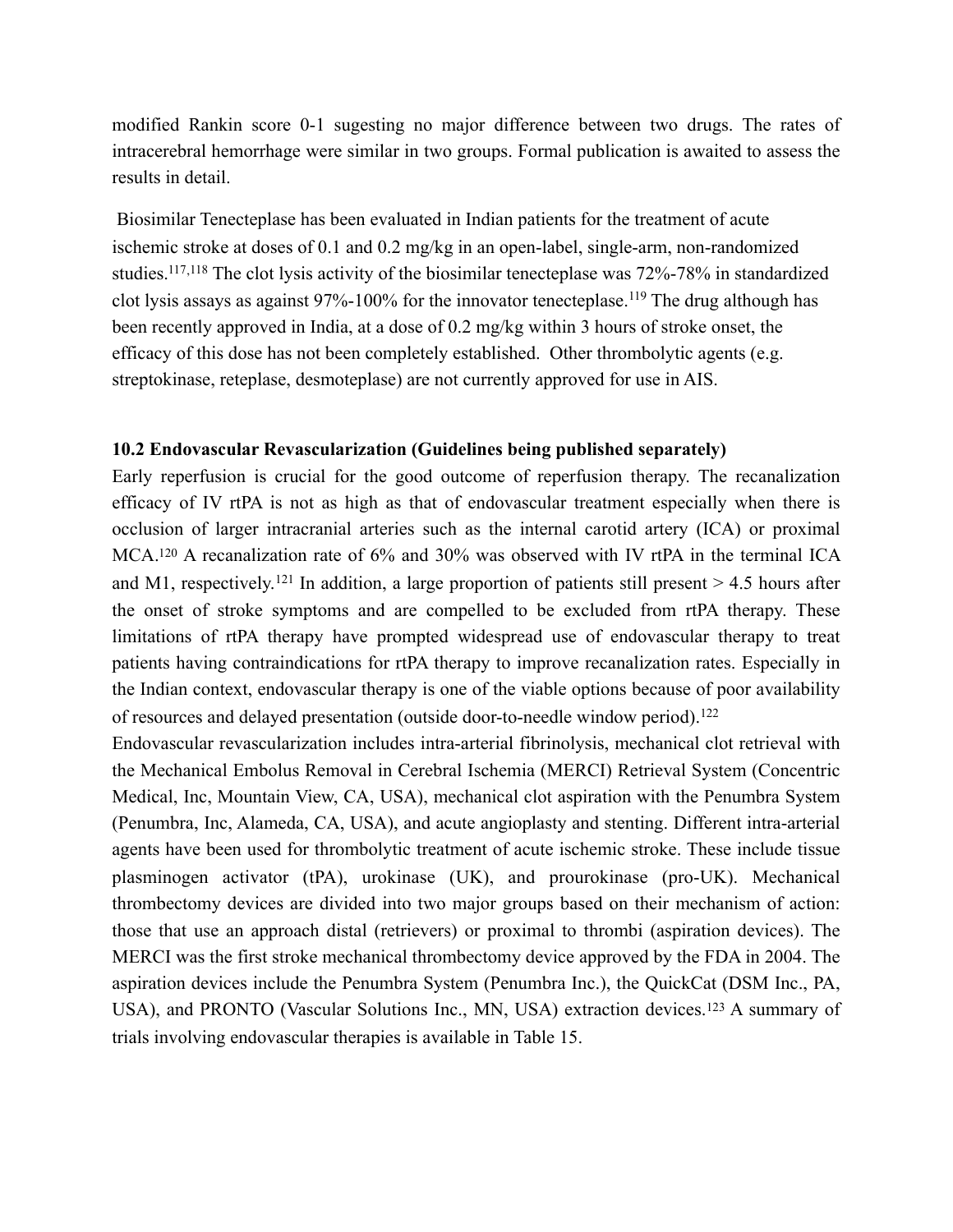Recent times have seen completion of major trials of endovascular therapy and establish it as an accepted treatment for proximal large vessel occlusive stroke. A meta-analysis of eight trials included 1313 patients who underwent endovascular thrombectomy and 1110 patients who received standard medical care with tPA. Endovascular therapy was associated with a significant proportional treatment benefit across modified Rankin scale (mRS) scores (OR, 1.56; 95% CI, 1.14–2.13; P=0.005). Functional independence at 90 days (mRS score, 0-2) occurred among 557 of 1293 patients  $(44.6\%; 95\% \text{ CI}, 36.6\% - 52.8\%)$  in the endovascular therapy group versus 351 of 1094 patients (31.8%; 95% CI, 24.6%-40.0%) in the standard medical care group (risk difference, 12%; 95% CI, 3.8%-20.3%; OR, 1.71; 95% CI, 1.18-2.49; P=0.005). Compared with standard medical care, endovascular thrombectomy was associated with significantly higher rates of angiographic revascularization at 24 hours (75.8% vs. 34.1%; OR, 6.49; 95% CI, 4.79-8.79; P<0.001) but no significant difference in rates of symptomatic intracranial hemorrhage within 90 days (70 events [5.7%] vs. 53 events [5.1%]; OR, 1.12; 95% CI, 0.77-1.63; P=0.56) or all-cause mortality at 90 days (218 deaths [15.8%] vs. 201 deaths [17.8%]; OR, 0.87; 95% CI, 0.68-1.12; P=0.27).<sup>[124](#page-42-0)</sup>

#### **Recommendations13**

- <span id="page-19-0"></span>• All patients eligible for IV rtPA should receive IV rtPA even if endovascular treatments are being considered.
- <span id="page-19-1"></span>• Reduced time from symptom onset to reperfusion with endovascular therapies is associated with better clinical outcomes. To ensure benefit, reperfusion to thrombolysis in cerebralinfarction (TICI) grade  $2b/3^{125}$  $2b/3^{125}$  $2b/3^{125}$  should be achieved as early as possible and within 6 hours of stroke onset.
- Patients should receive endovascular therapy with a stent retriever if they meet all the following criteria:
	- $\geq$  prestroke mRS score 0 to 1,
	- $\geq$  acute ischemic stroke receiving IV rtPA within 4.5 hours of onset according to guidelines from professional medical societies,
	- $\triangleright$  causative occlusion of the ICA or proximal MCA (M1),
	- $\geq$  age  $\geq$ 18 years,
	- $\triangleright$  NIHSS score  $\geq 6$ ,
	- ➢ ASPECTS score ≥6, and
	- $\triangleright$  treatment can be initiated (groin puncture) within 6 hours of symptom onset.
- When treatment is initiated beyond 6 hours from symptom onset, the effectiveness of endovascular therapy is uncertain for patients with acute ischemic stroke who have causative occlusion of the ICA or proximal MCA (M1).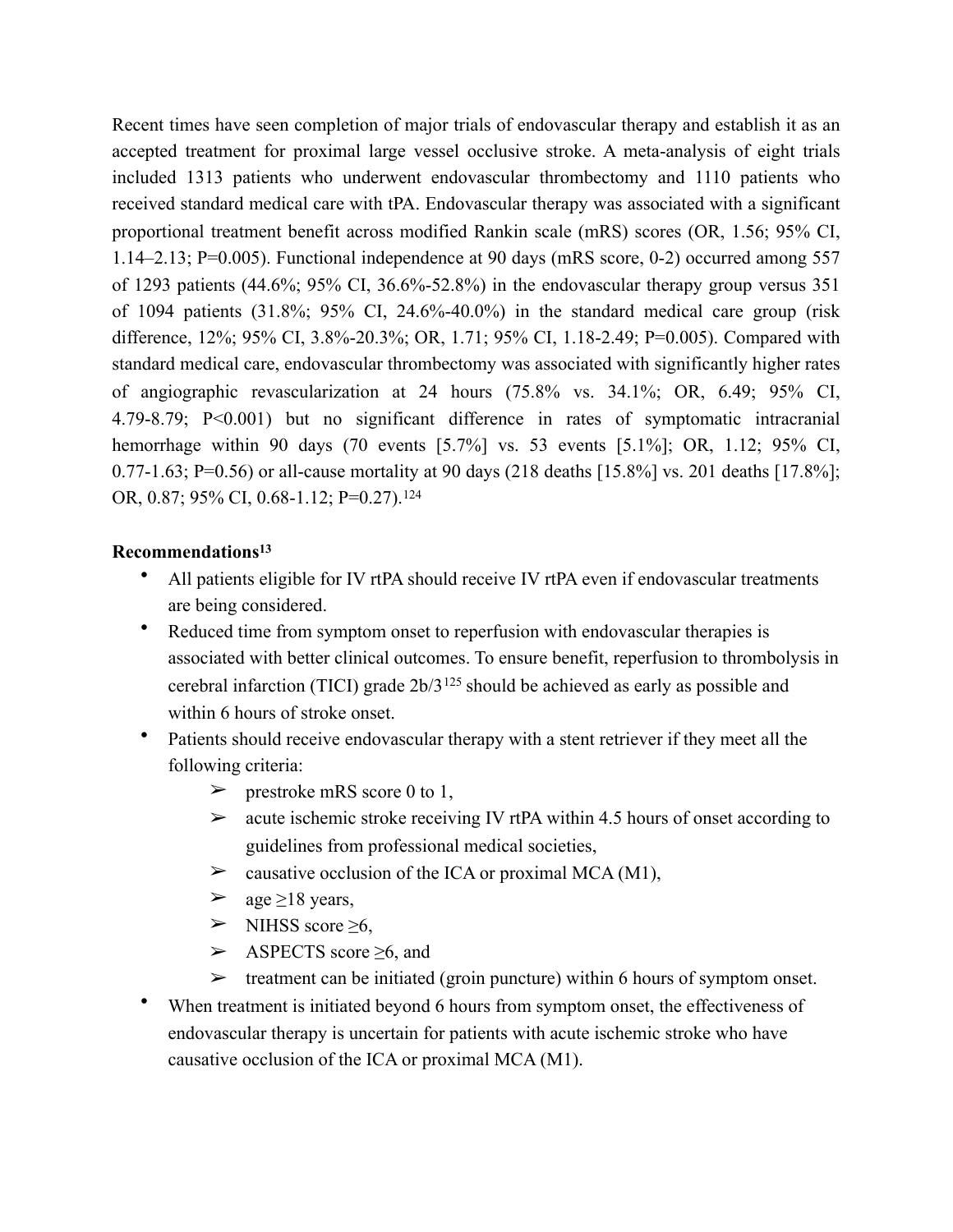- In carefully selected patients with anterior circulation occlusion who have contraindications to IV rtPA, endovascular therapy with stent retrievers completed within 6 hours of stroke onset is reasonable.
- The technical goal of the thrombectomy procedure should be a TICI 2b/3 angiographic result to maximize the probability of a good functional clinical outcome.
- If endovascular therapy is contemplated, a noninvasive intracranial vascular study is strongly recommended during the initial imaging evaluation but should not delay IV rtPA (if indicated in eligible patients).
- Noninvasive intracranial vascular imaging should then be obtained as quickly as possible.
- When mechanical thrombectomy is pursued, stent retrievers such as Solitaire and Trevo are generally preferred to coil retrievers such as MERCI. The relative effectiveness of the Penumbra system versus stent retrievers has not been characterized.

# **10.3 Combined Intravenous and Intra-arterial Fibrinolysis**

<span id="page-20-2"></span><span id="page-20-1"></span><span id="page-20-0"></span>The combined IV and IA fibrinolysis approach can address the concern that delays to IA therapy may negate the potential benefits of more efficacious recanalization. This allows immediate initiation of IV fibrinolysis in an emergency setup, followed by transportation of the patient to the angiographic suite for further titrated IA fibrinolytic therapy, if necessary. This approach has been evaluated in a series of pilot trials showing mixed findings.<sup>126[,](#page-42-3)127,128</sup>As demonstrated in a post-hoc pooled analysis of the Interventional Management of Stroke I and II pilot trials, reducing the time to reperfusion with endovascular therapies (like IV fibrinolysis) is likely to be pivotal in achieving the best clinical outcomes. Table 16 summarizes the findings of studies with the combined approach.<sup>[129](#page-42-5)</sup>

# <span id="page-20-3"></span>**10.4 Role of Anticoagulants**

<span id="page-20-5"></span><span id="page-20-4"></span>Anticoagulants are prescribed in an effort to prevent first or recurrent stroke, especially in patients with cardioembolism due to atrial fibrillation and large artery atherosclerotic disease. Several clinical trials have demonstrated increased risk of bleeding complications with early administration of unfractionated heparin<sup>[130](#page-42-6)</sup> or LMWH and danaparaoid<sup>131</sup>. Early administration of anticoagulants does not show reduction in risk of early neurological worsening or early recurrent stroke.<sup>132[,](#page-42-9)133</sup> Early anticoagulation should be avoided when potential contraindications to anticoagulation are present, such as a large infarction (based on clinical syndrome or brain imaging findings), uncontrolled hypertension, or other bleeding conditions.

<span id="page-20-8"></span><span id="page-20-7"></span><span id="page-20-6"></span>Nonvitamin K antagonists (dabigatran, rivaroxaban, apixaban, and edoxaban) have been shown toprevent stroke or systemic embolization in patients with atrial fibrillation<sup>[134](#page-42-10)</sup> and have been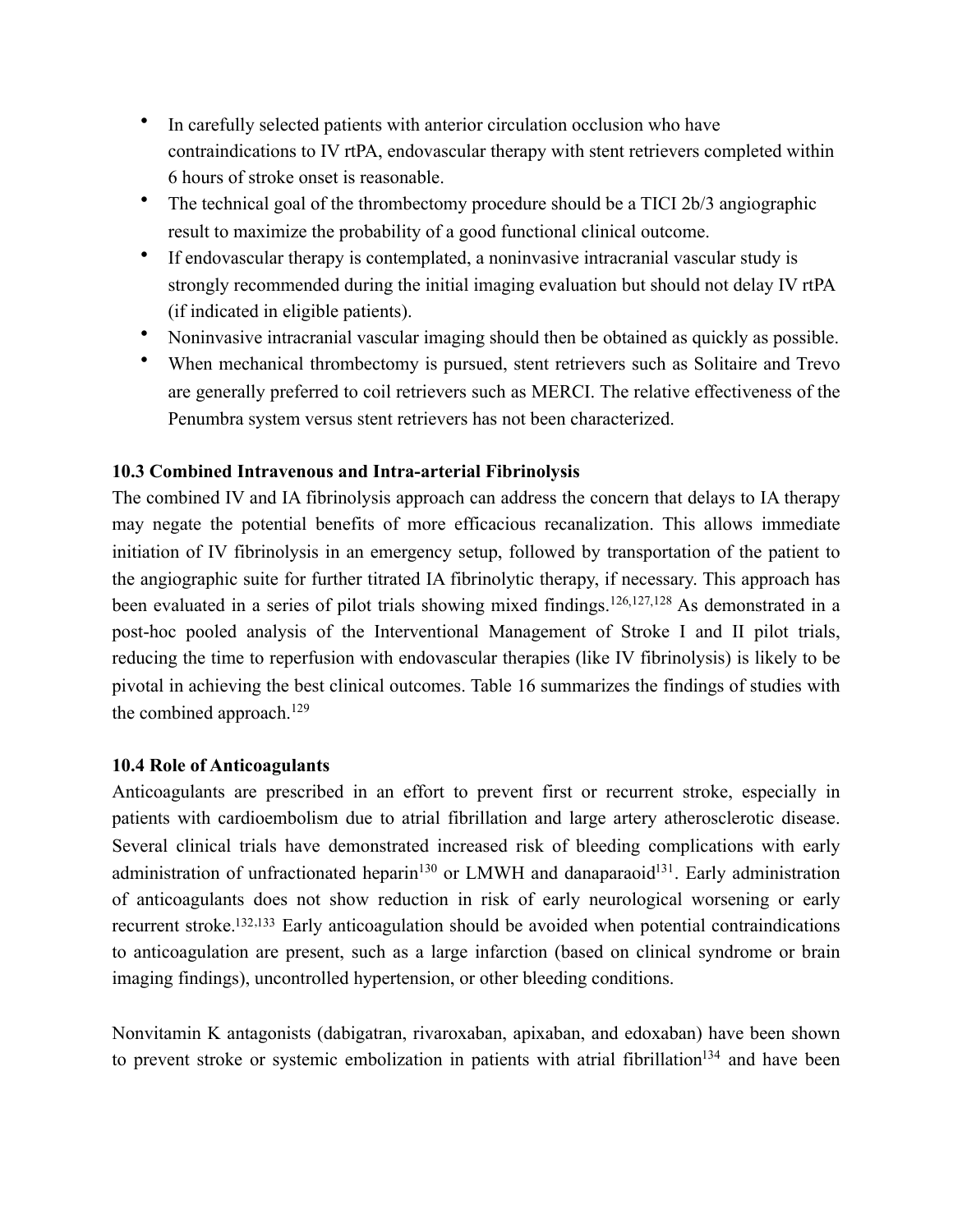approved by the US FDA for preventing stroke and systemic embolism in patients with atrial fibrillation.

#### **Recommendations:**

- Urgent anticoagulation, with the goal of preventing early recurrent stroke, halting neurological worsening, or improving outcomes after acute ischemic stroke, is not recommended for the treatment of patients with acute ischemic stroke.
- Initiation of anticoagulant therapy within 24 hours of treatment with IV rtPA is not recommended.

# **10.5 Antiplatelets**

<span id="page-21-2"></span><span id="page-21-1"></span><span id="page-21-0"></span>Various oral antiplatelet agents including aspirin, clopidogrel, and dipyridamole are being used routinely for treatment of acute ischemic stroke. Some clinical trials have shown mixed results<sup>135[,](#page-43-1)136</sup> but these data do not provide solid evidence for the benefit of using antiplatelet agents in the management of acute ischemic stroke. Early treatment with aspirin plus extendedrelease dipyridamole for TIA or ischemic stroke within 24 hours of symptom onset (EARLY) tria[l](#page-43-2)<sup>[137](#page-43-2)</sup> and Fast Assessment of Stroke and Transient Ischemic Attack to Prevent Early Recurrence(FASTER) trial<sup>[138](#page-43-3)</sup> suggested that in patients who received fibrinolytic therapy, both early and late initiation of antithrombotic therapy for the secondary prevention of recurrent stroke appeared to be safe.

<span id="page-21-3"></span>Administration of aspirin within 48 hours after stroke has demonstrated a small but statistically significant decline in mortality and unfavorable outcomes. However, data regarding utility of other antiplatelet agents, including clopidogrel alone or in combination with aspirin, for treatment of acute ischemic stroke are limited and those on the safety of antiplatelet agents when given within 24 hours of IV fibrinolysis are lacking. The relative indications for the long-term administration of antiplatelet agents to prevent recurrent stroke are included in other guidelines and advisory statements[.139](#page-43-4)[,140](#page-43-5)

<span id="page-21-7"></span><span id="page-21-6"></span><span id="page-21-5"></span><span id="page-21-4"></span>Inhibitorsof the platelet glycoprotein IIb/IIIa receptor  $141,142$  $141,142$  like abciximab  $143,144$  and parenterally administered glycoprotein IIb/IIIa receptor blockers<sup>145[,](#page-44-4)146,147,148,149,150</sup>are also being studied in patients with acute ischemic stroke. However, more research is needed to determine the role of these agents in acute ischemic stroke management.

#### **Recommendations**

<span id="page-21-15"></span><span id="page-21-14"></span><span id="page-21-13"></span><span id="page-21-12"></span><span id="page-21-11"></span><span id="page-21-10"></span><span id="page-21-9"></span><span id="page-21-8"></span>• Oral administration of aspirin (initial dose of 325 mg) within 24 to 48 hours after acute ischemic stroke onset is recommended as part of overall management.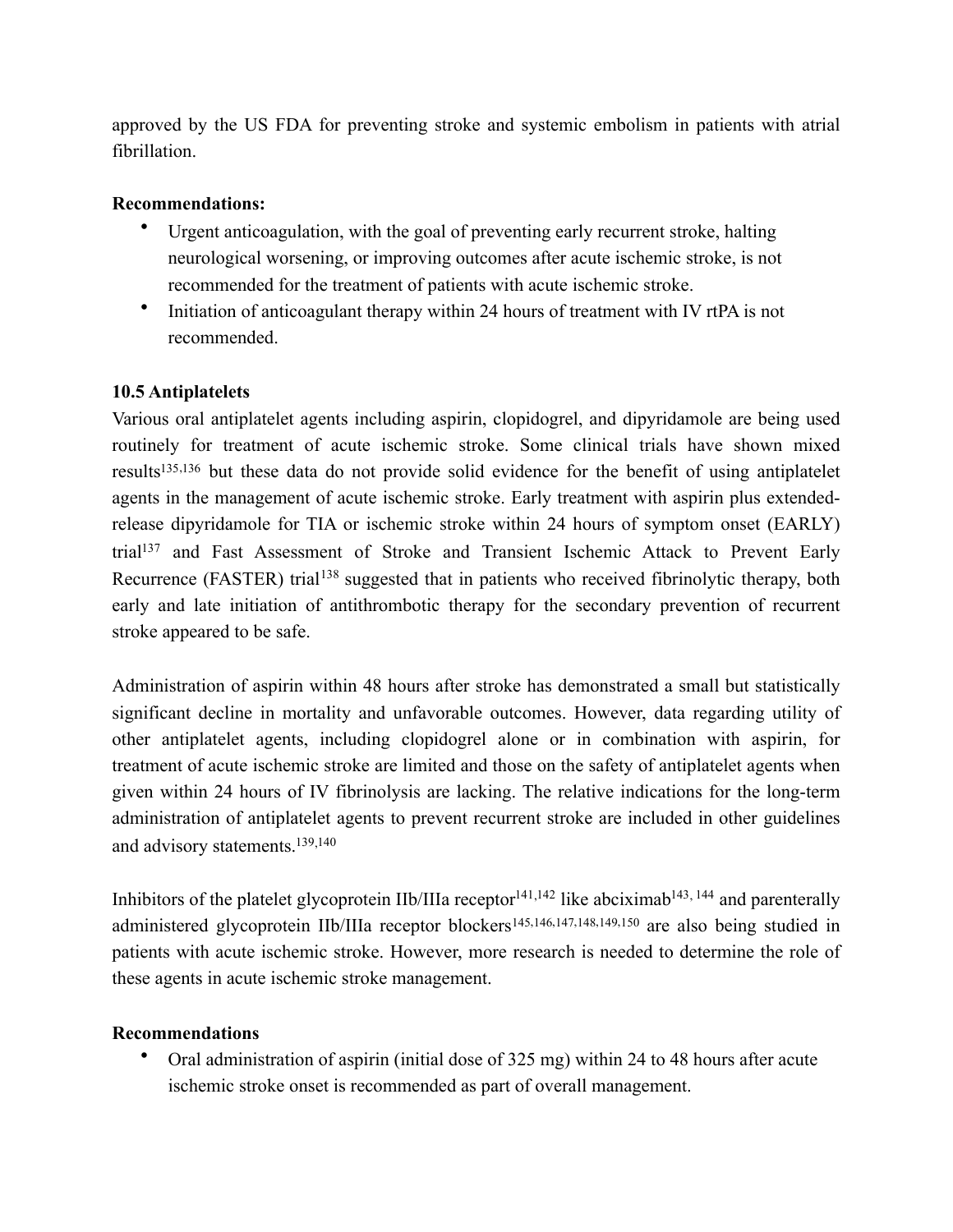• Administration of aspirin (or other antiplatelet agents) as an adjunctive therapy is recommended after 24 hours after IV tPA.

# **1. Surgical Interventions**

# **Carotid Endarterectomy**

<span id="page-22-0"></span>Carotid endarterectomy (CEA) involves removal of the source of thromboembolic debris leading to reduction in stroke recurrence and restoration of normal perfusion pressure to the ischemic penumbra in the brain. A delay in intervention may reduce the potential benefit of revascularization.<sup>151</sup>However, early intervention may also lead to transformation of ischemic infarction to hemorrhagic infarction and increased edema or hyperperfusion syndrome from sudden restoration of normal perfusion pressure to the brain. Table 17 highlights few studies demonstrating the effects of this intervention[.152](#page-44-7)[,153](#page-44-8)[,154](#page-44-9)[,155](#page-44-10)[,156](#page-44-11)[,157](#page-45-0)

# **Recommendations**

<span id="page-22-8"></span><span id="page-22-7"></span><span id="page-22-6"></span><span id="page-22-5"></span><span id="page-22-4"></span><span id="page-22-3"></span><span id="page-22-2"></span><span id="page-22-1"></span>• Usefulness of emergent or urgent CEA when clinical indicators or brain imaging suggests a small infarct core with large territory at risk (e.g., penumbra), compromised by inadequate flow from a critical carotid stenosis or occlusion, or in the case of acute neurological deficit after CEA, in which acute thrombosis of the surgical site is suspected, is not well-established and needs further evidence.

# **11 TREATMENT OF ACUTE NEUROLOGICAL COMPLICATIONS**

Clinical deterioration can occur in 25% of patients after initial stroke assessment,  $158,159$  $158,159$  possibly because of stroke progression, brain edema, hemorrhage, and recurrent ischemia. Multidisciplinary care is required for management of the potential complications due to complexity of stroke.

# **Ischemic Brain Edema**

<span id="page-22-9"></span>Delayed deterioration caused by edema of the infarcted tissue often occurs after acute cerebral infarction. $160$  Cerebral edema occurs in all infarcts especially in large volume infarcts. Edema may produce a range of clinical findings from being clinically silent and not associated with new neurological symptoms to precipitous fatal deterioration, depending on stroke location, infarct volume,patient age, and degree of pre-existing atrophy.<sup>[161](#page-45-4)</sup> Cytotoxic edema normally peaks 3 to 4days after injury, <sup>[162](#page-45-5)</sup> but early reperfusion of a large volume of necrotic tissue can accelerate and worsen the edema towards malignancy course with decreased cerebral perfusion pressure within the first 24 hours[.](#page-45-6)<sup>[163](#page-45-6)</sup> Careful observation is required in patients with severe stroke or posterior fossa infarctions enabling early intervention to address potentially life-threatening edema.

<span id="page-22-12"></span><span id="page-22-11"></span><span id="page-22-10"></span>• Medical management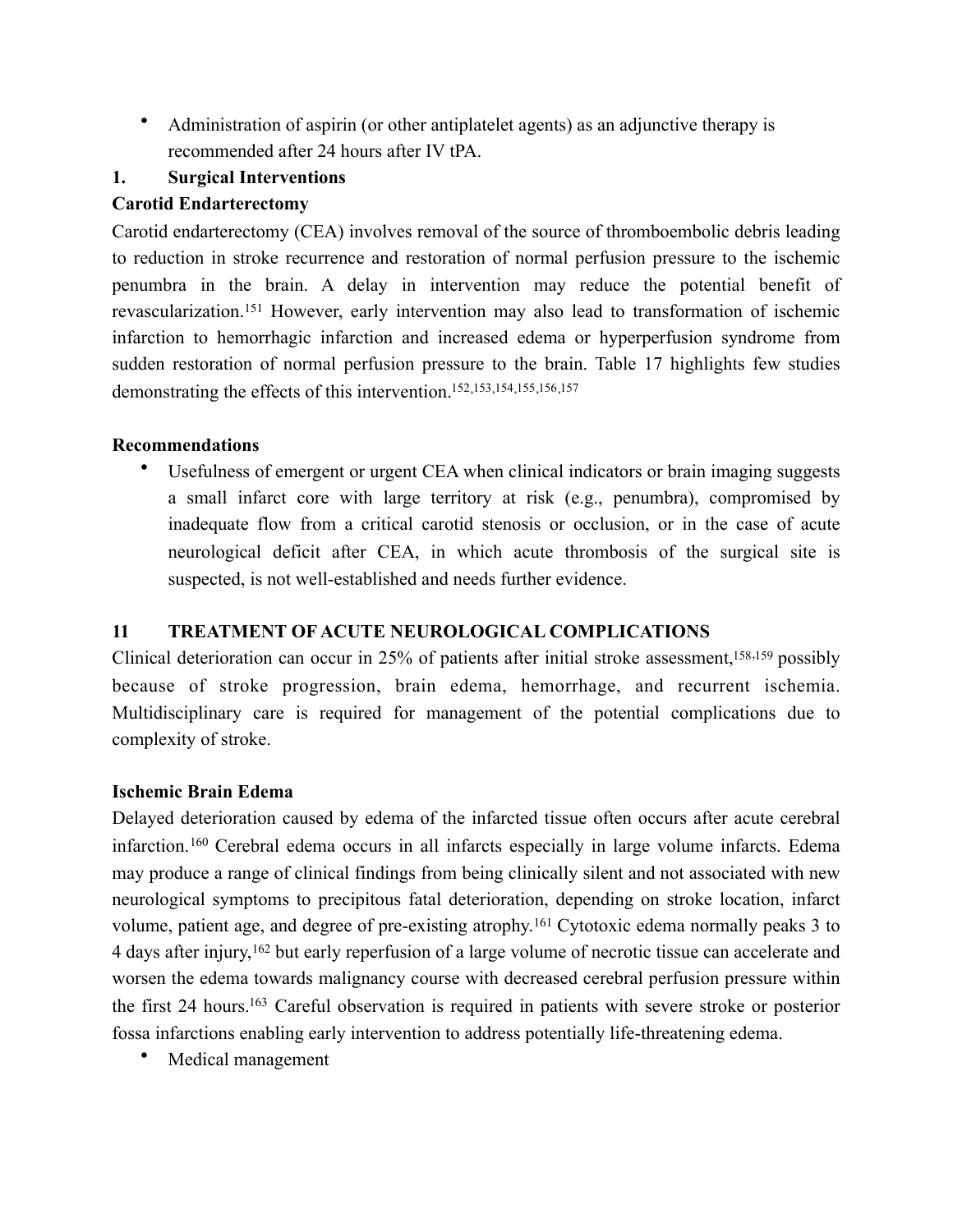Management of cerebral edema aims to reduce or minimize edema formation before clinically significant increases in intracranial pressure (ICP) happens and the interventions may include the following:

- o restriction of free water to avoid hypo-osmolar fluid
- $\circ$  osmotherapy includes IV mannitol (0.25 to 0.5 g/kg) and/or glycerol or 3% normal saline
- o acute IV bolus of 40 mg of furosemide
- o avoidance of excess glucose administration
- o minimization of hypoxemia and hypercarbia
- o treatment of hyperthermia
- o avoidance of antihypertensives, particularly those that induce cerebral vasodilatation
- $\circ$  elevation of the head end of the bed to 20 $\degree$  to 30 $\degree$  to assist in venous drainage
- <span id="page-23-0"></span> $\circ$  initiation of ICP management when edema produces increased ICP including hyperventilation, hypertonic saline, osmotic diuretics, intraventricular drainage of cerebrospinal fluid, and decompressive surgery.

The death rate in patients with increased ICP remains as high as 50% to 70% despite intensive medical management[.](#page-45-7)<sup>[164](#page-45-7)</sup> Hence, the above interventions need to be considered temporizing, extending the window for definitive treatments.

• Decompressive Surgery

<span id="page-23-1"></span>The secondary involvement of the frontal and occipital lobes during a primary brain stem compression, presumably attributable to anterior cerebral and posterior cerebral artery compression against dural structures, can greatly limit the potential for a meaningful clinical recovery or even survival. Surgical decompression with decompressive hemicraniectomy performed within 48 hours of stroke onset in patients of 18 to 60 years of age with malignant infarctions significantly reduced mortality from 78% to 29% and significantly increased favorableoutcomes.<sup>[165](#page-45-8)</sup> Similar benefit was observed in patients with dominant and nondominant hemisphere infarctions, but the outcome was affected in older patients who had worse outcomes.<sup>[166](#page-45-9)</sup> Surgical decompression can reduce mortality from 80% to  $\approx$ 20% <sup>167</sup> but the decision to perform decompressive surgery may be individualized due to the risk of survival with moderate to severe disability[.168](#page-46-0)

#### <span id="page-23-4"></span><span id="page-23-3"></span><span id="page-23-2"></span>**Hemorrhagic Transformation**

<span id="page-23-6"></span><span id="page-23-5"></span>Ischemic infarction may be accompanied by petechial hemorrhage occurring in patients not treatedwith recanalization strategies<sup>[169](#page-46-1)</sup> or symptomatic hemorrhage in patients after IV rtPA and IA recanalization strategies and anticoagulant use[.](#page-46-2)<sup>[170](#page-46-2)</sup> It can also occur in patients not undergoing reperfusion therapies who may require similar vigilance, especially in patients with larger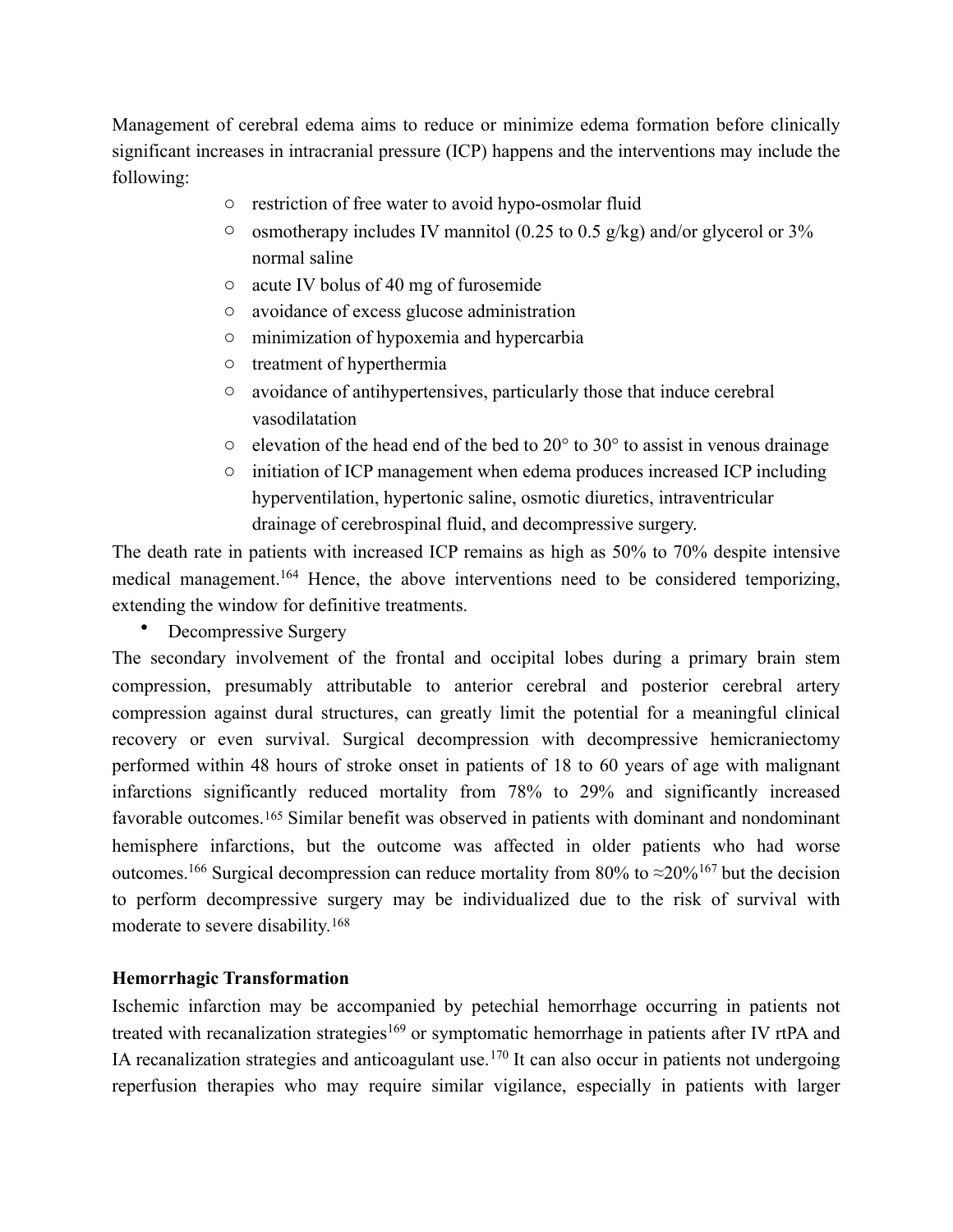strokes, older age, or with a cardioembolic pathogenesis. Most hemorrhages occur within the first 24 hours after IV rtPA; majority of hemorrhages occurring within the first 12 hours are fatal. The symptoms include worsening neurological symptoms, decreasing mental status, headache, increased blood pressure and pulse, and vomiting.[171](#page-46-3)

<span id="page-24-0"></span>If a patient demonstrates signs of symptomatic hemorrhage, any remaining IV rtPA should be withheld immediately. An emergent noncontrast CT scan and a complete blood count, coagulation parameters (PT, aPTT, INR), type and screen, and fibrinogen levels should be tested. Antithrombotics can be used safely after hemorrhagic infarction.<sup>[172](#page-46-4)</sup>

<span id="page-24-2"></span>As mentioned in a case report, no further hematoma expansion was reported after use of tranexamic acid in the treatment of an IV rtPA–associated hemorrhage in a Jehovah's Witness stroke patient[.](#page-46-5)<sup>[173](#page-46-5)</sup> Evacuation may be considered for large hemorrhages but smaller hematomas maybe tolerated without clinical relevance<sup> $174$ </sup> since cerebellar hemorrhagic conversion is more likely to become symptomatic.<sup>[175](#page-46-7)</sup>

# **Seizures**

Some of the studies reported the following incidences of seizures after ischemic infarction:

- <span id="page-24-4"></span><span id="page-24-3"></span><span id="page-24-1"></span> $\circ$  Varied incidences with most reports indicating an incidence of <10%<sup>[176](#page-46-8)</sup>
- <span id="page-24-5"></span> $\circ$  Increased incidence in patients with hemorrhagic transformation<sup>177</sup>
- <span id="page-24-7"></span><span id="page-24-6"></span>o Varied incidences of recurrent and late-onset seizures.[178](#page-46-10)

Little to no information is available regarding the effects of prophylactic anticonvulsants after ischemic stroke or its long-term use after seizure.

# **Recommendations12**

- Patients with major infarctions are at high risk for brain edema and increased ICP. Measures to lessen the risk of edema and close monitoring of the patient for signs of neurological worsening during the first few days after stroke are recommended.
- Decompressive surgical evacuation of a space-occupying cerebellar infarction is effective in preventing and treating herniation and brain stem compression.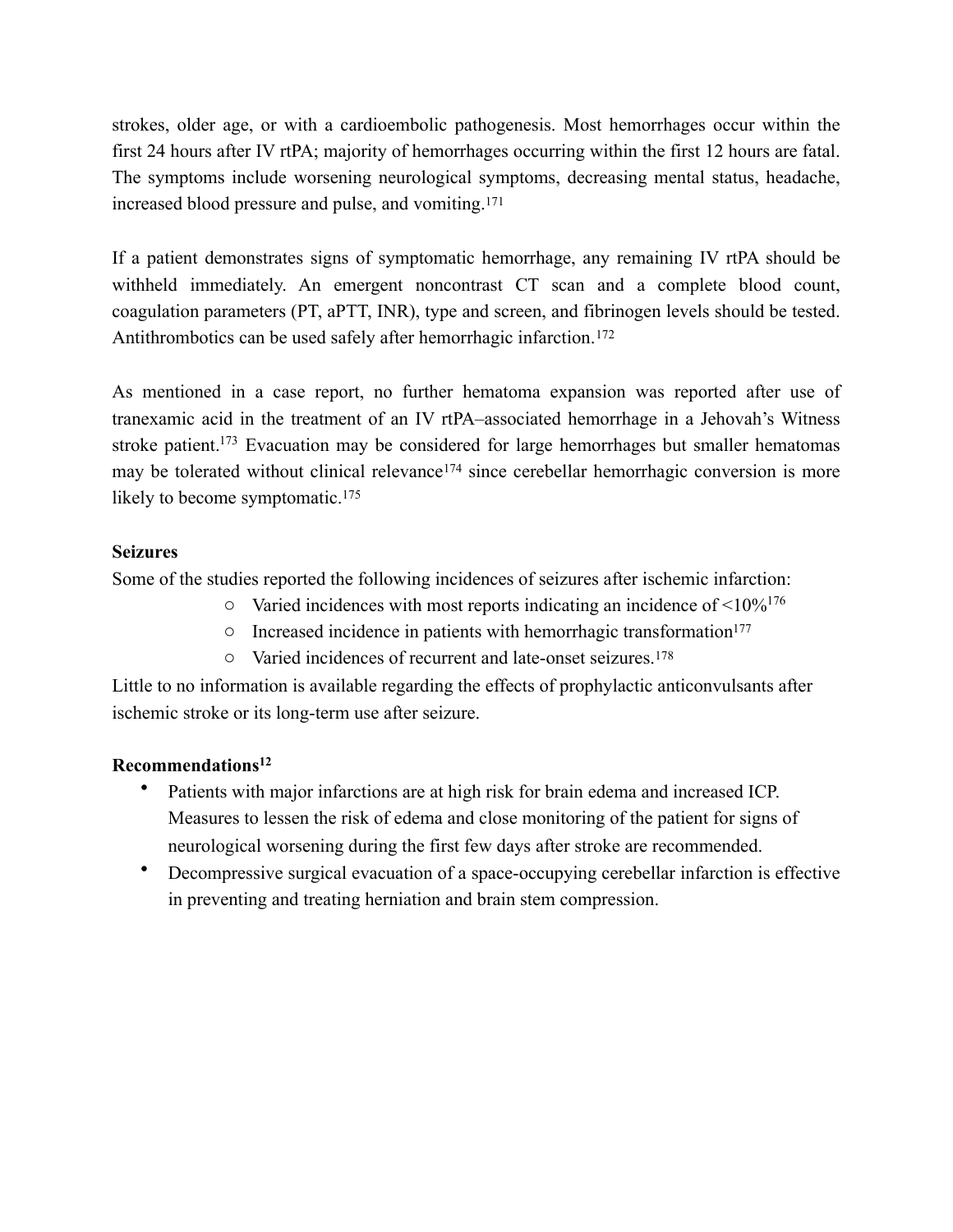# **12.0 STROKE REHABILITATION**

Evidence describes rehabilitation as a major contributor to positive outcomes for stroke survivors. The effects of stroke cannot be reversed but rehabilitation should be aimed to improve function and/or prevent deterioration of function, and to achieve the highest possible level of independence: physically, psychologically, socially, and financially. The outcome depends largely upon the time when rehabilitation is commenced and the facilities provided. Early commencement of rehabilitation provides better outcomes for stroke survivors.<sup>27</sup> In addition, rehabilitation provided in a dedicated Stroke Rehabilitation Unit has shown better outcomes than in a general ward.

The rehabilitation depends on the patient's needs and may work on improving one or more of the following skills:

- o Self-care skills such as feeding, grooming, bathing, toileting, and dressing
- o Mobility skills such as transferring, walking, or self-propelling a wheelchair
- o Communication skills in speech and language
- o Cognitive skills such as memory or problem solving
- o Social skills for interacting with other people

The rehabilitation techniques or services may include one or more of the following:

- o Rehabilitation nursing
- o Physical therapy
- o Occupational therapy
- o Speech-language pathology
- o Audiology
- o Recreational therapy
- o Nutritional care
- o Rehabilitation counseling
- o Social work
- o Psychiatry/Psychology
- o Patient/Family education
- <span id="page-25-1"></span><span id="page-25-0"></span>o Support groups

There is strong evidence for physical therapy interventions favoring intensive highly repetitive task-oriented and task-specific training in all phases after stroke[.](#page-46-11)<sup>[179](#page-46-11)</sup> In high quality randomized clinical trials, the effect of task-oriented exercise training to restore balance and gait and for strengthening the lower paretic limb was strongly evident.<sup>180</sup>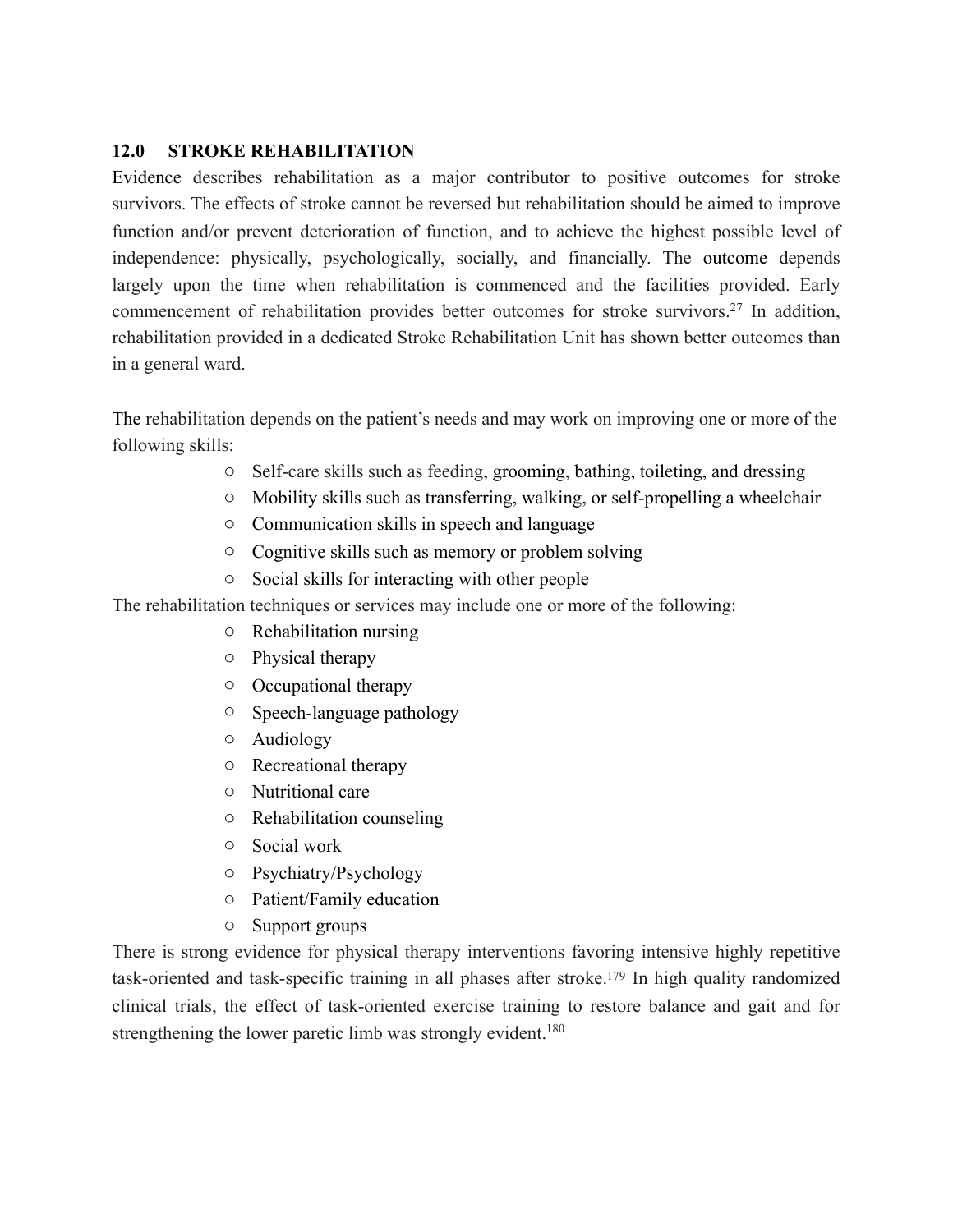The National Stroke Foundation Clinical Guidelines 2010 recommends that all patients including those with severe stroke, who are not receiving palliative care, be assessed by a specialist rehabilitation team before discharge from hospital regarding their suitability for ongoing rehabilitation. A future follow-up assessment and/or revaluation for patients discharged into long-term care, to identify opportunities to access public rehabilitation services is also needed, where appropriate.

Rehabilitation is part of the continuum of care that has to be offered in outpatient or inpatient settings. Home-based rehabilitation is being commonly practiced and can be encouraged; however, evidence in the Indian setting is needed.

# **13.0 PREVENTION**

# **Risk Factors**

<span id="page-26-0"></span>The Framingham Heart Study and other international prospective epidemiological studies identified the major atherogenic risk factors for stroke as hypertension, diabetes mellitus, hyperlipidemia, and smoking. Based on the results of a case-control study in the West Central India, diabetes mellitus, hypertension, tobacco use and low hemoglobin were the main risk factors for ischemic stroke. <sup>181</sup>[C](#page-47-1)ross-sectional community based case-control study for risk factor analysis in Kolkata demonstrated that hypertension was the most important risk factor for stroke. <sup>[182](#page-47-2)</sup> Another community based cross-sectional case-control study demonstrated heart disease, hypertension, and smoking to be significantly associated with stroke.<sup>183</sup>

<span id="page-26-4"></span><span id="page-26-3"></span><span id="page-26-2"></span><span id="page-26-1"></span>The risk factors of stroke can be hereditary, function of natural process, or result from a person's lifestyle as presented in Table 18[.184](#page-47-4)[,185](#page-47-5)

# **Primary Prevention**

A number of risk factors are amenable to prevention and early intervention and can be targeted across the different stages of disease. Table 19 summarizes the effectiveness of drug therapies for the primary prevention of first-ever stroke.<sup>186</sup>

# **Secondary Prevention**

Secondary prevention includes measures to reduce the risk of recurrence of stroke in patients who have had TIA or stroke. The following risk factors should be evaluated within one week of the onset of acute phase:

- <span id="page-26-5"></span>o Hypertension
- o Diabetes mellitus
- o Smoking
- o Carotid artery stenosis (for those with nondisabling stroke)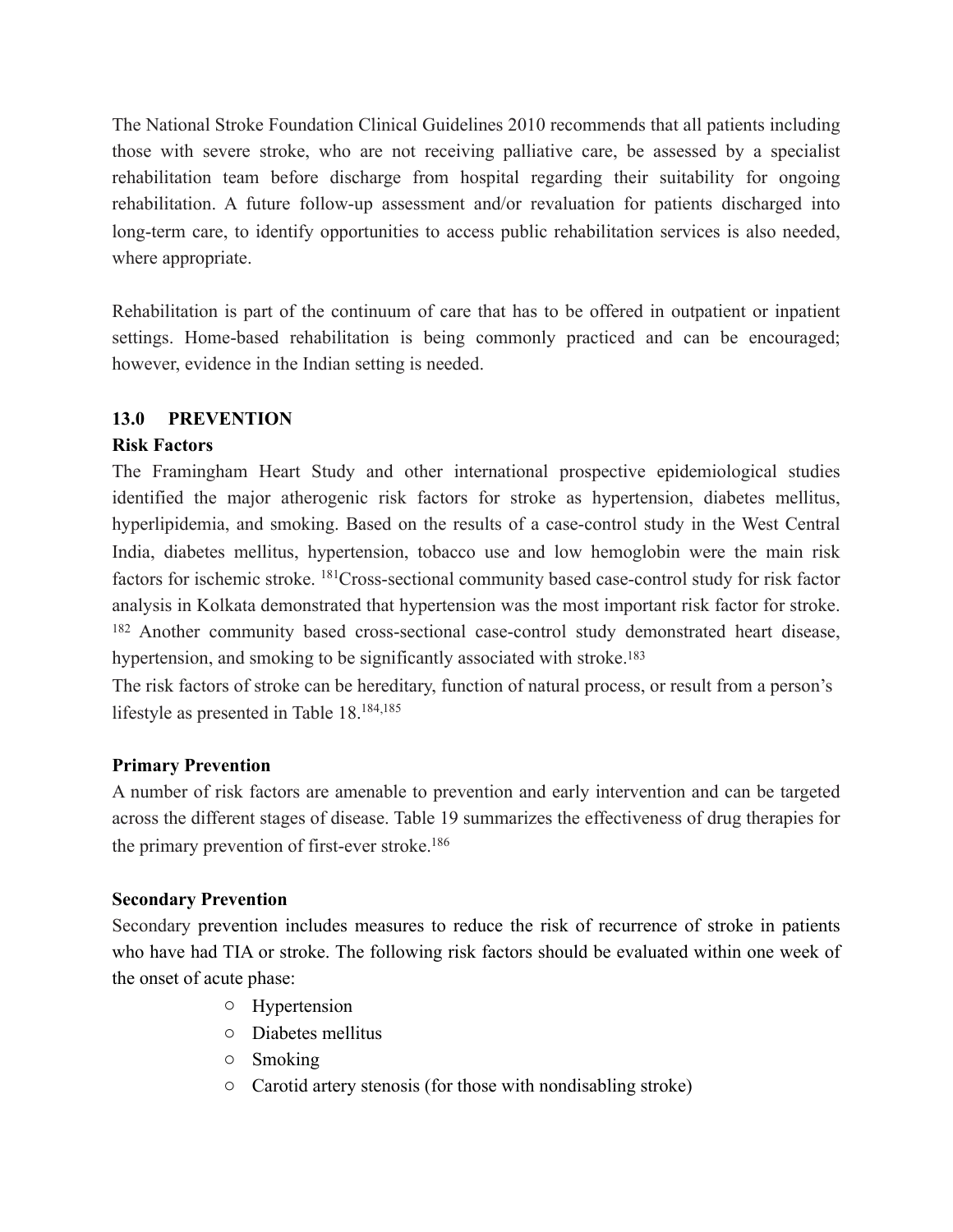- o Artial fibrillation or other arrhythmias
- o Structural cardiac disease

o Investigation of rare causes in the absence of above mentioned risk factors The secondary prevention measures include, but are not limited to  $49$ 

- o Antiplatelet therapy for all patients with established noncardiac causes of ischemic stroke unless there is an indication of anticoagulation, including aspirin, or combination of aspirin and dipyridamole or clopidogrel etc
- o Oral anticoagulation for patients with ischemic stroke associated with mitral wall disease, prosthetic heart valves, or within 3 months of myocardial infarction
- o NOACs should be preferred over VKAs in cases of nonvalvular atrial fibrillation.
- o Lowering of blood pressure for all patients using diuretics or combination of diuretics and an angiotensin converting enzyme inhibitor
- o Carotid intervention along with other secondary measures
- o Lipid lowering therapy including use of statins

Not all stroke patients may be good candidates for all of the secondary prevention measures due to contradicting conditions and hence one or more of these measures need to be implemented on case-to-case basis. Long-term management of lifestyle risk factors and adherence to recommended medications (particularly in relation to the management of hypertension, cholesterol, and diabetes), carotid artery surgery and antiplatelet therapies are essential for effective secondary stroke prevention. Table 20 describes the effectiveness of secondary prevention initiatives.49

# **Lifestyle Measures**

The following lifestyle measures can aid in timely recovery as well as secondary prevention of stroke<sup>15.</sup>

- o Regular exercise
- o Smoking cessation and avoiding environmental smoke
- o No alcohol or remaining within safe drinking limits
- o Effective weight loss
- o Use of low fat dairy products and products based on vegetable and plant oils, and reduction of red meat intake
- o Reduction of salt intake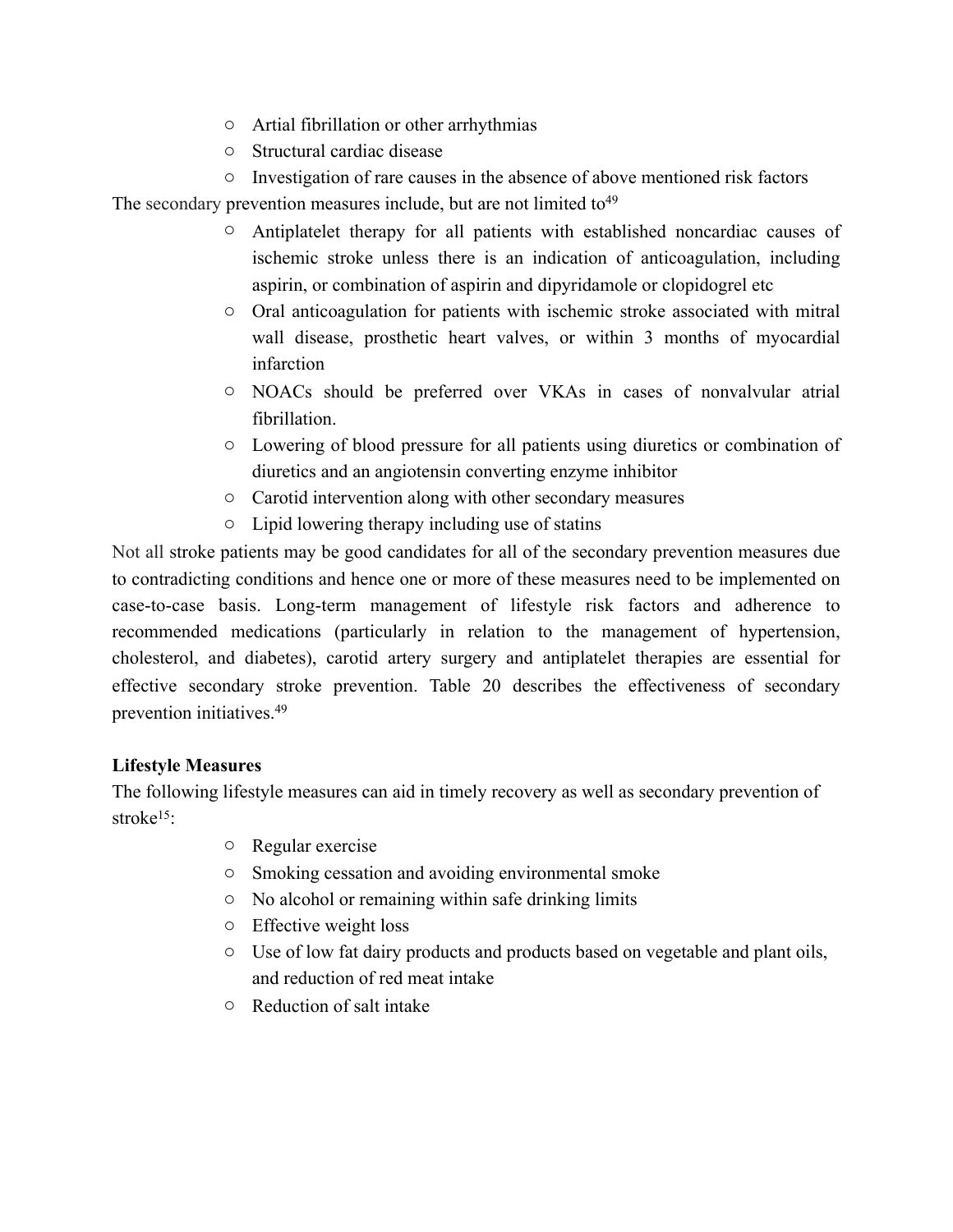### **14.0 STROKE CARE QUALITY DETERMINANT AND BENCHMARKING**

The provision of performance measure (PM) benchmarks in cardiac care has been shown to improveadherence leading to effective stroke management.<sup>[187](#page-47-7)</sup> In the Stroke Practice Improvement Network (SPIN) study, the baseline data were used to derive the below-mentioned achievable benchmarks for nine in-hospital PMs. These PMs were not meant to quantify the quality of care of the hospital but to include different aspects of acute stroke care: hyper-acute care, in-hospital care, and discharge care[.188](#page-47-8)

- <span id="page-28-1"></span><span id="page-28-0"></span> $door-to-nee$ de time of  $\leq 1$  hour for tPA
- screening for dysphagia
- prophylaxis for deep vein thrombosis (DVT)
- warfarin for atrial fibrillation
- discharge on antithrombotics
- tPA considered
- etiology documented
- smoking assessed and counsel given
- <span id="page-28-2"></span>- stroke education and resources given

Action plans like the Global Stroke Guidelines and Quality Action Plan include similar measures and can be used to inform stroke policy and setting strategic directions to elevate standards of care for people with stroke. The key quality indicators in these action plans provide a mechanism and opportunity for benchmarking of stroke care delivery, with a common goal of achieving high quality comprehensive stroke care. Successful implementation with similar action plans may have a significant positive effect on decreasing mortality and morbidity from stroke.<sup>189</sup>

A formative research study aimed to systematically develop educational intervention for management of post stroke disability for stroke survivors in India, and evaluate the feasibility and acceptability of delivering the intervention by using smart phones and with caregiver support.<sup>[190](#page-47-10)</sup>

<span id="page-28-5"></span><span id="page-28-4"></span><span id="page-28-3"></span>"Care for Stroke" is a smart phone-enabled, educational intervention for management of physical disabilities following stroke. It is delivered through a web-based, smart phone-enabled application and includes inputs from stroke rehabilitation experts in a digitized format. Evaluation indicated that the Care for Stroke intervention was feasible and acceptable in an Indiancontext. An assessment of effectiveness is now warranted.<sup>[191](#page-47-11)</sup> Data suggest that opportunities exist for establishing programs like Get With The Guidelines®-Stroke (GWTG-Stroke) in India[.192](#page-48-0)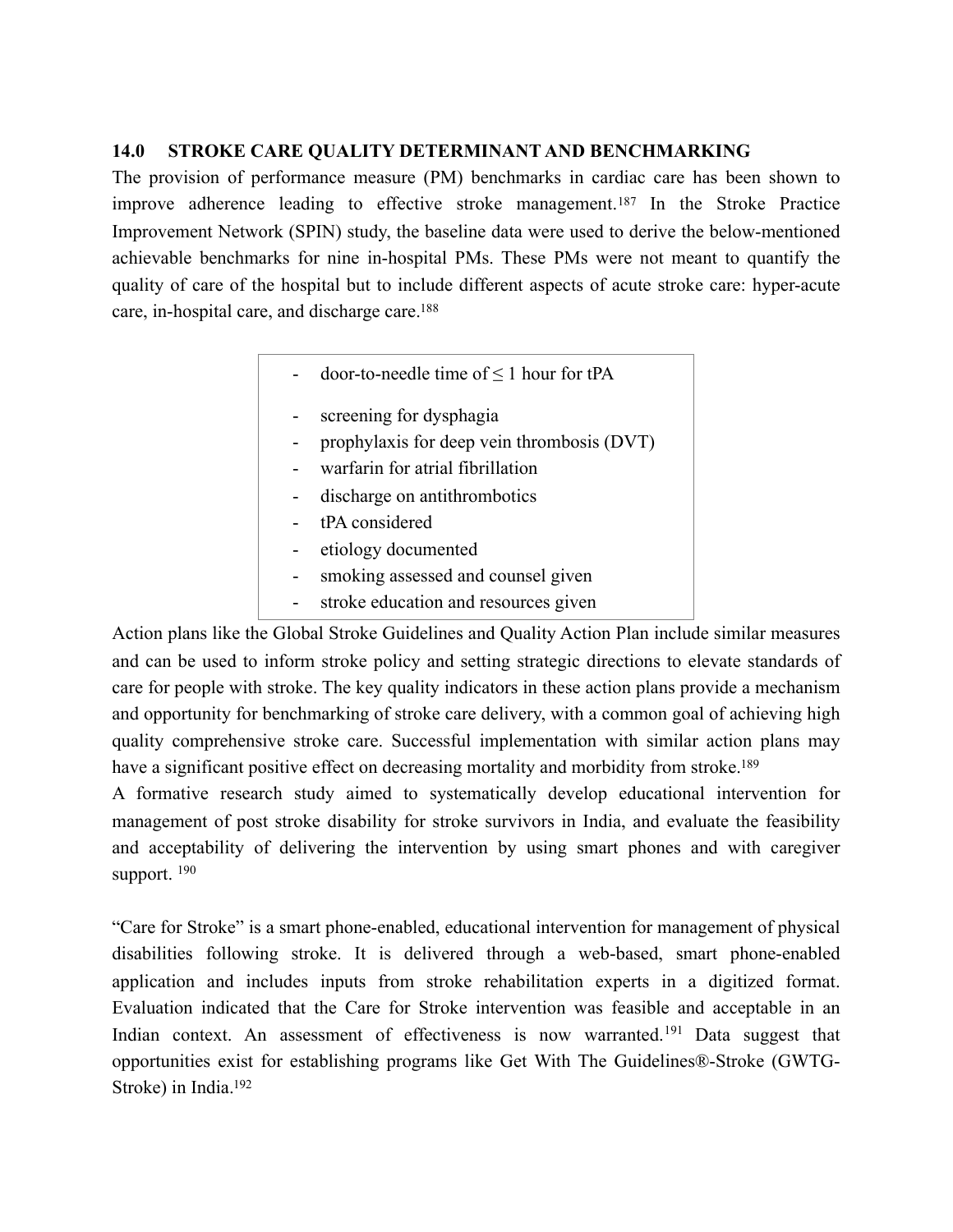#### **15.0 FUTURE SCOPE**

The gaps between the new evidence-based knowledge and the current guidelines can act as triggers for conducting future extensive research in form of clinical trials, case series, etc. Data of patients with stroke regarding the utility of endotracheal intubation in management of critically ill patients, induced hypothermia as a treatment, prophylactic administration of medications to prevent cardiac arrhythmias, efficacy of mechanical flow augmentation techniques, benefit of long-term prophylactic anticonvulsant use after ischemic stroke, safety or efficacy of adjunctive anticoagulation, safety of antiplatelet agents when given within 24 hours of IV fibrinolysis, and routine use of hyperbaric oxygen in treatment of patients with acute ischemic stroke are limited.

The usefulness of other antithrombin medications, other antiplatelet agents (clopidogrel alone or in combination with aspirin), and precise timing of initiation for long-term secondary prevention, except dabigatran, efficacy of near-infrared laser therapy in acute phase, effectiveness of urgent anticoagulation for treatment of patients with arterial dissection or vertebrobasilar disease, and role of anticoagulants as an adjunct in addition to mechanical or pharmacological fibrinolysis has not been established. Limited data are available regarding the utility of early statin administration, use of external compression of the veins in the lower extremities, role of angioplasty and stenting of the extracranial carotid arteries in the early management of acute stroke, safety and efficacy of CEA in various subsets of patients with acute stroke, optimal timing for revascularization and its role in emergency management of stroke. Although several devices have resulted in recanalization with acceptable safety, direct comparative data between the devices are not available.

In India, thrombolysis is not possible in majority of patients due to delay in reaching hospital, no early access to scanning facility, lack of infrastructure, and high cost required for thrombolytic and/or endovascular therapy. Thus, for patients who reach after 6 hours of acute ischemic stroke, only supportive treatment is offered. This creates the scope for research on adjuvant therapy, which may help to improve stroke outcome. In addition, a continued research is required to identify the best means for triaging patients and integrating non-stroke centers with PSCs and CSCs due to the challenges in building effective stroke systems.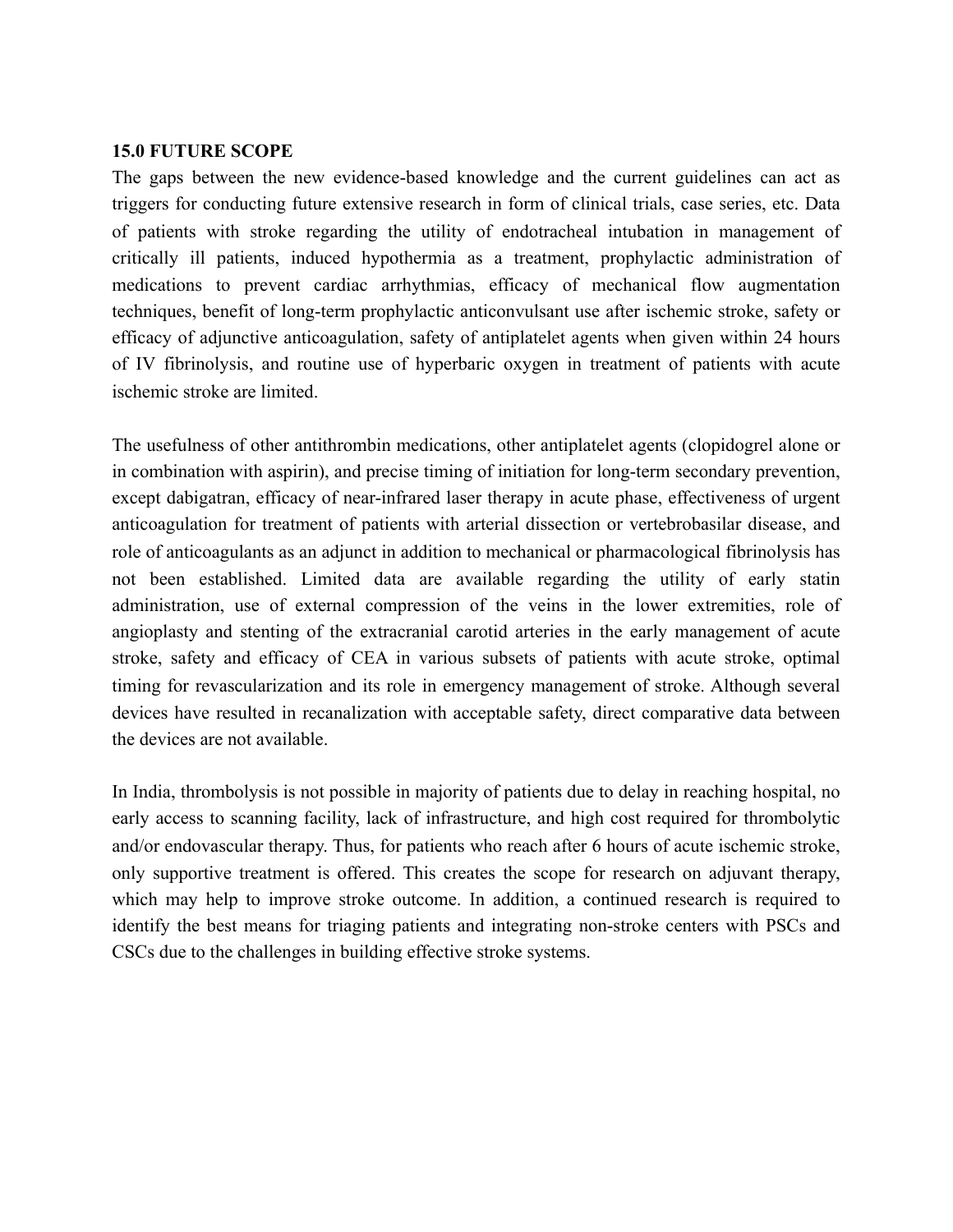# **16.0 KEY RECOMMENDATIONS**

The key recommendations include the following:

- Certified stroke units/centers and better emergency transport systems
- Emergency brain imaging should be performed before initiation of any specific therapy
- Door-to-needle time of  $\leq 60$  minutes from hospital arrival
- IV rtPA to be initiated as quickly as possible (within 1 hour, if possible) in patients eligible for IV rtPA
- Endovascular therapy preferably with stent retrievers should be performed for all eligible patients with proximal large vessel occlusion.
- Cardiac monitoring within at least 24 hours to screen for atrial fibrillation and other potentially serious cardiac arrhythmias
- Continuation of previously described antihypertensive drugs, unless otherwise indicated
- Patient monitoring for stroke-related complications, bleeding complications after IV rtPA, infections, and glucose levels
- Primary prevention strategies to promote general awareness
- Better palliative care

# **Conclusion**

The burden of acute ischemic stroke and its risk factors in India calls for a sound public health initiative to stem the epidemic. Modern medicine has now entered in an era of proactive approach. Management of patients with acute ischemic stroke is multifaceted, and indications for definitive therapies vary among patients. Early intervention is crucial and requires shortening of prehospital period. This is possible through education of patients and healthcare professionals and optimization of transport strategies. Availability and access to stroke centers/units with Telestroke expertise will help to treat a larger number of acute stroke patients. There is an urgent need for efforts to be put in place for an intervention program that is complemented with a robust surveillance mechanism to monitor, evaluate, and guide policies and programs regarding acute stroke management in India.

It has been demonstrated in a pilot mode that it is feasible to establish surveillance for cardiovascular disease risk factors at the community levels. It has been scaled up to the national level, and is now included in the National Programme for Prevention and Control of Diabetes, Cardiovascular Diseases and Stroke. The future of surveillance systems lies in its timeliness, systems approach, and enduring partnerships for an effective stroke management guideline with quality standards.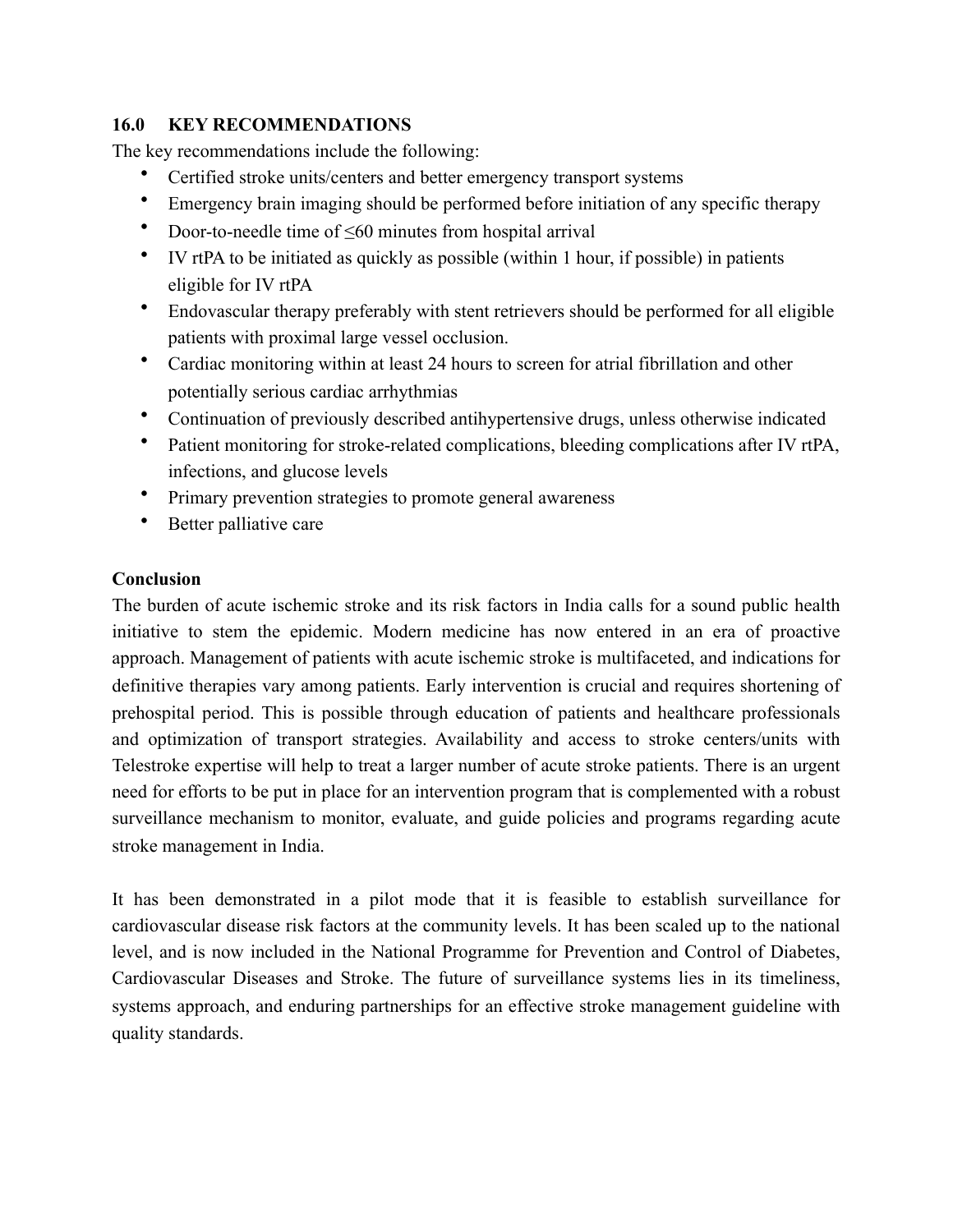### **REFERENCES**

<span id="page-31-0"></span><sup>[1](#page-0-0)</sup> Banerjee TK, Das SK. Epidemiology of stroke in India. Neurology Asia 2006; 11:  $1 - 4$ 

<span id="page-31-1"></span><sup>[2](#page-0-1)</sup> Pandian JD, Sudhan P. Stroke Epidemiology and Stroke Care Services in India. Journal of Stroke 2013;15(3):128-134 http://dx.doi.org/10.5853/jos.2013.15.3.128

<span id="page-31-2"></span><sup>[3](#page-0-2)</sup> Burden of disease in India. New Delhi: Ministry of Health and Family Welfare, Government of India; 2005. Background papers for the National Commission on Macroeconomics.

<span id="page-31-3"></span> Ueshima H, Sekikawa A, Miura K, Turin TC, Takashima N, Kita Y. Cardiovascular Disease and [4](#page-0-3) Risk Factors in Asia: A Selected Review. Circulation. 2008 Dec 16; 118(25): 2702–2709. doi: 10.1161/CIRCULATIONAHA.108.790048.

<span id="page-31-4"></span><sup>[5](#page-0-4)</sup> Kurtzke JF. Epidemiology of cerebrovascular disease. In Siekert RG, ed: Cerebrovascular Survey. Report of the Joint Council of the Subcommittee on cerebrovascular Disease, National Institute of neurological and communicable Disorders and Stroke and the National Heart and Lung Institute. Rochester, Minnesota: Whiting Press, 1980: 135-76.

<span id="page-31-5"></span><sup>[6](#page-0-5)</sup> Wallin MT, Kurtzke JF. Neuroepidemiology. In:Bradley WG, Daroff RB, Fenichel GM, et al. eds:Neurology in Clinical Practice. Philadelphia:Butterworth Heinemann, 2004: 763-79.

<span id="page-31-6"></span><sup>[7](#page-0-6)</sup> Valappil AV, Chaudhary NV, Praveenkumar R, Gopalakrishnan B, and Girija AS. Low cholesterol as a risk factor for primary intracerebral hemorrhage: A case–control study. Ann Indian Acad Neurol. 2012 Jan-Mar; 15(1): 19–22. doi: 10.4103/0972-2327.93270

<span id="page-31-7"></span><sup>[8](#page-0-7)</sup> CDC, NCHS. Underlying Cause of Death 1999-2013 on CDC WONDER Online Database, released 2015. Data are from the Multiple Cause of Death Files, 1999-2013, as compiled from data provided by the 57 vital statistics jurisdictions through the Vital Statistics Cooperative Program. Accessed Feb. 3, 2015.

<span id="page-31-8"></span>Roger VL, Go AS, Lloyd-Jones DM, Adams RJ, Berry JD, Brown TM, *et al.* Heart disease and [9](#page-0-8) stroke statistics-2011 update: A report from the American Heart Association. Circulation 2011;123:e18-209.

<span id="page-31-9"></span><sup>[10](#page-0-9)</sup> Solberg LI. The KISS principle in family practice: keep it simple and systematic. Fam Pract Manag. 2003;10:63–6.

<span id="page-31-10"></span><sup>11</sup>Jauch EC, Cucchiara B, Adeoye O, Meurer W, Brice J, Chan YY, Gentile N, Hazinski MF. Part 11: adult stroke: 2010 American Heart Association guidelines for cardiopulmonary resuscitation and emergency cardiovascular care [published correction appears in Circulation. 2011;124:e404]. Circulation. 2010;122(suppl 3):S818–S828.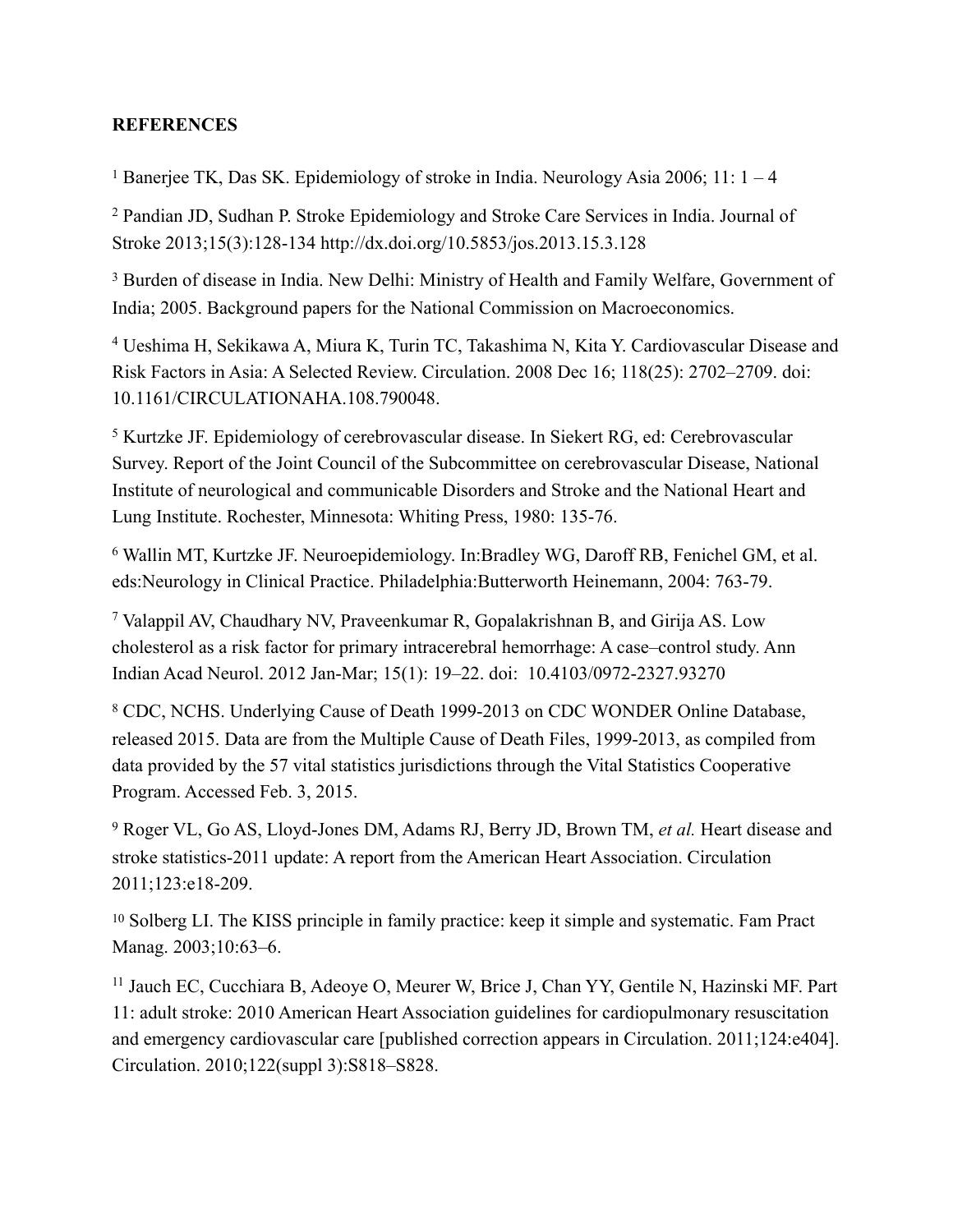<span id="page-32-0"></span> $12$  [Jauch EC,](http://www.ncbi.nlm.nih.gov/pubmed/?term=Jauch%2520EC%255BAuthor%255D&cauthor=true&cauthor_uid=23370205) [Saver JL,](http://www.ncbi.nlm.nih.gov/pubmed/?term=Saver%2520JL%255BAuthor%255D&cauthor=true&cauthor_uid=23370205) [Adams HP Jr,](http://www.ncbi.nlm.nih.gov/pubmed/?term=Adams%2520HP%2520Jr%255BAuthor%255D&cauthor=true&cauthor_uid=23370205) [Bruno A](http://www.ncbi.nlm.nih.gov/pubmed/?term=Bruno%2520A%255BAuthor%255D&cauthor=true&cauthor_uid=23370205), [Connors JJ](http://www.ncbi.nlm.nih.gov/pubmed/?term=Connors%2520JJ%255BAuthor%255D&cauthor=true&cauthor_uid=23370205), [Demaerschalk BM](http://www.ncbi.nlm.nih.gov/pubmed/?term=Demaerschalk%2520BM%255BAuthor%255D&cauthor=true&cauthor_uid=23370205) et al. Guidelines for the early management of patients with acute ischemic stroke: a guideline for healthcare professionals from the American Heart Association/American Stroke Association. [Stroke.](http://www.ncbi.nlm.nih.gov/pubmed/23370205) 2013 Mar;44(3):870-947. doi: 10.1161/STR.0b013e318284056a. Epub 2013 Jan 31.

<span id="page-32-1"></span> [Powers WJ](http://www.ncbi.nlm.nih.gov/pubmed/?term=Powers%2520WJ%255BAuthor%255D&cauthor=true&cauthor_uid=26123479), [Derdeyn CP,](http://www.ncbi.nlm.nih.gov/pubmed/?term=Derdeyn%2520CP%255BAuthor%255D&cauthor=true&cauthor_uid=26123479) [Biller J,](http://www.ncbi.nlm.nih.gov/pubmed/?term=Biller%2520J%255BAuthor%255D&cauthor=true&cauthor_uid=26123479) [Coffey CS,](http://www.ncbi.nlm.nih.gov/pubmed/?term=Coffey%2520CS%255BAuthor%255D&cauthor=true&cauthor_uid=26123479) [Hoh BL,](http://www.ncbi.nlm.nih.gov/pubmed/?term=Hoh%2520BL%255BAuthor%255D&cauthor=true&cauthor_uid=26123479) [Jauch EC](http://www.ncbi.nlm.nih.gov/pubmed/?term=Jauch%2520EC%255BAuthor%255D&cauthor=true&cauthor_uid=26123479) et al. Focused Update of the **[13](#page-1-2)** 2013 Guidelines for the Early Management of Patients With Acute Ischemic Stroke Regarding Endovascular Treatment: A Guideline for Healthcare Professionals From the American Heart Association/American Stroke Association. [Stroke](http://www.ncbi.nlm.nih.gov/pubmed/26123479) 2015 Oct;46(10):3020-35. doi: 10.1161/STR. 0000000000000074. Epub 2015 Jun 29.

<span id="page-32-2"></span><sup>[14](#page-1-3)</sup> National clinical guideline for stroke. Prepared by the Intercollegiate Stroke Working Party. Royal College of Physicians. Fourth edition 2012.

<span id="page-32-3"></span><sup>[15](#page-1-4)</sup> Prasad K, Kaul S, Padma MV, Gorthi SP, Khurana D, Bakshi A. Stroke management. Ann Indian Acad Neurol. 2011 Jul; 14(Suppl1): S82–S96. doi: 10.4103/09722327.83084 [PMCID: PMC3152174]

<span id="page-32-4"></span><sup>[16](#page-2-0)</sup> Sacco RL, Kasner SE, Broderick JP, Caplan LR, Connors JJ, Culebras A et al. An Updated Definition of Stroke for the 21st Century: A Statement for Healthcare Professionals From the American Heart Association/American Stroke Association. Stroke. 2013;44:2064-2089; doi: 10.1161/STR.0b013e318296aeca

<span id="page-32-5"></span><sup>[17](#page-2-1)</sup> Easton JD, Saver JL, Albers GW, Alberts MJ, Chaturvedi S, Feldmann E, et al. Definition and evaluation of transient ischemic attack: a scientific statement for healthcare professionals from the American Heart Association/American Stroke Association Stroke Council; Council on Cardiovascular Surgery and Anesthesia; Council on Cardiovascular Radiology and Intervention; Council on Cardiovascular Nursing; and the Interdisciplinary Council on Peripheral Vascular Disease. Stroke 2009; 40:2276. doi: 10.1161/STROKEAHA.108.192218

<span id="page-32-6"></span><sup>[18](#page-2-2)</sup> Albers GW, Caplan LR, Easton JD, Fayad PB, Mohr JP, Saver JL, et al. Transient ischemic attack--proposal for a new definition. N Engl J Med. 2002 Nov 21. 347(21):1713-6.

<span id="page-32-7"></span> $19$  Mozaffarian D, Benjamin EJ, Go AS, et al. Heart disease and stroke statistics—2015 update: a report from the American Heart Association. *Circulation*. 2015 ;e29-322.

<span id="page-32-8"></span><sup>[20](#page-2-4)</sup> Dalal PM, Malik S, Bhattacharjee M, Trivedi ND, Vairale J, Bhat P, et al. Population-based stroke survey in Mumbai, India: Incidence and 28-day case fatality. Neuroepidemiology. 2008;31:254–261.

<span id="page-32-9"></span><sup>[21](#page-2-5)</sup> Sridharan SE, Unnikrishnan JP, Sukumaran S, Sylaja PN, Nayak SD, Sarma PS, et al. Incidence, types, risk factors, and outcome of stroke in a developing country: The Trivandrum Stroke Registry. Stroke. 2009;40:1212–1218.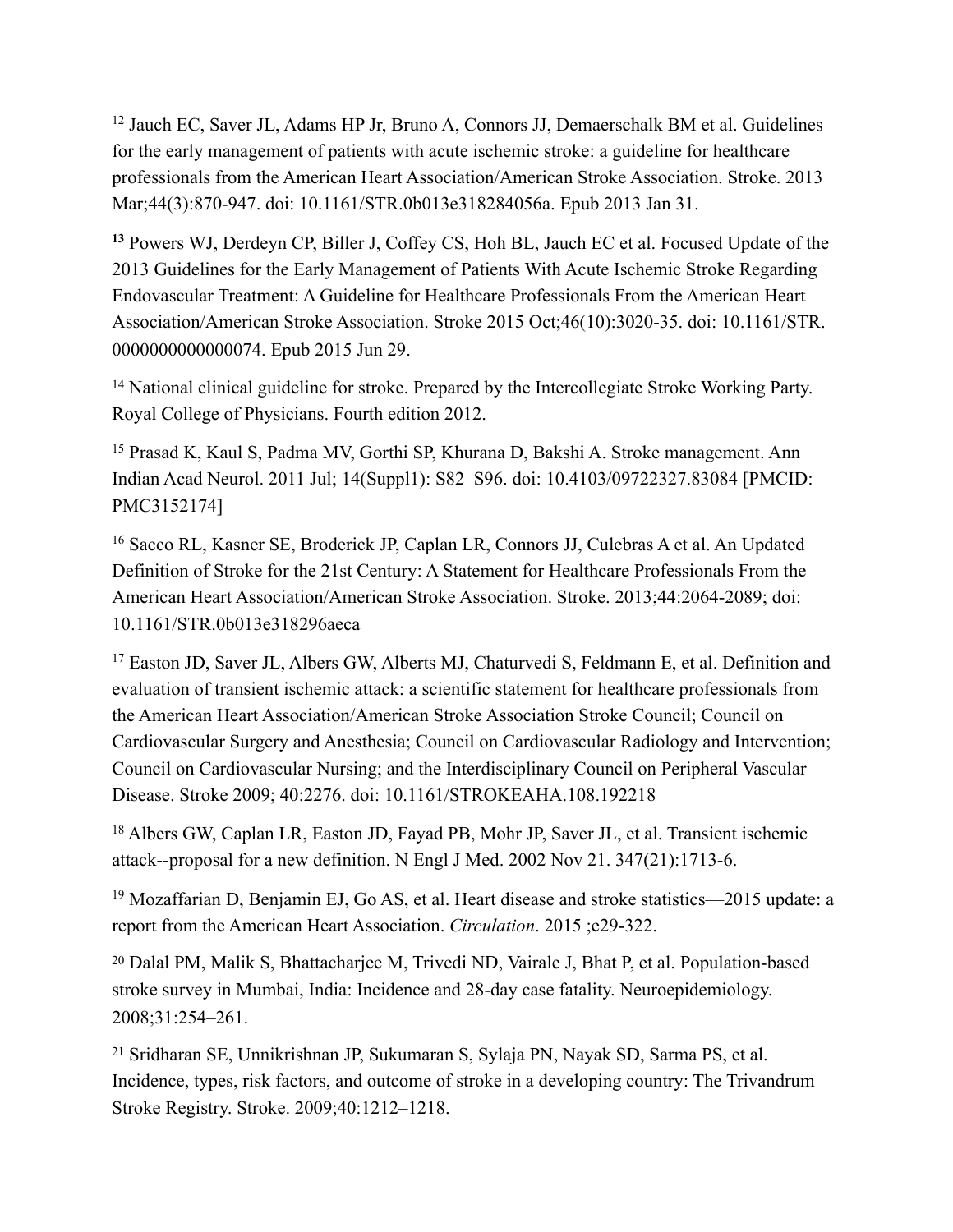<span id="page-33-0"></span><sup>[22](#page-2-6)</sup> Wasay M, Khatri IA, Kaul S. Stroke in South Asian Countries. Nature Reviews Neurology; 2014; 10:135-143. doi:10.1038/nrneurol.2014.13

<span id="page-33-1"></span><sup>[23](#page-2-7)</sup> Muller R, Pfefferkorn T, Vatankhah B, Mayer TE, Schenkel J, Dichgans M, et al. Admission facility is associated with outcome of basilar artery occlusion. Stroke;2007;38(4):1380-3.

<span id="page-33-2"></span><sup>[24](#page-3-0)</sup> Perez de La Ossa N, Sanchez-Ojanguren J, Palomeras E, Millan M, Arenillas J, Dorado L, et al. Influence of the stroke code activation source on the outcome of acute ischemic stroke patients. Neurology 2008;70(15):1238-43.

<span id="page-33-3"></span><sup>[25](#page-3-1)</sup> Silvestrelli G, Parnetti L, Paciaroni M, Caso V, Corea F, Vitali R, et al. Early admission to stroke unit influences clinical outcome. European Journal of Neurology 2006;13(3):250-5.

<span id="page-33-4"></span><sup>[26](#page-3-2)</sup> Health Quality Ontario. Effectiveness of stroke unit care: a special report [Internet]. Toronto: Queen's Printer for Ontario; 2014 October. 42 p.

<span id="page-33-5"></span><sup>[27](#page-3-3)</sup> National Stroke Foundation. Acute Stroke Services Framework 2008: A Framework to Enable the Delivering and Monitoring of Optimal Acute Stroke Care Across Australia. Melbourne: National Stroke Foundation; 2008

<span id="page-33-6"></span><sup>[28](#page-3-4)</sup> Durai Pandian J, Padma V, Vijaya P, Sylaja PN, Murthy JM. Stroke and thrombolysis in developing countries. Int J Stroke 2007;2:17-26.

<span id="page-33-7"></span> $29$  Ashraf V V, Maneesh M, Praveenkumar R, Saifudheen K, Girija A S. Factors delaying hospital arrival of patients with acute stroke. Ann Indian Acad Neurol [serial online] 2015 [cited 2016 Mar 11];18:162-6.

<span id="page-33-8"></span> $108$  Services, National Ambulence Service. A joint initiative of MoHFW, Gol and Govt. of Odisha

<span id="page-33-9"></span> [Fonarow GC](http://www.ncbi.nlm.nih.gov/pubmed/?term=Fonarow%2520GC%255BAuthor%255D&cauthor=true&cauthor_uid=21311083)1, [Smith EE,](http://www.ncbi.nlm.nih.gov/pubmed/?term=Smith%2520EE%255BAuthor%255D&cauthor=true&cauthor_uid=21311083) [Saver JL,](http://www.ncbi.nlm.nih.gov/pubmed/?term=Saver%2520JL%255BAuthor%255D&cauthor=true&cauthor_uid=21311083) [Reeves MJ,](http://www.ncbi.nlm.nih.gov/pubmed/?term=Reeves%2520MJ%255BAuthor%255D&cauthor=true&cauthor_uid=21311083) [Bhatt DL,](http://www.ncbi.nlm.nih.gov/pubmed/?term=Bhatt%2520DL%255BAuthor%255D&cauthor=true&cauthor_uid=21311083) [Grau-Sepulveda MV,](http://www.ncbi.nlm.nih.gov/pubmed/?term=Grau-Sepulveda%2520MV%255BAuthor%255D&cauthor=true&cauthor_uid=21311083) [Olson](http://www.ncbi.nlm.nih.gov/pubmed/?term=Olson%2520DM%255BAuthor%255D&cauthor=true&cauthor_uid=21311083) **[31](#page-3-7)** [DM](http://www.ncbi.nlm.nih.gov/pubmed/?term=Olson%2520DM%255BAuthor%255D&cauthor=true&cauthor_uid=21311083), [Hernandez AF](http://www.ncbi.nlm.nih.gov/pubmed/?term=Hernandez%2520AF%255BAuthor%255D&cauthor=true&cauthor_uid=21311083), [Peterson ED](http://www.ncbi.nlm.nih.gov/pubmed/?term=Peterson%2520ED%255BAuthor%255D&cauthor=true&cauthor_uid=21311083), [Schwamm LH.](http://www.ncbi.nlm.nih.gov/pubmed/?term=Schwamm%2520LH%255BAuthor%255D&cauthor=true&cauthor_uid=21311083) Timeliness of tissue-

type plasminogen activator therapy in acute ischemic stroke: patient characteristics, hospital factors, and outcomes associated with door-to-needle times within 60 minutes. [Circulation.](http://www.ncbi.nlm.nih.gov/pubmed/21311083) 2011 Feb 22;123(7):750-8. doi: 10.1161/CIRCULATIONAHA.110.974675. Epub 2011 Feb 10.

<span id="page-33-10"></span><sup>[32](#page-4-0)</sup> Padma Srivastava M V. Management of stroke: The triumphs and the travails. Neurol India 2016;64, Suppl S1:6-7

<span id="page-33-11"></span><sup>[33](#page-4-1)</sup> Pandey S. Challenges in neurological practice in developing countries. Indian J Public Health 2012;56:227-30

<span id="page-33-12"></span><sup>[34](#page-4-2)</sup> Derex L, Adeline P, Nighoghossian N, Honnorat J, Trouillas P. Factors influencing early admission in a French stroke unit. Stroke. 2002;33:153–9.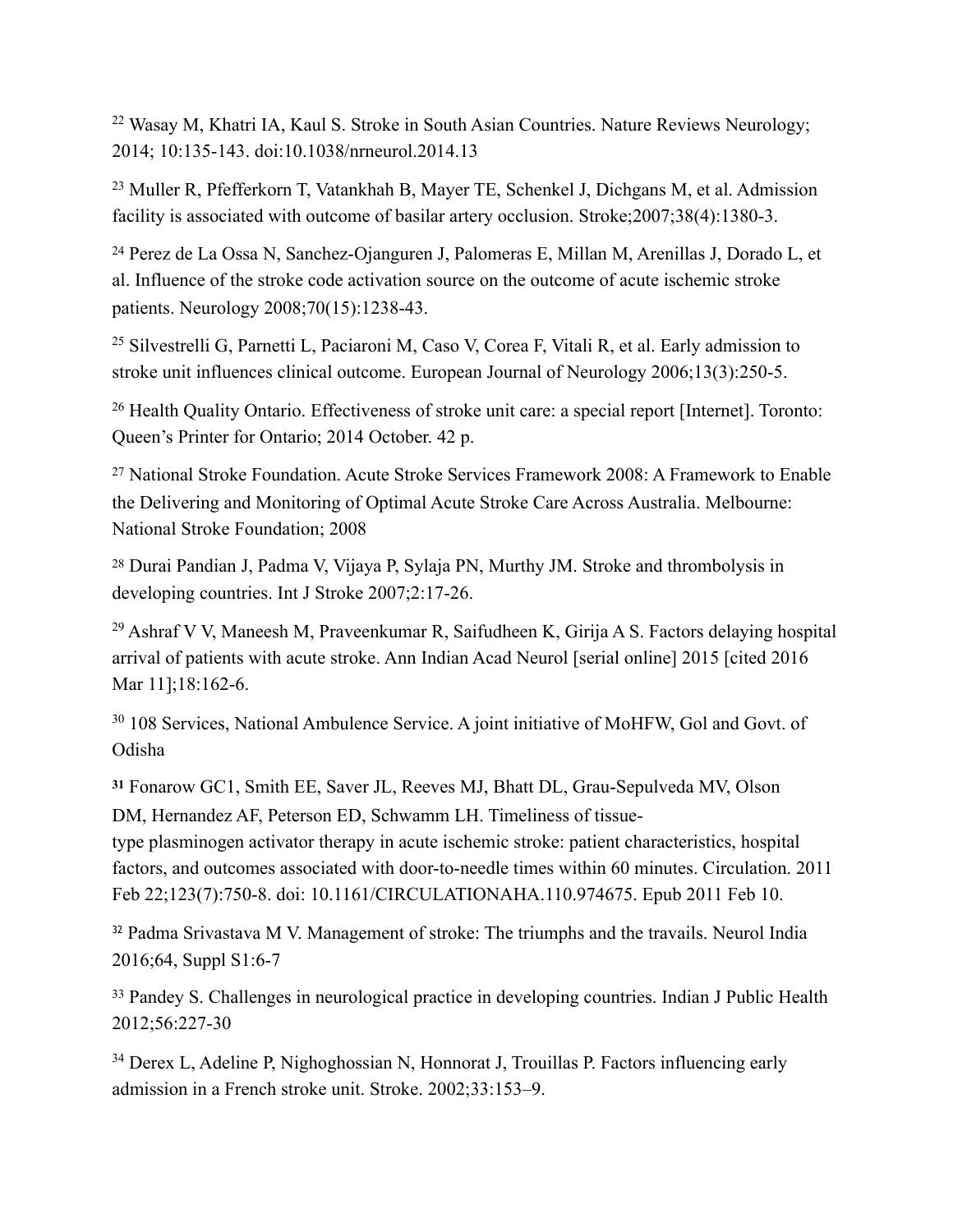<span id="page-34-0"></span><sup>[35](#page-4-3)</sup> Ferro JM, Melo TP, Oliveira V, Crespo M, Canhao P, Pinto AN. An analysis of admission delay of acute strokes. Cerebrovasc Dis. 1994;4:72–5.

<span id="page-34-1"></span><sup>[36](#page-4-4)</sup> Harraf F, Sharma AK, Brown MM, Lees KR, Vass RI, Kalra L. A multicentre observational study of presentation and early assessment of acute stroke. BMJ. 2002;325:17.

<span id="page-34-2"></span><sup>[37](#page-4-5)</sup> Morris DL, Rosamond W, Madden K, Schultz C, Hamilton S. Prehospital and emergency department delays after acute stroke: The Genentech stroke presentation survey. Stroke. 2000;31:2585–90.

<span id="page-34-3"></span><sup>[38](#page-4-6)</sup> Evenson KR, Foraker RE, Morris DL, Rosamond WD. A comprehensive review of prehospital and in-hospital delay times in acute stroke care. Int J Stroke. 2009;4:187–99.

<span id="page-34-4"></span><sup>[39](#page-4-7)</sup> Jin H, Zhu S, Wei WJ, Wang J, Liu M, Wu Y, et al. for China QUEST (Quality Evaluation of Stroke Care and Treatment) Investigators. Factors associated with prehospital delays in the presentation of acute stroke in urban China. Stroke. 2012;43:362–70.

<span id="page-34-5"></span><sup>[40](#page-4-8)</sup> Jorgensen HS, Nakayama H, Reith J, Raaschou HO, Olsen TS. Factors delaying hospital admission in acute stroke: The Copenhagen stroke study. Neurology. 1996;47:383–7.

<span id="page-34-6"></span><sup>[41](#page-4-9)</sup> Kothari R, Jauch E, Broderick J, Brott T, Sauerbeck L, Khoury J, et al. Acute stroke: Delays to presentation and emergency department evaluation. Ann Emerg Med. 1999;33:3–8.

<span id="page-34-7"></span><sup>[42](#page-4-10)</sup> Carroll C, Hobart J, Fox C, Teare L, Gibson J. Stroke in Devon: Knowledge was good, but action was poor. J Neurol Neurosurg Psychiatry. 2004;75:567–71.

<span id="page-34-8"></span><sup>[43](#page-4-11)</sup> Leifer D, Bravata DM, Connors JJ III., Hinchey JA, Jauch EC, Johnston SC et al. Metrics for measuring quality of care in comprehensive stroke centers: detailed follow-up to Brain Attack Coalition comprehensive stroke center recommendations: a statement for healthcare professionals from the American Heart Association/American Stroke Association. Stroke. 2011; 42:849-877.

<span id="page-34-9"></span><sup>[44](#page-4-12)</sup> Sun CH, Ribo M, Goyal M, Yoo AJ, Jovin TG, Cronin CA et al. Door-to-puncture: a practical metric for capturing and enhancing system processes associated with endovascular stroke care, preliminary results from the rapid reperfusion registry. J Am Heart Assoc. 2014; 3:e000859

<span id="page-34-10"></span><sup>[45](#page-4-13)</sup> Ansaar T Rai, Matthew S Smith, SoHyun Boo, Abdul R Tarabishy, Gerald R Hobbs, Jeffrey S Carpenter. The 'pit-crew' model for improving door-to-needle times in endovascular stroke therapy: a Six-Sigma project. J NeuroIntervent Surg doi:10.1136/neurintsurg-2015-012219

<span id="page-34-11"></span><sup>[46](#page-4-14)</sup> Mehta BP, Leslie-mazwi TM, Chandra RV et al. Reducing Door-to-Puncture Times for Intra-Arterial Stroke Therapy: A Pilot Quality Improvement Project. J Am Heart Assoc. 2014; 3: e000963 originally published November 11, 2014 doi: 10.1161/JAHA.114.000963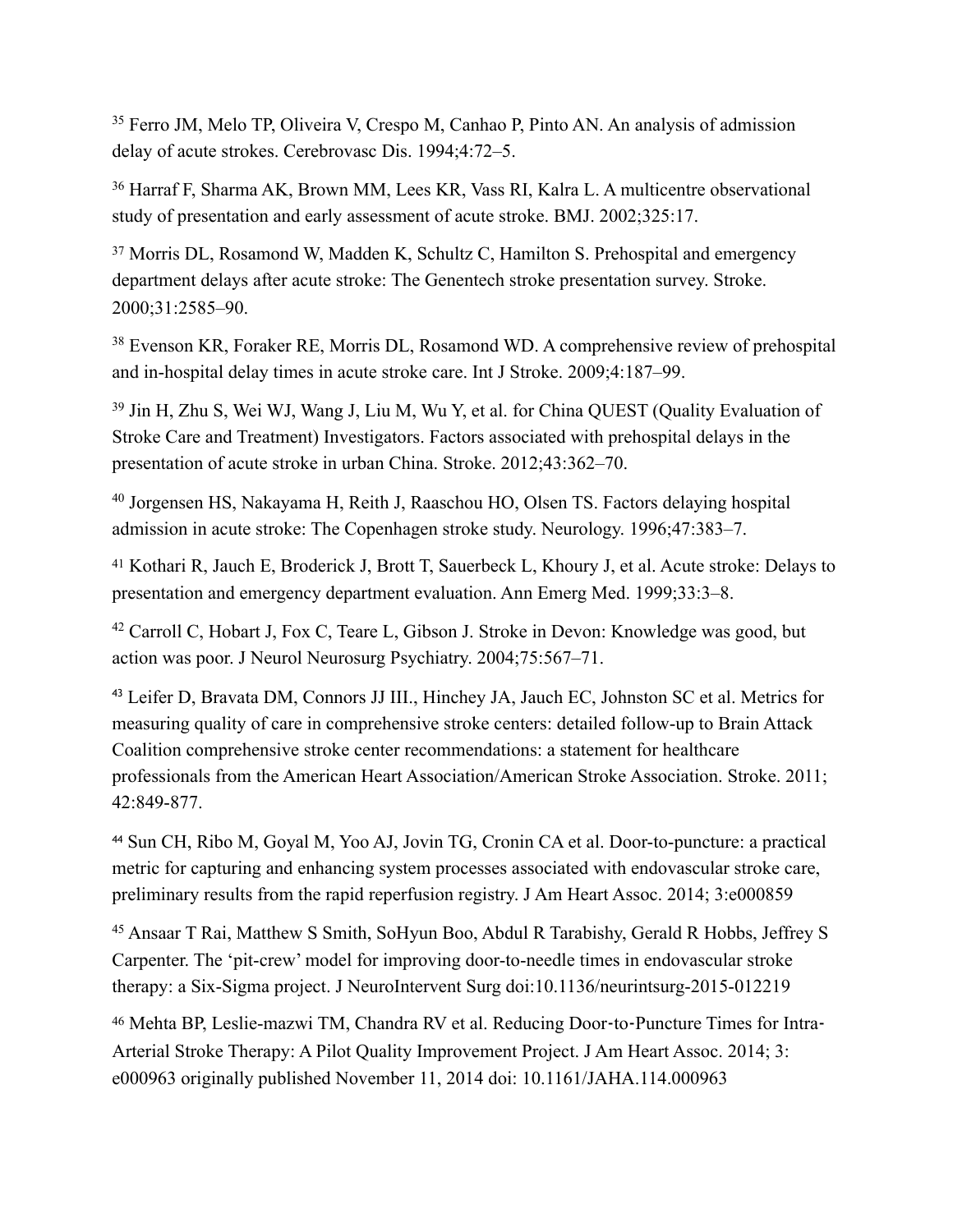<span id="page-35-0"></span><sup>[47](#page-4-15)</sup> Rapid team notification accelerates acute stroke treatment at St. John Hospital and Medical Center. PerfectServe, Inc.2015

<span id="page-35-1"></span><sup>[48](#page-4-16)</sup> Rapid team notification accelerates acute stroke treatment at St. John Hospital and Medical Center. PerfectServe, Inc.2015

<span id="page-35-2"></span> Srivastava PV, Sudhan P, Khurana D, Bhatia R, Kaul S, Sylaja PN, Moonis M, Pandian JD. [49](#page-5-0) Telestroke a viable option to improve stroke care in India. Int J Stroke. 2014 Oct;9 Suppl A100:133-4. doi: 10.1111/ijs.12326. Epub 2014 Jul 18.

<span id="page-35-3"></span> $50$  Model of stroke care 2012. Neurosciences health network. Department of Health, State of Western Australia (2012).

<span id="page-35-4"></span> $51$  Sharma M, Sethi NK. Meeting the challenges of stroke in India. Neurology January 7, 2014 vol. 82 no. 1 95-96. doi: http://dx.doi.org/10.1212/01.wnl.0000442494.46850.f1

<span id="page-35-5"></span> Wall HK, Beagan BM, O'Neill J, Foell KM, Boddie-Willis CL. Addressing stroke signs and [52](#page-6-2) symptoms through public education: the Stroke Heroes Act FAST campaign. *Prev Chronic Dis*. 2008;5:A49.

<span id="page-35-6"></span>[53](#page-6-3) Jurkowski JM, Maniccia DM, Dennison BA, Samuels SJ, Spicer DA. Awareness of necessity to call 9-1-1 for stroke symptoms, upstate New York. Prev Chronic Dis. 2008;5:A41.

<span id="page-35-7"></span><sup>[54](#page-6-4)</sup> Harbison J, Hossain O, Jenkinson D, Davis J, Louw SJ, Ford GA. Diagnostic Accuracy of Stroke Referrals From Primary Care, Emergency Room Physicians, and Ambulance Staff Using the Face Arm Speech Test. Stroke. 2003; 34: 71-76. doi: 10.1161/01.STR.0000044170.46643.5E

<span id="page-35-8"></span><sup>[55](#page-6-5)</sup> Chen S, Sun H, Lei Y, Gao D, Wang Y, Wang Y, Zhou Y, Wang A, Wang W, Zhao X. Validation of the Los Angeles pre-hospital stroke screen (LAPSS) in a Chinese urban emergency medical service population. PLoS One. 2013 Aug 7;8(8):e70742. doi: 10.1371/journal.pone.0070742. eCollection 2013.

<span id="page-35-9"></span><sup>[56](#page-7-0)</sup> Kidwell CS, Starkman S, Eckstein M, Weems K, Saver JL. Identifying stroke in the field: prospective validation of the Los Angeles prehospital stroke screen (LAPSS). Stroke. 2000;31:71–76. doi: 10.1161/01.STR.31.1.71

<span id="page-35-10"></span><sup>[57](#page-7-1)</sup> Fothergill RT, Williams J, Edwards MJ, Russell IT, Gompertz P, Does Use of the Recognition Of Stroke In the Emergency Room Stroke Assessment Tool Enhance Stroke Recognition by Ambulance Clinicians? Stroke. 2013;44:00-00. DOI: 10.1161/STROKEAHA.13.000851

<span id="page-35-11"></span><sup>[58](#page-7-2)</sup> Purrucker JC, Hametner C, Engelbrecht A, et al. Comparison of stroke recognition and stroke severity scores for stroke detection in a single cohort. J Neurol Neurosurg Psychiatry. 2015;86(9):1021-8.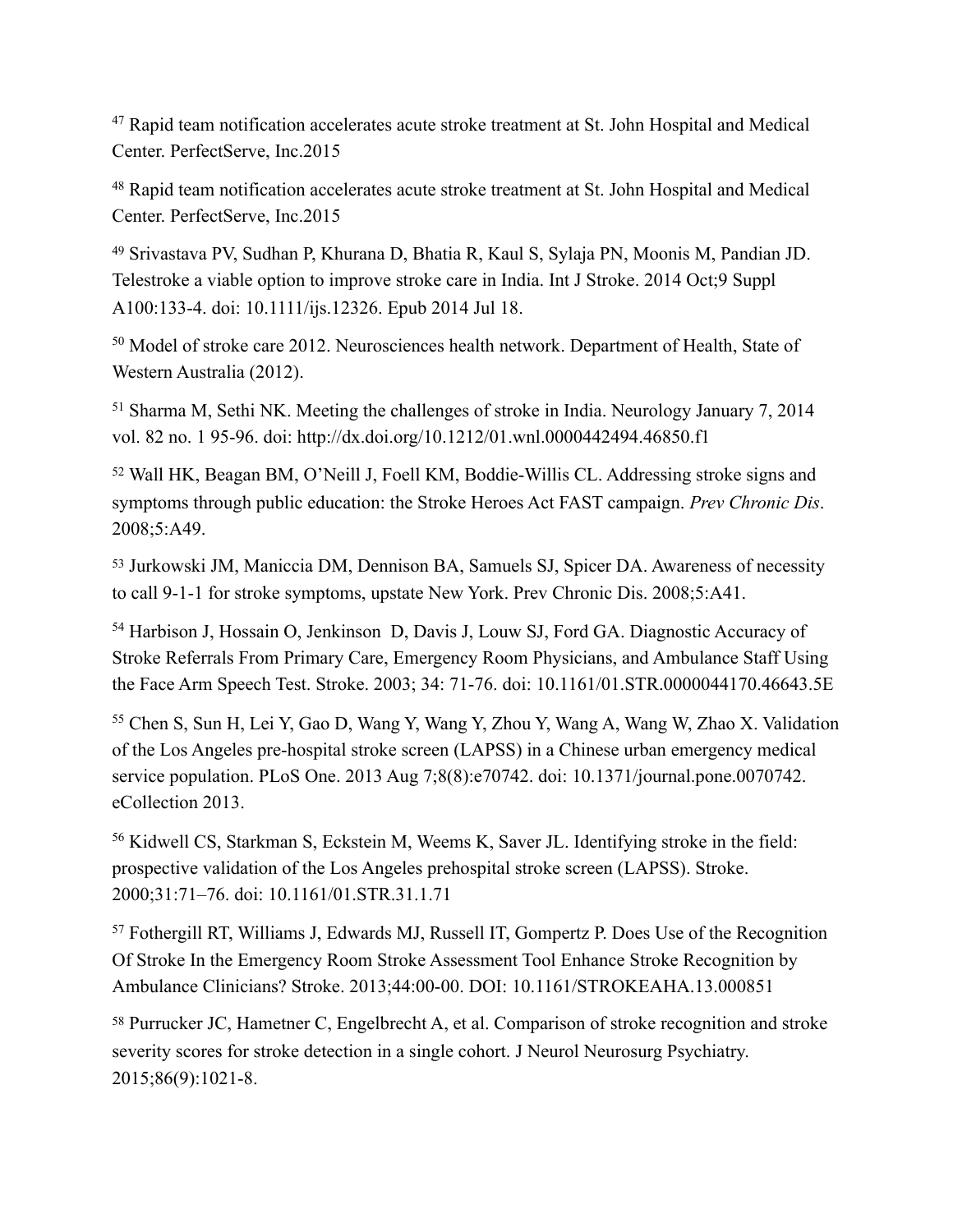<span id="page-36-0"></span> $59$  Mingfeng H, Zhixin W, Qihong G, et al. Validation of the use of the ROSIER scale in prehospital assessment of stroke. Ann Indian Acad Neurol. 2012;15:191-5.

<span id="page-36-1"></span> $60$  Nor AM, McAllister C, Louw SJ, Dyker AG, Davis M, Jenkinson D, Ford GA. Agreement Between Ambulance Paramedic- and Physician-Recorded Neurological Signs With Face Arm Speech Test (FAST) in Acute Stroke Patients. *Stroke* 2004;35:1355-1359.

<span id="page-36-2"></span> $<sup>61</sup>$  $<sup>61</sup>$  $<sup>61</sup>$  M McHugh, Tanabe P, McClelland M, Khare RK. More Patients Are Triaged Using the</sup> Emergency Severity Index Than Any Other Triage Acuity System in the United States. Acad Emerg Med 2012 Jan; 19(1):106-09. doi: 10.1111/j.1553-2712.2011.01240.x.

<span id="page-36-3"></span><sup>[62](#page-7-6)</sup> Ramanujam P, Castillo E, Patel E, Vilke G, Wilson MP, Dunford JV. Prehospital transport time intervals for acute stroke patients. J Emerg Med. 2009;37:40–45.

<span id="page-36-4"></span><sup>[63](#page-7-7)</sup> Prasad K, Kaul S, Padma MV, Gorthi SP, Khurana D, Bakshi A. Stroke management. Ann Indian Acad Neurol. 2011 Jul; 14(Suppl1): S82–S96. doi: 10.4103/09722327.83084

<span id="page-36-5"></span><sup>[64](#page-8-0)</sup> Kerr G, Ray G, Wu O, Stott DJ, Langhorne P. Elevated troponin after stroke: a systematic review. Cerebrovasc Dis. 2009;28:220–226.

<span id="page-36-6"></span><sup>[65](#page-8-1)</sup> James P, Ellis CJ, Whitlock RM, McNeil AR, Henley J, Anderson NE. Relation between troponin T concentration and mortality in patients presenting with an acute stroke: observational study. *BMJ*. 2000;320:1502–1504.

<span id="page-36-7"></span> Di Angelantonio E, Fiorelli M, Toni D, Sacchetti ML, Lorenzano S, Falcou A, Ciarla MV, [66](#page-8-2) Suppa M, Bonanni L, Bertazzoni G, Aguglia F, Argentino C. Prognostic significance of admission levels of troponin I in patients with acute ischaemic stroke. *J Neurol Neurosurg Psychiatr*. 2005;76:76–81.

<span id="page-36-8"></span><sup>[67](#page-8-3)</sup> Jensen JK, Kristensen SR, Bak S, Atar D, Høilund-Carlsen PF, Mickley H. Frequency and significance of troponin T elevation in acute ischemic stroke. *Am J Cardiol*. 2007;99:108–112.

<span id="page-36-9"></span><sup>[68](#page-8-4)</sup> Ay H, Koroshetz WJ, Benner T, Vangel MG, Melinosky C, Arsava EM, Ayata C, Zhu M, Schwamm LH, Sorensen AG. Neuroanatomic correlates of stroke-related myocardial injury. *Neurology*. 2006;66:1325–1329.

<span id="page-36-10"></span><sup>[69](#page-9-0)</sup> The National Institute of Neurological Disorders and Stroke rt-PA Stroke Study Group. Tissue plasminogen activator for acute ischemic stroke. *N Engl J Med*. 1995;333:1581–1587

<span id="page-36-11"></span> Lyden P, Raman R, Liu L, Emr M, Warren M, Marler J. National Institutes of Health Stroke [70](#page-9-1) Scale certification is reliable across multiple venues. *Stroke*. 2009;40:2507–2511

<span id="page-36-12"></span><sup>[71](#page-9-2)</sup> Retrospective Assessment of Initial Stroke Severity: Comparison of the NIH Stroke Scale and the Canadian Neurological Scale. Cheryl D. Bushnell, Dean C.C. Johnston and Larry B. Goldstein. Stroke. 2001;32:656-660 doi: 10.1161/01.STR.32.3.656.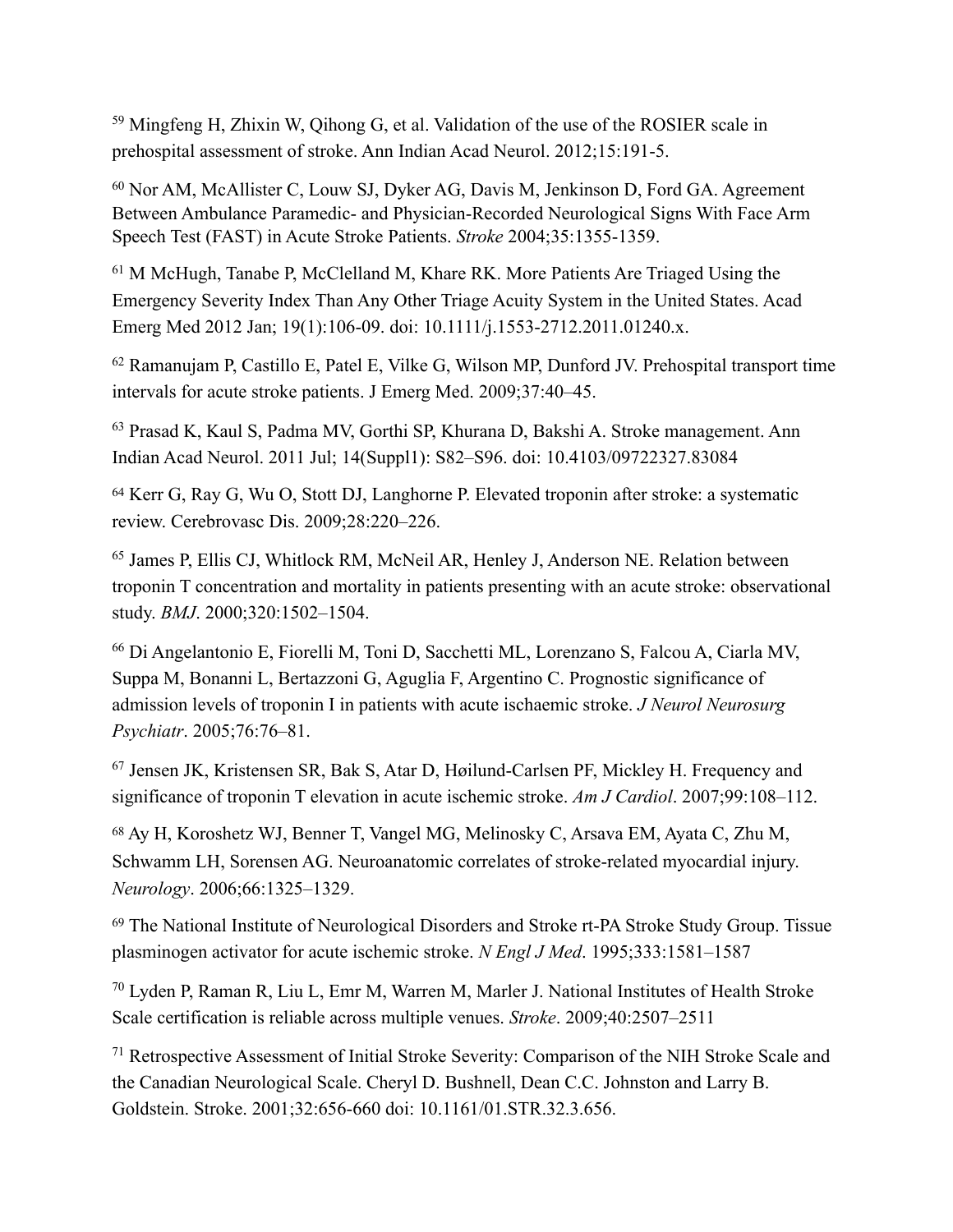<span id="page-37-0"></span> $72$  Tong E, Hou Q, Fiebach JB, Wintermark M. The Role of Imaging in Acute Ischemic Stroke. Neurosurg Focus. 2014;36(1):e3.

<span id="page-37-1"></span><sup>[73](#page-9-4)</sup> Na DG, Sohn C-H, Kim EY. Imaging-Based Management of Acute Ischemic Stroke Patients: Current Neuroradiological Perspectives. *Korean Journal of Radiology*. 2015;16(2):372-390. doi: 10.3348/kjr.2015.16.2.372.

<span id="page-37-2"></span><sup>[74](#page-9-5)</sup> Barber PA, Demchuk AM, Zhang J, Buchan AM: Validity and reliability of a quantitative computed tomography score in predicting outcome of hyperacute stroke before thrombolytic therapy. ASPECTS Study Group. Alberta Stroke Programme Early CT Score. Lancet 355:1670– 1674, 2000. (Erratum in Lancet 355: 2170, 2000)

<span id="page-37-3"></span>Wahlgren N, Ahmed N, Eriksson N, Aichner F, Bluhmki E, Dávalos A, et al. Multivariable [75](#page-9-6) analysis of outcome predictors and adjustment of main outcome results to baseline data profile in randomized controlled trials: Safe Implementation of Thrombolysis in Stroke-MOnitoring STudy (SITSMOST). Stroke 39:3316–3322, 2008

<span id="page-37-4"></span><sup>[76](#page-10-0)</sup> Balami JS, Hadley G, Sutherland BA, Karbalai H, Buchan AM. The exact science of stroke thrombolysis and the quiet art of patient selection. Brain. 2013; 136(12): 3528-3553. doi: http:// dx.doi.org/10.1093/brain/awt201

<span id="page-37-5"></span> Vymazal J, Rulesh AM, Keller J, Janouskova L. Comparison of CT and MR imaging in [77](#page-10-1) ischemic stroke. Insights Imaging. 2012 Dec; 3(6): 619–627. doi: 10.1007/s13244-012-0185-9

<span id="page-37-6"></span> Saver JL. Time Is Brain—Quantified. *Stroke.* 2006;37:263-266; doi: 10.1161/01.STR. [78](#page-10-2) 0000196957.55928.ab

<span id="page-37-7"></span><sup>[79](#page-10-3)</sup> Meretoja A, Keshtkaran M, Saver JL, Tatlisumak T, Parsons MW, Kaste M, et al. Stroke thrombolysis: save a minute, save a day. Stroke 2014; 45: 1053-1058. doi: 10.1161/ STROKEAHA.113.002910

<span id="page-37-8"></span>[80](#page-10-4) Fransen PSS, Berkhemer OA, Lingsma HF etal. Time to Reperfusion and Treatment Effect for Acute Ischemic Stroke: A Randomized Clinical Trial. JAMA Neurol. 2016;73(2):190-196. doi: 10.1001/jamaneurol.2015.3886

<span id="page-37-9"></span> Y.-H. Hwang, D.-H. Kang, Y.-W. Kim, Y.-S. Kim, S.-P. Park, and D.S. Liebeskind. Impact of [81](#page-11-0) Time-to-Reperfusion on Outcome in Patients with Poor Collaterals. AJNR Am J Neuroradiol 36:495–500 Mar 2015.

<span id="page-37-10"></span><sup>[82](#page-11-1)</sup> Giles MF, Rothwell PM. Risk of stroke early after transient ischaemic attack: a systematic review and meta-analysis. Lancet Neurol. 2007 Dec. 6(12):1063-72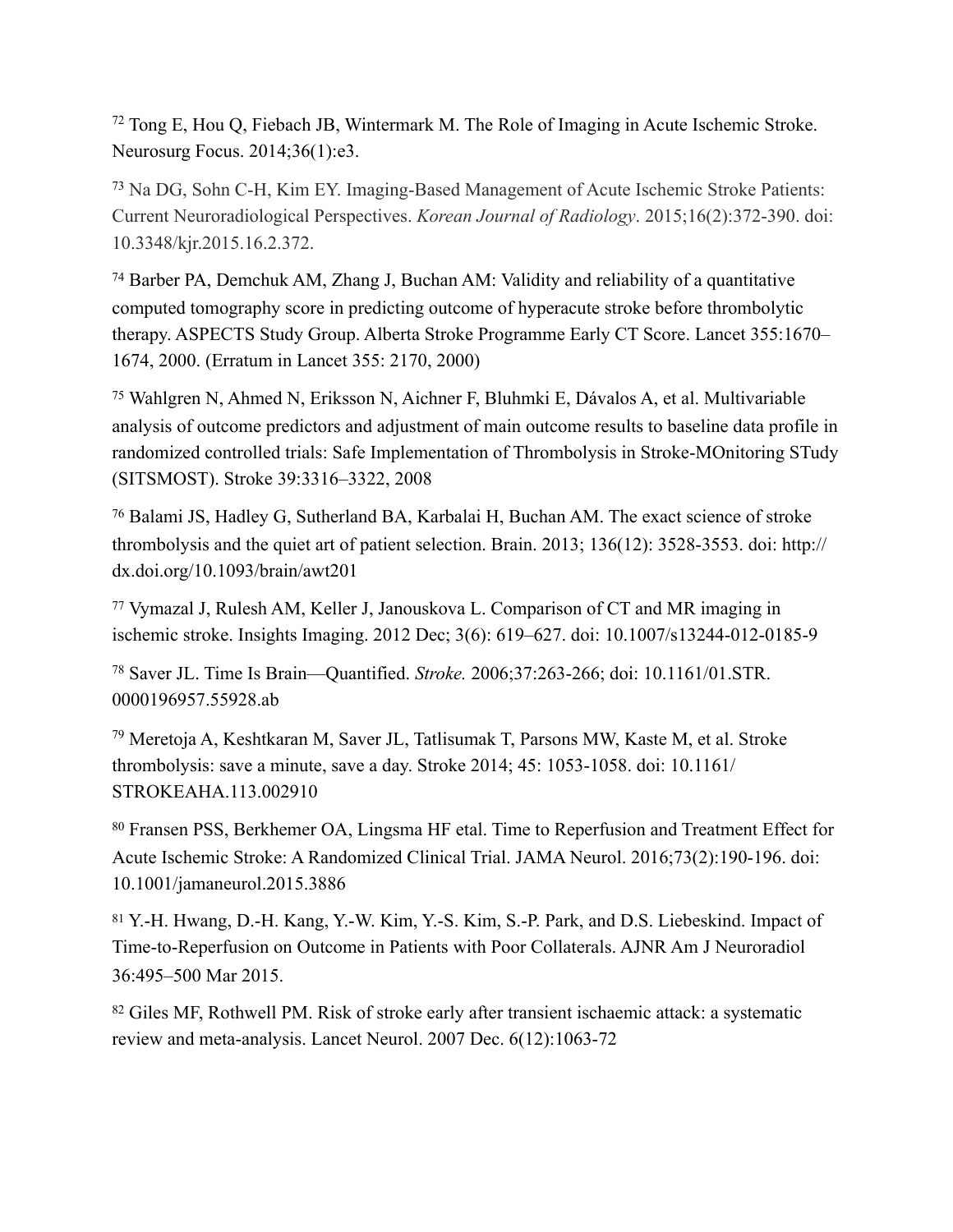<span id="page-38-0"></span><sup>[83](#page-11-2)</sup> Secondary prevention in non-rheumatic atrial fibrillation after transient ischaemic attack or minor stroke: EAFT (European Atrial Fibrillation Trial) Study Group. Lancet. 1993;342:1255– 1262.

<span id="page-38-1"></span><sup>[84](#page-11-3)</sup> Kernan WN, Horwitz RI, Brass LM, Viscoli CM, Taylor KJ. A prognostic system for transient ischemia or minor stroke. Ann Intern Med.1991;114:552–557.

<span id="page-38-2"></span>[85](#page-11-4) Coull AJ, Lovett JK, Rothwell PM, for the Oxford Vascular Study.Population based study of early risk of stroke after transient ischaemic attack or minor stroke: implications for public education and organisation of services. BMJ. 2004;328:326 –328.

<span id="page-38-3"></span>[86](#page-11-5) Hill MD, Yiannakoulias N, Jeerakathil T, Tu JV, Svenson LW, Schopflocher DP. The high risk of stroke immediately after transient ischemic attack: a population-based study. Neurology. 2004;62:2015–2020.

<span id="page-38-4"></span> Eliasziw M, Kennedy J, Hill MD, Buchan AM, Barnett HJ, for the North American [87](#page-11-6) Symptomatic Carotid Endarterectomy Trial Group. Early risk of stroke after a transient ischemic attack in patients with internal carotid artery disease. CMAJ. 2004;170:1105–1109.

<span id="page-38-5"></span><sup>[88](#page-11-7)</sup> Gladstone DJ, Kapral MK, Fang J, Laupacis A, Tu JV. Management and outcomes of transient ischemic attacks in Ontario. CMAJ. 2004;170:1099–1104

<span id="page-38-6"></span><sup>[89](#page-12-0)</sup> Johnston SC, Rothwell PM, Nguyen-Huynh MN, et al. Validation and refinement of scores to predict very early stroke risk after transient ischemic attack. Lancet. 2007;369(9558):283–292.

<span id="page-38-7"></span><sup>[90](#page-13-0)</sup> Anderson DC, Bottini AG, Jagiella WM, Westphal B, Ford S, Rockswold GL, Loewenson RB. A pilot study of hyperbaric oxygen in the treatment of human stroke. Stroke. 1991;22:1137– 1142.

<span id="page-38-8"></span><sup>[91](#page-13-1)</sup> Nighoghossian N, Trouillas P, Adeleine P, Salord F. Hyperbaric oxygen in the treatment of acute ischemic stroke: a double-blind pilot study. Stroke. 1995;26:1369–1372.

<span id="page-38-9"></span> $92$  Bennett MH, Weibel S, Wasiak J, Schnabel A, French C, Kranke P. Hyperbaric oxygen therapy for acute ischaemic stroke. Cochrane Database Syst Rev. 2014 Nov 12;11:CD004954. doi: 10.1002/14651858.CD004954.pub3.

<span id="page-38-10"></span> $93$  De A, Bala NN. Drug treatment for hypertensive emergencies. International Journal of Research in Pharmaceutical and Biomedical Sciences. 2011. 2(2). ISSN: 2229-3701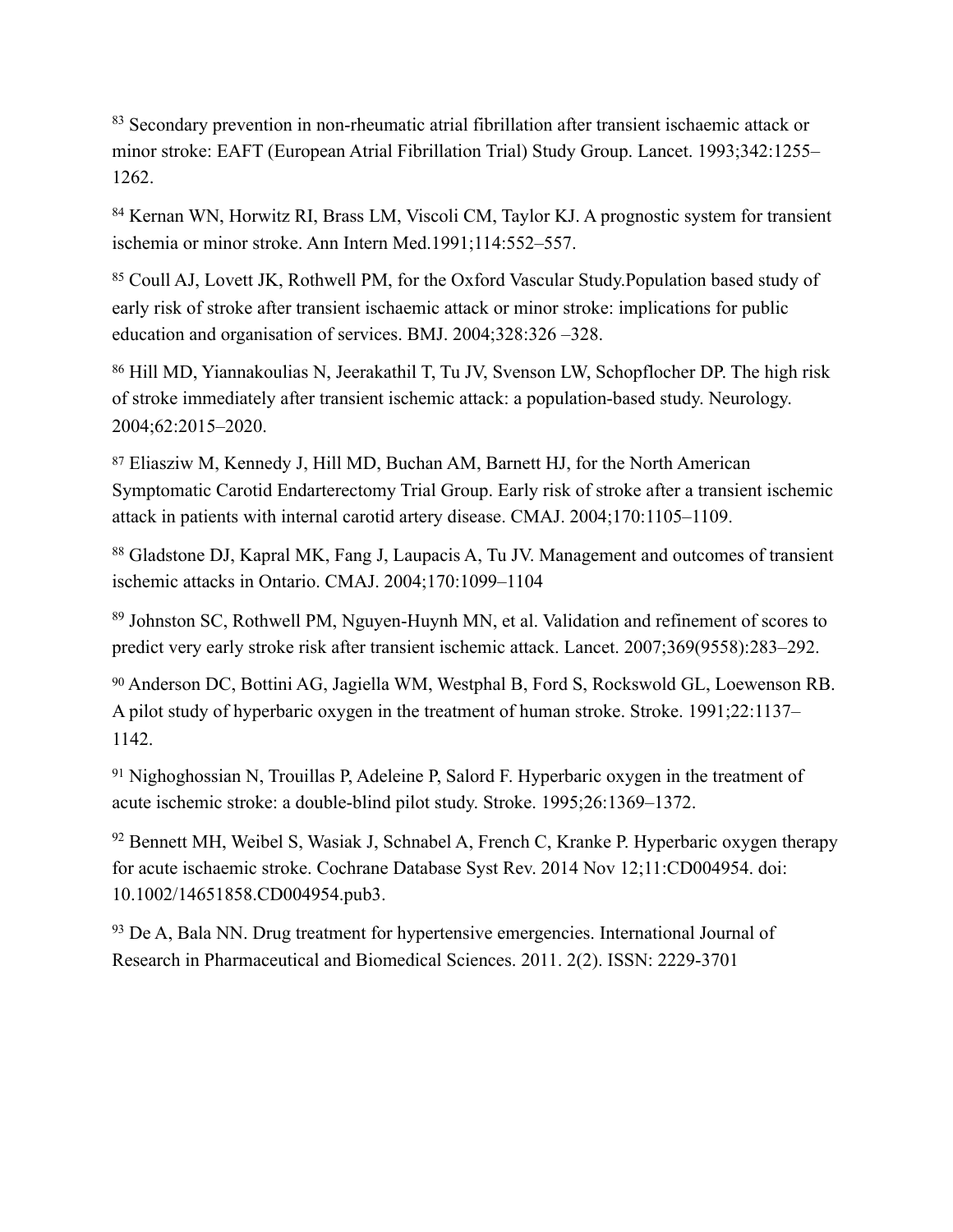<span id="page-39-0"></span><sup>[94](#page-13-4)</sup> Huang Y, Sharma VK, Robinson T, Lindley RI, Chen X, Kim JS, et al. Rationale, design, and progress of the ENhanced Control of Hypertension ANd Thrombolysis strokE stuDy (ENCHANTED) trial: An international multicenter  $2 \times 2$  quasi-factorial randomized controlled trial of low- vs. standard-dose rt-PA and early intensive vs. guideline-recommended blood pressure lowering in patients with acute ischaemic stroke eligible for thrombolysis treatment. Int J Stroke. 2015 Jul;10(5):778-88. doi: 10.1111/ijs.12486. Epub 2015 Apr 2.

<span id="page-39-1"></span>[95](#page-13-5) Bruno A, Biller J, Adams HP, Jr., et al. Acute blood glucose level and outcome from ischemic stroke: Trial of ORG 10172 in Acute Stroke Treatment (TOAST) Investigators Neurology. 1999;52:280–284.

<span id="page-39-2"></span><sup>[96](#page-13-6)</sup> McDonnell ME, Umpierrez GE. Insulin Therapy for the Management of Hyperglycemia in Hospitalized Patients. Endocrinol Metab Clin North Am. 2012 Mar; 41(1): 175–201. doi: 10.1016/j.ecl.2012.01.001

<span id="page-39-3"></span><sup>[97](#page-14-0)</sup> Hajat C, Hajat S, Sharma P. Effects of poststroke pyrexia on stroke outcome : a meta-analysis of studies in patients. Stroke 2000 Feb;31(2):410-4.

<span id="page-39-4"></span><sup>[98](#page-14-1)</sup> Greer DM, Funk SE, Reaven NL, Ouzounelli M, Uman GC. Impact of fever on outcome in patients with stroke and neurologic injury: a comprehensive meta-analysis. Stroke. 2008 Nov; 39(11):3029-35. doi: 10.1161/STROKEAHA.108.521583. Epub 2008 Aug 21.

<span id="page-39-5"></span><sup>[99](#page-14-2)</sup> Christensen H, Fogh Christensen A, Boysen G. Abnormalities on ECG and telemetry predict stroke outcome at 3 months. J Neurol Sci. 2005;234:99–103.

<span id="page-39-6"></span><sup>[100](#page-14-3)</sup> Cavallini A, Micieli G, Marcheselli S, Quaglini S. Role of monitoring in management of acute ischemic stroke patients. Stroke. 2003;34:2599–2603.

<span id="page-39-7"></span><sup>[101](#page-14-4)</sup> Pongmoragot J, Rabinstein AA, Nilanont Y, Swartz RH, Zhou L, Saposnik G, Pulmonary Embolism in Ischemic Stroke: Clinical Presentation, Risk Factors, and Outcome. J Am Heart Assoc. 2013;2:e000372 doi: 10.1161/JAHA.113.000372

<span id="page-39-8"></span> $102$  Hacke W, Kaste M, Fieschi C, Toni D, Lesaffre E, von Kummer R, et al. The European Cooperative Acute Stroke Study (ECASS) Intravenous thrombolysis with recombinant tissue plasminogen activator for acute hemispheric stroke. JAMA.1995;274:1017–1025.

<span id="page-39-9"></span><sup>[103](#page-15-1)</sup> Hacke W, Kaste M, Fieschi C, von Kummer R, Davalos A, Meier D, et al. Second European-Australasian Acute Stroke Study Investigators. Randomised double-blind placebo-controlled trial of thrombolytic therapy with intravenous alteplase in acute ischaemic stroke (ECASS II) Lancet. 1998;352:1245–1251.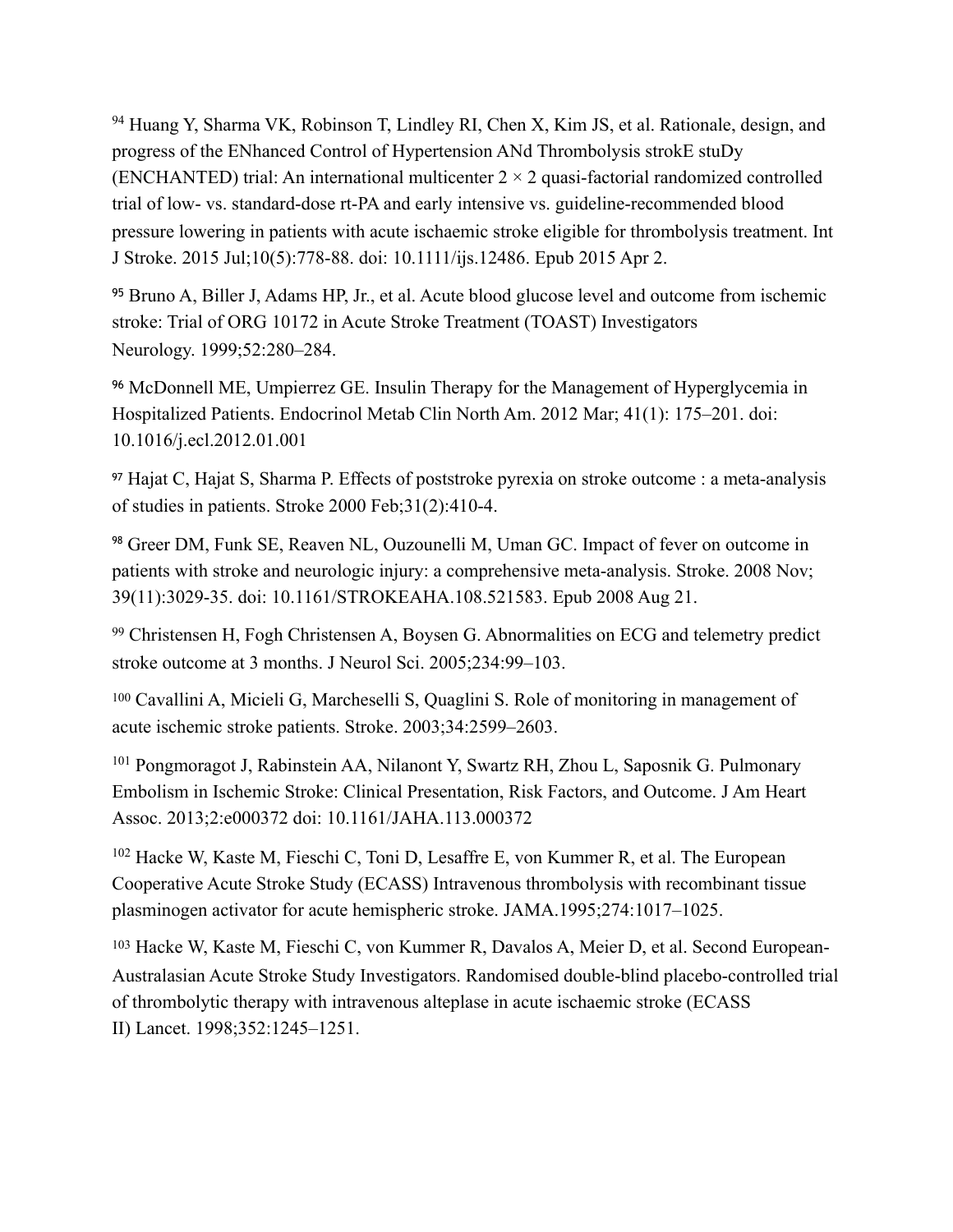<span id="page-40-0"></span><sup>[104](#page-15-2)</sup> Clark WM, Albers GW, Madden KP, Hamilton S. Thromblytic therapy in acute ischemic stroke study investigators. The rtPA (alteplase) 0- to 6-hour acute stroke trial, part A (A0276g): results of a double-blind, placebo-controlled, multicenter study. Stroke.2000;31:811–816.

<span id="page-40-1"></span><sup>[105](#page-15-3)</sup> Clark WM, Wissman S, Albers GW, Jhamandas JH, Madden KP, Hamilton S. Recombinant tissue-type plasminogen activator (Alteplase) for ischemic stroke 3 to 5 hours after symptom onset. The ATLANTIS Study: a randomized controlled trial. Alteplase Thrombolysis for Acute Noninterventional Therapy in Ischemic Stroke. JAMA.1999;282:2019–2202.

<span id="page-40-2"></span><sup>[106](#page-15-4)</sup> Sandercock P, Wardlaw JM, Lindley RI, Dennis M, Cohen G, Murray G et al. The benefits and harms of intravenous thrombolysis with recombinant tissue plasminogen activator within 6 h of acute ischaemic stroke (the Third International Stroke Trial [IST-3]): a randomised controlled trial [published correction appears in Lancet. 2012;380:730]. Lancet. 2012;379:2352–2363.

<span id="page-40-3"></span><sup>[107](#page-16-0)</sup> Cheng NT, Kim AS. Intravenous Thrombolysis for Acute Ischemic Stroke Within 3 Hours Versus Between 3 and 4.5 Hours of Symptom Onset. Demaerschalk BM, ed. The Neurohospitalist. 2015;5(3):101-109. doi:10.1177/1941874415583116.

<span id="page-40-4"></span><sup>[108](#page-16-1)</sup> IST-3 collaborative group. Effect of thrombolysis with alteplase within 6 h of acute ischaemic stroke on long-term outcomes (the third International Stroke Trial [IST-3]): 18-month follow-up of a randomised controlled trial. Lancet Neurol. 2013;12:768–776.

<span id="page-40-5"></span><sup>[109](#page-16-2)</sup> Demaerschalk BM, Kleindorfer DO, Adeoye OM, Demchuk AM, Fugate JE, Grotta JC et al. [Scientific Rationale for the Inclusion and Exclusion Criteria for Intravenous Alteplase in Acute](http://www.ncbi.nlm.nih.gov/pubmed/26696642)  [Ischemic Stroke: A Statement for Healthcare Professionals From the American Heart](http://www.ncbi.nlm.nih.gov/pubmed/26696642)  [Association/American Stroke Association.](http://www.ncbi.nlm.nih.gov/pubmed/26696642) Stroke. 2016 Feb;47(2):581-641. doi: 10.1161/STR. 0000000000000086. Epub 2015 Dec 22.

<span id="page-40-6"></span>Winkler AM, Tormey CA. Pathology consultation on monitoring direct thrombin, inhibitors, [110](#page-17-0) and overcoming their effects in bleeding patients. AJCP 2013. 140(5). 610-622. DOI: http:// dx.doi.org/10.1309/AJCP9VJS6KUKNCHW 610-622

<span id="page-40-7"></span> $^{111}$  $^{111}$  $^{111}$  [Behrouz R](https://www.ncbi.nlm.nih.gov/pubmed/?term=Behrouz%2520R%255BAuthor%255D&cauthor=true&cauthor_uid=24036924) etal. Intravenous tenecteplase in acute ischemic stroke: an updated review. J [Neurol.](https://www.ncbi.nlm.nih.gov/pubmed/24036924) 2014 Jun;261(6):1069-72. doi: 10.1007/s00415-013-7102-0. Epub 2013 Sep 15.

<span id="page-40-8"></span>Stroke pathophysiology, diagnosis, and management. Mohr JP, Wolf PA, Grotta JC, [112](#page-17-2) Moskowitz MA, Mayberg MR, von Kummer R, editors. 5th Edition. Philadelphia, PA: Elsevier/ Saunders; 2011. pp. 946-948.

<span id="page-40-9"></span><sup>113</sup> [Parsons M](https://www.ncbi.nlm.nih.gov/pubmed/?term=Parsons%2520M%255BAuthor%255D&cauthor=true&cauthor_uid=22435369) et al. A randomized trial of tenecteplase versus alteplase for acute ischemic stroke. [N Engl J Med.](https://www.ncbi.nlm.nih.gov/pubmed/22435369) 2012 Mar 22;366(12):1099-107. doi: 10.1056/NEJMoa1109842.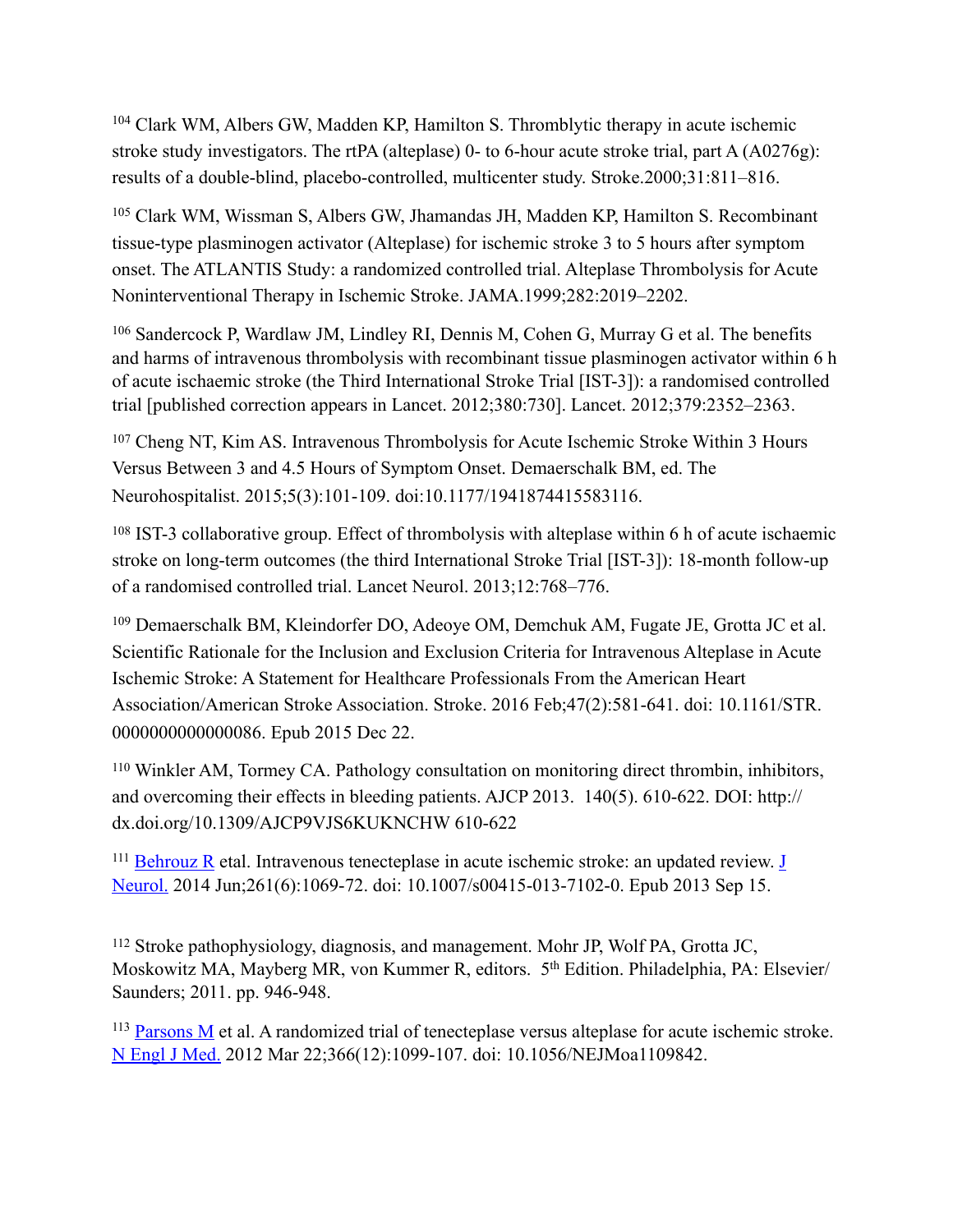<span id="page-41-0"></span> $^{114}$  $^{114}$  $^{114}$  [Huang X](https://www.ncbi.nlm.nih.gov/pubmed/?term=Huang%2520X%255BAuthor%255D&cauthor=true&cauthor_uid=25726502) et al. Alteplase versus tenecteplase for thrombolysis after ischaemic stroke (ATTEST): a phase 2, randomised, open-label, blinded endpoint study. [Lancet Neurol.](https://www.ncbi.nlm.nih.gov/pubmed/25726502) 2015 Apr; 14(4):368-76. doi: 10.1016/S1474-4422(15)70017-7. Epub 2015 Feb 26.

<span id="page-41-1"></span><sup>115</sup> [Haley EC Jr](https://www.ncbi.nlm.nih.gov/pubmed/?term=Haley%2520EC%2520Jr%255BAuthor%255D&cauthor=true&cauthor_uid=20185783) et al. Phase IIB/III trial of tenecteplase in acute ischemic stroke: results of a prematurely terminated randomized clinical trial. [Stroke.](https://www.ncbi.nlm.nih.gov/pubmed/20185783) 2010 Apr;41(4):707-11. doi: 10.1161/ STROKEAHA.109.572040. Epub 2010 Feb 25.

<span id="page-41-2"></span><sup>116</sup> [Huang X](https://www.ncbi.nlm.nih.gov/pubmed/?term=Huang%2520X%255BAuthor%255D&cauthor=true&cauthor_uid=27048693), [MacIsaac R](https://www.ncbi.nlm.nih.gov/pubmed/?term=MacIsaac%2520R%255BAuthor%255D&cauthor=true&cauthor_uid=27048693), [Thompson JL](https://www.ncbi.nlm.nih.gov/pubmed/?term=Thompson%2520JL%255BAuthor%255D&cauthor=true&cauthor_uid=27048693), [Levin B](https://www.ncbi.nlm.nih.gov/pubmed/?term=Levin%2520B%255BAuthor%255D&cauthor=true&cauthor_uid=27048693), [Buchsbaum R](https://www.ncbi.nlm.nih.gov/pubmed/?term=Buchsbaum%2520R%255BAuthor%255D&cauthor=true&cauthor_uid=27048693), [Haley EC Jr,](https://www.ncbi.nlm.nih.gov/pubmed/?term=Haley%2520EC%2520Jr%255BAuthor%255D&cauthor=true&cauthor_uid=27048693) [Levi C](https://www.ncbi.nlm.nih.gov/pubmed/?term=Levi%2520C%255BAuthor%255D&cauthor=true&cauthor_uid=27048693), Campbell [B](https://www.ncbi.nlm.nih.gov/pubmed/?term=Campbell%2520B%255BAuthor%255D&cauthor=true&cauthor_uid=27048693) , [Bladin C](https://www.ncbi.nlm.nih.gov/pubmed/?term=Bladin%2520C%255BAuthor%255D&cauthor=true&cauthor_uid=27048693), [Parsons M](https://www.ncbi.nlm.nih.gov/pubmed/?term=Parsons%2520M%255BAuthor%255D&cauthor=true&cauthor_uid=27048693), [Muir KW.](https://www.ncbi.nlm.nih.gov/pubmed/?term=Muir%2520KW%255BAuthor%255D&cauthor=true&cauthor_uid=27048693) Tenecteplase versus alteplase in stroke thrombolysis: An individual patient data meta- analysis of randomized controlled trials. [Int J Stroke.](https://www.ncbi.nlm.nih.gov/pubmed/27048693) 2016 Jul; 11(5):534-43. doi: 10.1177/1747493016641112. Epub 2016 Apr 5.

<span id="page-41-3"></span>CTRI/2015/02/005556 [Registered on: 19/02/2015] [117](#page-18-0)

<span id="page-41-4"></span>CTRI/2009/091/000251 [Registered on: 24/06/2009] [118](#page-18-1)

<span id="page-41-5"></span><sup>119</sup>Kliche W, Krech I, Michel MC, Sangole NV, Sathaye S. Comparison of clot lysis activity and biochemical properties of originator tenecteplase (Metalyse®) with those of an alleged biosimilar. *Frontiers in Pharmacology*. 2014;5:7. doi:10.3389/fphar.2014.00007.

<span id="page-41-6"></span> $120$  Rha JH, Saver JL. The impact of recanalization on ischemic stroke outcome: a meta analysis. Stroke. 2007;38:967–973

<span id="page-41-7"></span><sup>[121](#page-18-4)</sup> Bhatia R, Hill MD, Shobha N, Menon B, Bal S, Kochar P, et al. Low rates of acute recanalization with intravenous recombinant tissue plasminogen activator in ischemic stroke: real-world experience and a call for action. Stroke. 2010;41:2254–2258.

<span id="page-41-8"></span> Huded V, Nair RN, de Souza R, DVyas D. Endovascular treatment of acute ischemic stroke: **[122](#page-18-5)** An Indian experience from a tertiary care center. Neurology India. 2014:62(3): 276-279.doi: 10.4103/0028-3886.136919

<span id="page-41-9"></span> [Balasubramanian A](http://www.ncbi.nlm.nih.gov/pubmed/?term=Balasubramaian%2520A%255BAuthor%255D&cauthor=true&cauthor_uid=26060800), [Mitchell P,](http://www.ncbi.nlm.nih.gov/pubmed/?term=Mitchell%2520P%255BAuthor%255D&cauthor=true&cauthor_uid=26060800) [Dowling R](http://www.ncbi.nlm.nih.gov/pubmed/?term=Dowling%2520R%255BAuthor%255D&cauthor=true&cauthor_uid=26060800), [Yan B.](http://www.ncbi.nlm.nih.gov/pubmed/?term=Yan%2520B%255BAuthor%255D&cauthor=true&cauthor_uid=26060800) Evolution of Endovascular Therapy **[123](#page-18-6)** in Acute Stroke: Implications of Device Development. [J Stroke.](http://www.ncbi.nlm.nih.gov/pubmed/26060800) 2015 May;17(2):127-37. doi: 10.5853/jos.2015.17.2.127. Epub 2015 May 29.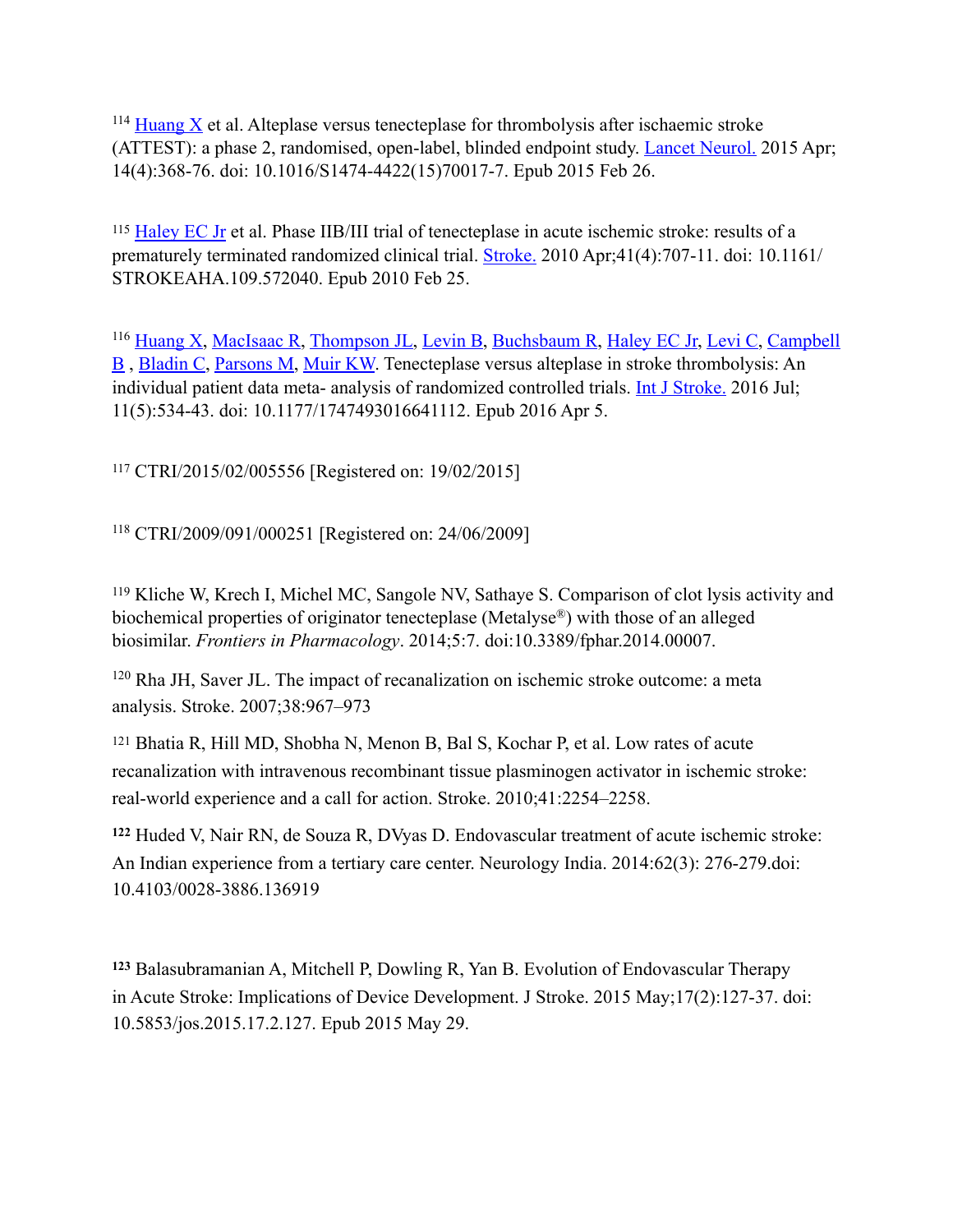<span id="page-42-0"></span> [Badhiwala JH](http://www.ncbi.nlm.nih.gov/pubmed/?term=Badhiwala%2520JH%255BAuthor%255D&cauthor=true&cauthor_uid=26529161), [Nassiri F,](http://www.ncbi.nlm.nih.gov/pubmed/?term=Nassiri%2520F%255BAuthor%255D&cauthor=true&cauthor_uid=26529161) [Alhazzani W,](http://www.ncbi.nlm.nih.gov/pubmed/?term=Alhazzani%2520W%255BAuthor%255D&cauthor=true&cauthor_uid=26529161) [Selim MH](http://www.ncbi.nlm.nih.gov/pubmed/?term=Selim%2520MH%255BAuthor%255D&cauthor=true&cauthor_uid=26529161), [Farrokhyar F,](http://www.ncbi.nlm.nih.gov/pubmed/?term=Farrokhyar%2520F%255BAuthor%255D&cauthor=true&cauthor_uid=26529161) [Spears J](http://www.ncbi.nlm.nih.gov/pubmed/?term=Spears%2520J%255BAuthor%255D&cauthor=true&cauthor_uid=26529161) et al. Endovascular **[124](#page-19-0)** Thrombectomy for Acute Ischemic Stroke: A Meta-analysis. [JAMA.](http://www.ncbi.nlm.nih.gov/pubmed/26529161) 2015 Nov 3;314(17): 1832-43. doi: 10.1001/jama.2015.13767.

<span id="page-42-1"></span><sup>[125](#page-19-1)</sup> Fugate JE, Klunder AM, Kallmes DF. What is meant by "TICI"? AJNR Am J Neuroradiol 2013. 10.3174/ajnr.A3496

<span id="page-42-2"></span><sup>[126](#page-20-0)</sup> IMS Study Investigators. Combined intravenous and intra-arterial recanalization for acute ischemic stroke: the Interventional Management of Stroke Study. Stroke. 2004;35:904–9-1-1

<span id="page-42-3"></span><sup>[127](#page-20-1)</sup> IMS II Trial Investigators. The Interventional Management of Stroke (IMS) II Study. Stroke. 2007;38:2127–2135.

<span id="page-42-4"></span><sup>[128](#page-20-2)</sup> Ernst R, Pancioli A, Tomsick T, Kissela B, Woo D, Kanter D et al. Combined intravenous and intraarterial recombinant tissue plasminogen activator in acute ischemic stroke. Stroke. 2000;31:2552–2557.

<span id="page-42-5"></span><sup>[129](#page-20-3)</sup> Khatri P, Abruzzo T, Yeatts SD, Nichols C, Broderick JP, Tomsick TA; IMS I and II Investigators. Good clinical outcome after ischemic stroke with successful revascularization is time-dependent. *Neurology*. 2009;73:1066–1072.

<span id="page-42-6"></span> Chamorro A. Heparin in acute ischemic stroke: the case for a new clinical trial. *Cerebrovasc* [130](#page-20-4) *Dis*. 1999;9(suppl 3):16–23.

<span id="page-42-7"></span><sup>[131](#page-20-5)</sup> The Publications Committee for the Trial of ORG 10172 in Acute Stroke Treatment (TOAST) Investigators. Low molecular weight heparinoid, ORG 10172 (danaparoid), and outcome after acute ischemic stroke: a randomized controlled trial. *JAMA*. 1998;279:1265–1272

<span id="page-42-8"></span><sup>[132](#page-20-6)</sup> Saxena R, Lewis S, Berge E, Sandercock PA, Koudstaal PJ. Risk of early death and recurrent stroke and effect of heparin in 3169 patients with acute ischemic stroke and atrial fibrillation in the International Stroke Trial. *Stroke*. 2001;32:2333–2337.

<span id="page-42-9"></span><sup>[133](#page-20-7)</sup> Chamorro A, Busse O, Obach V, Toni D, Sandercock P, Reverter JC, Cervera A, Torres F, Dávalos A; RAPID Investigators. The rapid Anticoagulation Prevents Ischemic Damage Study in Acute Stroke: final results from the writing committee. *Cerebrovasc Dis*. 2005;19:402–404.

<span id="page-42-10"></span><sup>134</sup> [Kakkos SK](https://www.ncbi.nlm.nih.gov/pubmed/?term=Kakkos%2520SK%255BAuthor%255D&cauthor=true&cauthor_uid=24951377), [Kirkilesis GI](https://www.ncbi.nlm.nih.gov/pubmed/?term=Kirkilesis%2520GI%255BAuthor%255D&cauthor=true&cauthor_uid=24951377), [Tsolakis IA.](https://www.ncbi.nlm.nih.gov/pubmed/?term=Tsolakis%2520IA%255BAuthor%255D&cauthor=true&cauthor_uid=24951377) Editor's Choice - efficacy and safety of the new oral anticoagulants dabigatran, rivaroxaban, apixaban, and edoxaban in the treatment and secondary prevention of venous thromboembolism: a systematic review and meta-analysis of phase III trials. [Eur J Vasc Endovasc Surg.](https://www.ncbi.nlm.nih.gov/pubmed/24951377) 2014 Nov;48(5):565-75. doi: 10.1016/j.ejvs.2014.05.001. Epub 2014 Jun 18.

.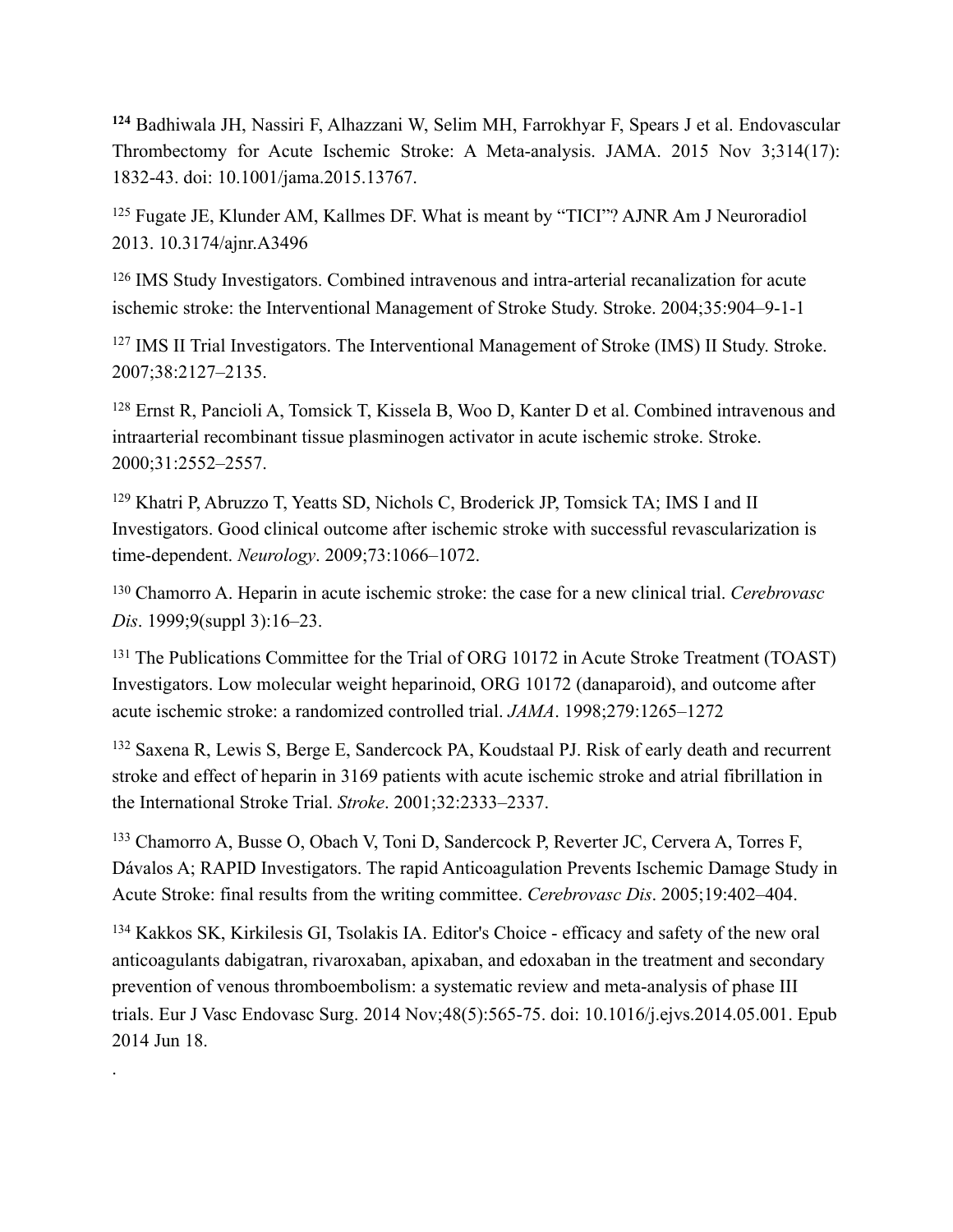<span id="page-43-0"></span><sup>[135](#page-21-0)</sup> Suri MF, Hussein HM, Abdelmoula MM, Divani AA, Qureshi AI. Safety and tolerability of 600 mg clopidogrel bolus in patients with acute ischemic stroke: preliminary experience. Med Sci Monit. 2008;14:PI39–PI44.

<span id="page-43-1"></span><sup>[136](#page-21-1)</sup> Meyer DM, Albright KC, Allison TA, Grotta JC. LOAD: a pilot study of the safety of loading of aspirin and clopidogrel in acute ischemic stroke and transient ischemic attack. J Stroke Cerebrovasc Dis. 2008;17: 26–29.

<span id="page-43-2"></span><sup>[137](#page-21-2)</sup> Dengler R, Diener HC, Schwartz A, Grond M, Schumacher H, Machnig T et al. Early treatment with aspirin plus extendedrelease dipyridamole for transient ischaemic attack or ischaemic stroke within 24 h of symptom onset (EARLY trial): a randomised, open-label, blinded-endpoint trial. Lancet Neurol. 2010;9:159–166.

<span id="page-43-3"></span><sup>[138](#page-21-3)</sup> Kennedy J, Hill MD, Ryckborst KJ, Eliasziw M, Demchuk AM, Buchan AM; FASTER Investigators. Fast assessment of stroke and transient ischaemic attack to prevent early recurrence (FASTER): a randomized controlled pilot trial. *Lancet Neurol*. 2007;6:961–969.

<span id="page-43-4"></span><sup>[139](#page-21-4)</sup> Adams RJ, Albers G, Alberts MJ, Benavente O, Furie K, Goldstein LB et al. Update to the AHA/ASA recommendations for the prevention of stroke in patients with stroke and transient ischemic attack [published correction appears in *Stroke*. 2010;41:e455]. *Stroke*. 2008;39:1647– 1652.

<span id="page-43-5"></span> Sacco RL, Adams R, Albers G, Alberts MJ, Benavente O, Furie K et al. Guidelines for [140](#page-21-5) prevention of stroke in patients with ischemic stroke or transient ischemic attack: a statement for healthcare professionals from the American Heart Association/American Stroke Association Council on Stroke: co-sponsored by the Council on Cardiovascular Radiology and Intervention: the American Academy of Neurology affirms the value of this guideline. *Stroke*. 2006;37:577– 617.

<span id="page-43-6"></span><sup>[141](#page-21-6)</sup> Lapchak PA, Araujo DM. Therapeutic potential of platelet glycoprotein IIb/IIIa receptor antagonists in the management of ischemic stroke. Am J Cardiovasc Drugs. 2003;3:87–94.

<span id="page-43-7"></span><sup>[142](#page-21-7)</sup> Seitz RJ, Siebler M. Platelet GPIIb/IIIa receptor antagonists in human ischemic brain disease. Curr Vasc Pharmacol. 2008;6:29–36.

<span id="page-43-8"></span><sup>[143](#page-21-8)</sup> The Abciximab in Ischemic Stroke Investigators. Abciximab in acute ischemic stroke: a randomized, double-blind, placebo-controlled, doseescalation study. Stroke. 2000;31:601–609.

<span id="page-43-9"></span><sup>[144](#page-21-9)</sup> Adams HP Jr, Effron MB, Torner J, Dávalos A, Frayne J, Teal P et al. Emergency administration of abciximab for treatment of patients with acute ischemic stroke: results of an international phase III trial: Abciximab in Emergency Treatment of Stroke Trial (AbESTT-II). Stroke. 2008;39:87–99.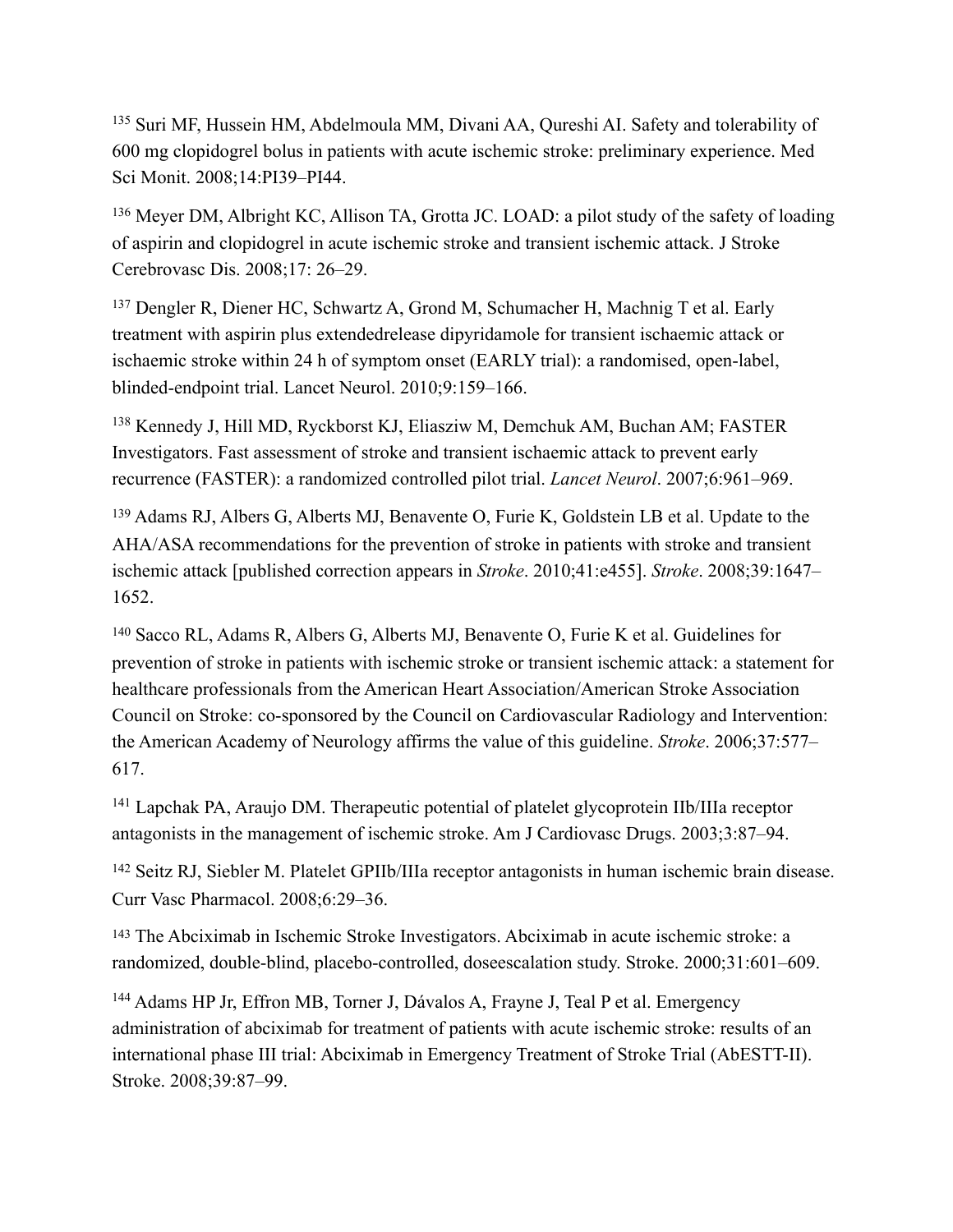<span id="page-44-0"></span><sup>[145](#page-21-10)</sup> Bukow SC, Daffertshofer M, Hennerici MG. Tirofiban for the treatment of ischaemic stroke. Expert Opin Pharmacother. 2006;7:73–79.

<span id="page-44-1"></span><sup>[146](#page-21-11)</sup> Del Pace S, Scheggi V. Acute ischaemic stroke treated with combined intra-arterial thrombolysis and intravenous tirofiban despite oral anticoagulant therapy at an international normalised ratio  $>$  or = 2.0. InternEmerg Med. 2006;1:250–252.

<span id="page-44-2"></span><sup>[147](#page-21-12)</sup> Mangiafico S, Cellerini M, Nencini P, Gensini G, Inzitari D. Intravenous glycoprotein IIb/IIIa inhibitor (tirofiban) followed by intra-arterial urokinase and mechanical thrombolysis in stroke. AJNR Am J Neuroradiol.2005;26:2595–2601.

<span id="page-44-3"></span><sup>[148](#page-21-13)</sup> Mangiafico S, Cellerini M, Nencini P, Gensini G, Inzitari D. Intravenous tirofiban with intraarterial urokinase and mechanical thrombolysis in stroke: preliminary experience in 11 cases. Stroke. 2005;36:2154–2158.

<span id="page-44-4"></span><sup>[149](#page-21-14)</sup> Seitz RJ, Meisel S, Moll M, Wittsack HJ, Junghans U, Siebler M. The effect of combined thrombolysis with rtPA and tirofiban on ischemic brain lesions. Neurology. 2004;62:2110–2112.

<span id="page-44-5"></span> $150$  Song TJ, Lee KO, Kim DJ, Lee KY. Rescue treatment with intra-arterial tirofiban infusion and emergent carotid stenting. Yonsei Med J. 2008;49:857–859.

<span id="page-44-6"></span><sup>[151](#page-22-0)</sup> North American Symptomatic Carotid Endarterectomy Trial Collaborators. Beneficial effect of carotid endarterectomy in symptomatic patients with high-grade carotid stenosis. *N Engl J Med*. 1991;325:445–453.

<span id="page-44-7"></span><sup>[152](#page-22-1)</sup> Sbarigia E, Toni D, Speziale F, Acconcia MC, Fiorani P. Early carotid endarterectomy after ischemic stroke: the results of a prospective multicenter Italian study. *Eur J Vasc Endovasc Surg*. 2006;32:229–235.

<span id="page-44-8"></span><sup>[153](#page-22-2)</sup> Ballotta E, Meneghetti G, Da Giau G, Manara R, Saladini M, Baracchini C. Carotid endarterectomy within 2 weeks of minor ischemic stroke: a prospective study. *J Vasc Surg*. 2008;48:595–600.

<span id="page-44-9"></span><sup>[154](#page-22-3)</sup> Huber R, Müller BT, Seitz RJ, Siebler M, Mödder U, Sandmann W. Carotid surgery in acute symptomatic patients. *Eur J Vasc Endovasc Surg*. 2003;25:60–67.

<span id="page-44-10"></span><sup>[155](#page-22-4)</sup> Welsh S, Mead G, Chant H, Picton A, O'Neill PA, McCollum CN. Early carotid surgery in acute stroke: a multicentre randomised pilot study. *Cerebrovasc Dis*. 2004;18:200–205.

<span id="page-44-11"></span><sup>[156](#page-22-5)</sup> Paty PS, Darling RC 3rd, Feustel PJ, Bernardini GL, Mehta M, Ozsvath KJ, Choi D, Roddy SP, Chang BB, Kreienberg PB, Shah DM. Early carotid endarterectomy after acute stroke. *J Vasc Surg*. 2004;39:148–154.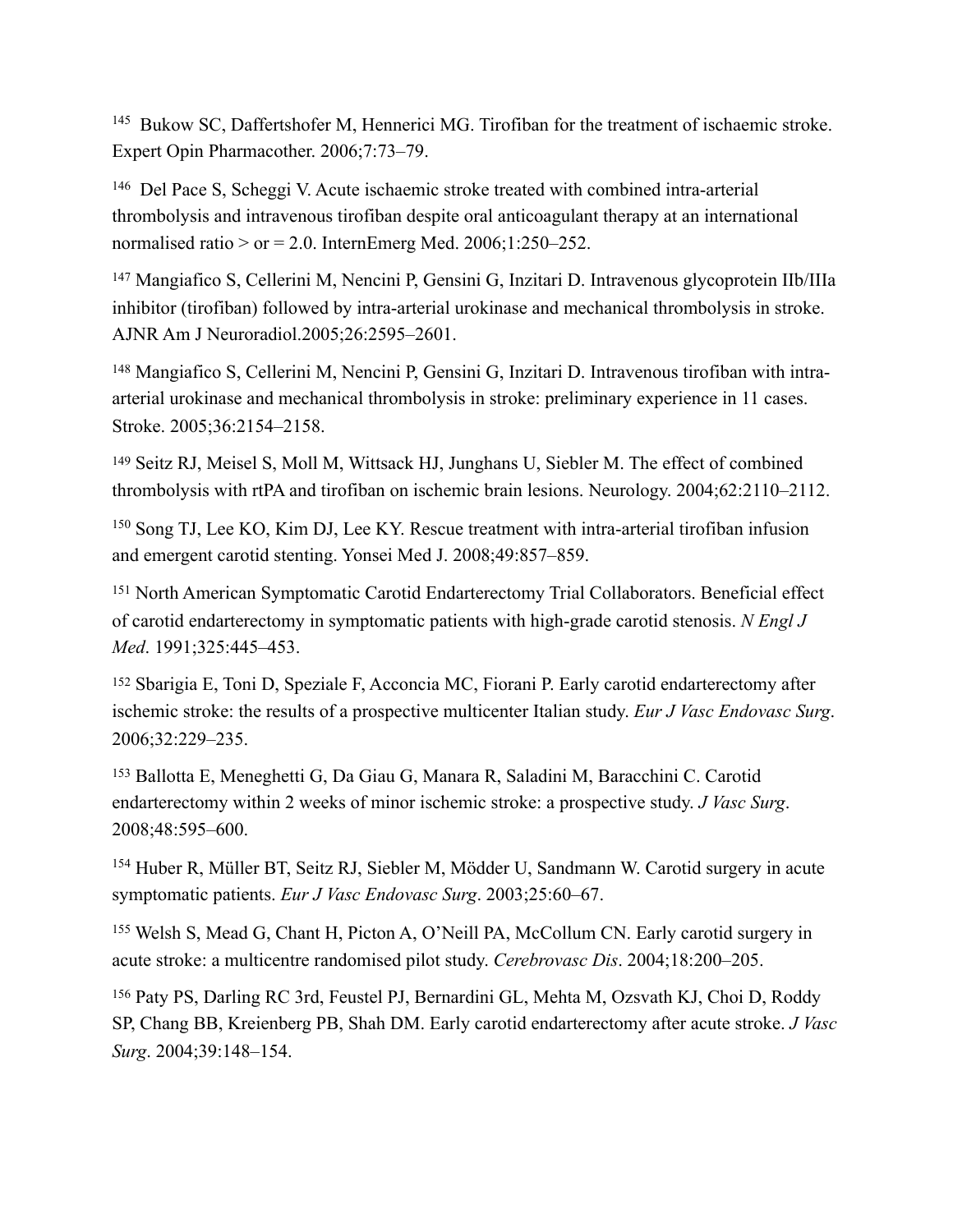<span id="page-45-0"></span> $157$  Rerkasem K, Rothwell PM. Systematic review of the operative risks of carotid endarterectomy for recently symptomatic stenosis in relation to the timing of surgery. *Stroke*. 2009;40:e564–e572.

<span id="page-45-1"></span><sup>[158](#page-22-7)</sup> Castillo J. Deteriorating stroke: diagnostic criteria, predictors, mechanisms and treatment. *Cerebrovasc Dis*. 1999;9(suppl 3):1–8.

<span id="page-45-2"></span><sup>[159](#page-22-8)</sup> Yamamoto H, Bogousslavsky J, van Melle G. Different predictors of neurological worsening in different causes of stroke. *Arch Neurol*. 1998;55:481–486.

<span id="page-45-3"></span><sup>[160](#page-22-9)</sup> Manno EM, Nichols DA, Fulgham JR, Wijdicks EF. Computed tomographic determinants of neurologic deterioration in patients with large middle cerebral artery infarctions. *Mayo Clin Proc*. 2003;78:156–160.

<span id="page-45-4"></span><sup>[161](#page-22-10)</sup> Ropper AH, Shafran B. Brain edema after stroke: clinical syndrome and intracranial pressure. *Arch Neurol*. 1984;41:26–29.

<span id="page-45-5"></span><sup>[162](#page-22-11)</sup> Heo JH, Han SW, Lee SK. Free radicals as triggers of brain edema formation after stroke. *Free Radic Biol Med*. 2005;39:51–70.

<span id="page-45-6"></span><sup>[163](#page-22-12)</sup> Berrouschot J, Barthel H, von Kummer R, Knapp WH, Hesse S, Schneider D. 99mTechnetium-ethyl-cysteinate-dimer single-photon emission CT can predict fatal ischemic brain edema. *Stroke*. 1998;29:2556–2562.

<span id="page-45-7"></span><sup>[164](#page-23-0)</sup> Koenig MA, Bryan M, Lewin JL 3rd, Mirski MA, Geocadin RG, Stevens RD. Reversal of transtentorial herniation with hypertonic saline. Neurology. 2008;70:1023–1029.

<span id="page-45-8"></span><sup>[165](#page-23-1)</sup> Vahedi K, Hofmeijer J, Juettler E, Vicaut E, George B, Algra A, Amelink GJ, Schmiedeck P, Schwab S, Rothwell PM, Bousser MG, van der Worp HB, Hacke W; DECIMAL, DESTINY, and HAMLET investigators. Early decompressive surgery in malignant infarction of the middle cerebral artery: a pooled analysis of three randomised controlled trials. Lancet Neurol. 2007;6:215–222.

<span id="page-45-9"></span><sup>[166](#page-23-2)</sup> Foerch C, Lang JM, Krause J, Raabe A, Sitzer M, Seifert V, Steinmetz H, Kessler KR. Functional impairment, disability, and quality of life outcome after decompressive hemicraniectomy in malignant middle cerebral artery infarction. J Neurosurg. 2004;101:248– 254.

<span id="page-45-10"></span><sup>[167](#page-23-3)</sup> Curry WT Jr, Sethi MK, Ogilvy CS, Carter BS. Factors associated with outcome after hemicraniectomy for large middle cerebral artery territory infarction. Neurosurgery. 2005;56:681–692.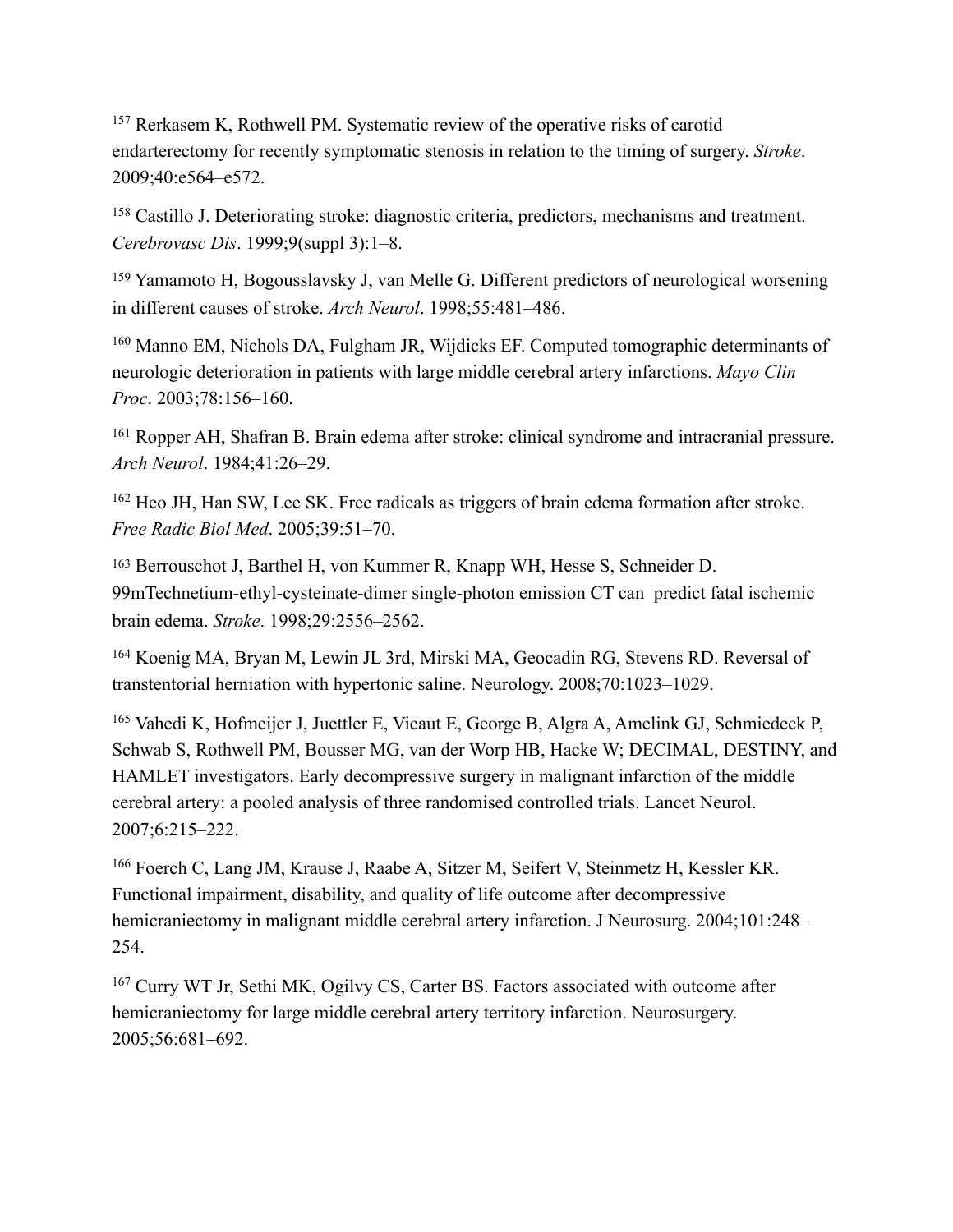<span id="page-46-0"></span><sup>[168](#page-23-4)</sup> Carter BS, Ogilvy CS, Candia GJ, Rosas HD, Buonanno F. One-yearoutcome after decompressive surgery for massive nondominant hemispheric infarction. Neurosurgery. 1997;40:1168–1175

<span id="page-46-1"></span><sup>[169](#page-23-5)</sup> Motto C, Ciccone A, Aritzu E, Boccardi E, De Grandi C, Piana A, Candelise L. Hemorrhage after an acute ischemic stroke. MAST-I Collaborative Group. Stroke. 1999;30:761–764.

<span id="page-46-2"></span><sup>[170](#page-23-6)</sup> Derex L, Hermier M, Adeleine P, Pialat JB, Wiart M, Berthezène Y, Philippeau F, Honnorat J, Froment JC, Trouillas P, Nighoghossian N. Clinical and imaging predictors of intracerebral haemorrhage in stroke patients treated with intravenous tissue plasminogen activator. J Neurol Neurosurg Psychiatr. 2005;76:70–75.

<span id="page-46-3"></span><sup>[171](#page-24-0)</sup> The NINDS t-PA Stroke Study Group. Intracerebral hemorrhage after intravenous t-PA therapy for ischemic stroke. Stroke. 1997;28:2109–2118.

<span id="page-46-4"></span><sup>[172](#page-24-1)</sup> Kim J-T, Heo S-H, Park M-S, Chang J, Choi K-H, Cho K-H (2014) Use of Antithrombotics after Hemorrhagic Transformation in Acute Ischemic Stroke. PLoS ONE 9(2): e89798. doi: 10.1371/journal.pone.0089798

<span id="page-46-5"></span> $173$  French KF, White J, Hoesch RE. Treatment of intracerebral hemorrhage with tranexamic acid after thrombolysis with tissue plasminogen activator.Neurocrit Care. 2012;17:107–111.

<span id="page-46-6"></span><sup>[174](#page-24-3)</sup> Bayramoglu M, Karatas M, Leblebici B, Cetin N, Sözay S, Turhan N.Hemorrhagic transformation in stroke patients. Am J Phys Med Rehabil.2003;82:48–52.

<span id="page-46-7"></span><sup>[175](#page-24-4)</sup> Koh MG, Phan TG, Atkinson JL, Wijdicks EF. Neuroimaging in deterioratingpatients with cerebellar infarcts and mass effect. Stroke.2000;31:2062–2067.

<span id="page-46-8"></span> $176$  Kilincer C, Asil T, Utku U, Hamamcioglu MK, Turgut N, Hicdonmez T, Simsek O, Ekuklu G, Cobanoglu S. Factors affecting the outcome of decompressive craniectomy for large hemispheric infarctions: a prospective cohort study. Acta Neurochir (Wien). 2005;147:587–594.

<span id="page-46-9"></span><sup>[177](#page-24-6)</sup> Alberti A, Paciaroni M, Caso V, Venti M, Palmerini F, Agnelli G. Early seizures in patients with acute stroke: frequency, predictive factors, and effect on clinical outcome. Vasc Health Risk Manag. 2008;4:715–720.

<span id="page-46-10"></span><sup>[178](#page-24-7)</sup> Awada A, Omojola MF, Obeid T. Late epileptic seizures after cerebral infarction. Acta Neurol Scand. 1999:99:265-268.

<span id="page-46-11"></span><sup>179</sup> [Veerbeek JM,](http://www.ncbi.nlm.nih.gov/pubmed/?term=Veerbeek%2520JM%255BAuthor%255D&cauthor=true&cauthor_uid=24505342) [van Wegen E](http://www.ncbi.nlm.nih.gov/pubmed/?term=van%2520Wegen%2520E%255BAuthor%255D&cauthor=true&cauthor_uid=24505342), [van Peppen R,](http://www.ncbi.nlm.nih.gov/pubmed/?term=van%2520Peppen%2520R%255BAuthor%255D&cauthor=true&cauthor_uid=24505342) [van der Wees PJ](http://www.ncbi.nlm.nih.gov/pubmed/?term=van%2520der%2520Wees%2520PJ%255BAuthor%255D&cauthor=true&cauthor_uid=24505342), [Hendriks E,](http://www.ncbi.nlm.nih.gov/pubmed/?term=Hendriks%2520E%255BAuthor%255D&cauthor=true&cauthor_uid=24505342) Rietberg [M,](http://www.ncbi.nlm.nih.gov/pubmed/?term=Rietberg%2520M%255BAuthor%255D&cauthor=true&cauthor_uid=24505342) [Kwakkel G.](http://www.ncbi.nlm.nih.gov/pubmed/?term=Kwakkel%2520G%255BAuthor%255D&cauthor=true&cauthor_uid=24505342) What is the evidence for physical therapy poststroke? A systematic review and meta-analysis. [PLoS One.](http://www.ncbi.nlm.nih.gov/pubmed/24505342) 2014 Feb 4;9(2):e87987. doi: 10.1371/journal.pone.0087987. eCollection 2014.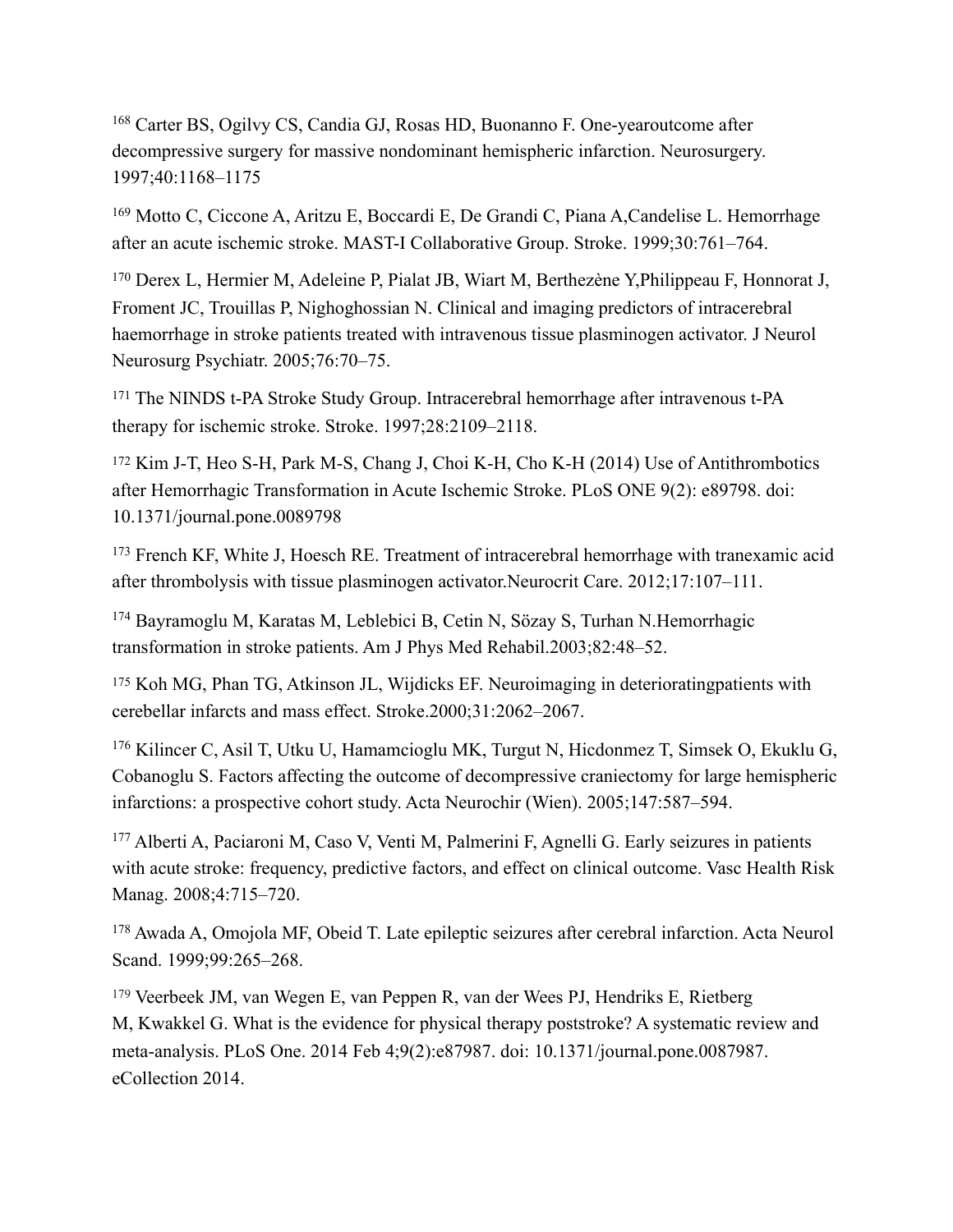<span id="page-47-0"></span><sup>180</sup> [Van Peppen RP](http://www.ncbi.nlm.nih.gov/pubmed/?term=Van%2520Peppen%2520RP%255BAuthor%255D&cauthor=true&cauthor_uid=15609840)1, [Kwakkel G](http://www.ncbi.nlm.nih.gov/pubmed/?term=Kwakkel%2520G%255BAuthor%255D&cauthor=true&cauthor_uid=15609840), [Wood-Dauphinee S](http://www.ncbi.nlm.nih.gov/pubmed/?term=Wood-Dauphinee%2520S%255BAuthor%255D&cauthor=true&cauthor_uid=15609840), [Hendriks HJ,](http://www.ncbi.nlm.nih.gov/pubmed/?term=Hendriks%2520HJ%255BAuthor%255D&cauthor=true&cauthor_uid=15609840) [Van der Wees PJ](http://www.ncbi.nlm.nih.gov/pubmed/?term=Van%2520der%2520Wees%2520PJ%255BAuthor%255D&cauthor=true&cauthor_uid=15609840), [Dekker J](http://www.ncbi.nlm.nih.gov/pubmed/?term=Dekker%2520J%255BAuthor%255D&cauthor=true&cauthor_uid=15609840). The impact of physical therapy on functional outcomes after stroke: what's the evidence? [Clin](http://www.ncbi.nlm.nih.gov/pubmed/15609840)  [Rehabil.](http://www.ncbi.nlm.nih.gov/pubmed/15609840) 2004 Dec;18(8):833-62.

<span id="page-47-1"></span><sup>[181](#page-26-0)</sup> Dalal PM. Studies in young and elderly: risk factors and strategies for stroke prevention. J Assoc Physicians India 1997; 45: 125-31.

<span id="page-47-2"></span><sup>[182](#page-26-1)</sup> Banerjee TK, Mukherjee CS, Sarkhel A. Stroke in the urban population of Calcutta- an epidemiological study. Neuroepidemiology 2001; 20: 201-7.

<span id="page-47-3"></span><sup>[183](#page-26-2)</sup> Bhattacharya S, Saha SP, Basu A, Das SK. A 5-year prospective study of incidence, morbidity and mortality profile of stroke in a rural community of Eastern India. J Indian Med Assoc 2005; 103: 655-9.

<span id="page-47-4"></span><sup>[184](#page-26-3)</sup> Understanding stroke risk. American Heart Association. 2016

<span id="page-47-5"></span><sup>[185](#page-26-4)</sup> National Stroke Foundation. Make Yourself Strokesafe: Understand and Prevent Stroke (brochure). Melbourne: National Stroke Foundation; 2009.

<span id="page-47-6"></span><sup>[186](#page-26-5)</sup> Hankey G. Ischaemic stroke--prevention is better than cure. Journal of the Royal College of Physicians of Edinburgh 2010;40(1):56-63.

<span id="page-47-7"></span> $187$  Kiefe CI, Allison JJ, Williams OD, Person SD, Weaver MT, Weissman NW. Improving quality improvement using achievable benchmarks for physician feedback: a randomized controlled trial. JAMA. 2001;285:2871–2879.

<span id="page-47-8"></span><sup>[188](#page-28-1)</sup> Hinchey JA, Shephard T, Tonn ST, Ruthazer R, Selker HP, Kent DM. Benchmarks and determinants of adherence to stroke performance measures. Stroke. 2008 May;39(5):1619-20. doi: 10.1161/STROKEAHA.107.496570. Epub 2008 Mar 6.

<span id="page-47-9"></span><sup>[189](#page-28-2)</sup> Lindsay P1, Furie KL, Davis SM, Donnan GA, Norrving B. World Stroke Organization global stroke services guidelines and action plan. Int J Stroke. 2014 Oct;9 Suppl A100:4-13. doi: 10.1111/ijs.12371. Epub 2014 Sep 23.

<span id="page-47-10"></span><sup>[190](#page-28-3)</sup> K SureshKumar, GVS Murthy, Kinra S, Goenka S, Kuper H. Development and evaluation of a Smartphone-enabled, caregiver-supported educational intervention for management of physical disabilities following stroke in India: protocol for a formative research study. BMJ Innov 2015;1:117-126 doi:10.1136/bmjinnov-2015-000042

<span id="page-47-11"></span><sup>[191](#page-28-4)</sup> K SureshKumar, GVS Murthy, Kinra S, Goenka S, Kuper H. Evaluation of the feasibility and acceptability of the 'Care for Stroke' intervention in India, a smartphone-enabled, carersupported, educational intervention for management of disability following stroke. BMJ Open 2016;6:e009243 doi:10.1136/bmjopen-2015-009243